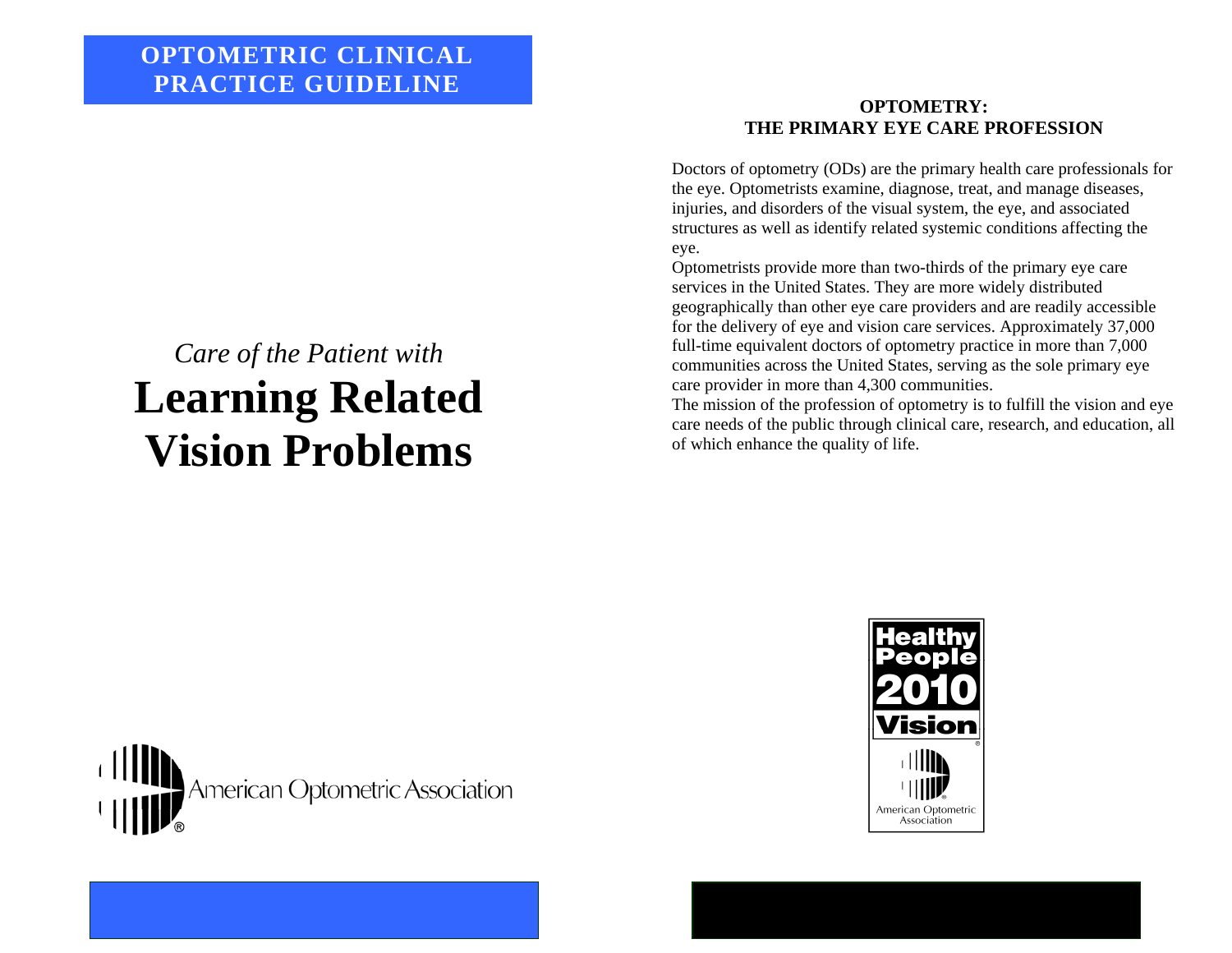# **OPTOMETRIC CLINICAL PRACTICE GUIDELINE CARE OF THE PATIENT WITH LEARNING RELATED VISION PROBLEMS**

#### **Reference Guide for Clinicians**

Prepared by the American Optometric Association Consensus Panel on Care of the Patient with Learning Related Vision Problems:

> Ralph P. Garzia, O.D., Principal Author Eric J. Borsting, O.D. Steven B. Nicholson, O.D. Leonard J. Press, O.D. Mitchell M. Scheiman, O.D. Harold A. Solan, O.D.

Reviewed by the AOA Clinical Practice Guidelines Coordinating Committee:

> David A. Heath, O.D., Chair John F. Amos, O.D., M.S. Stephen C. Miller, O.D.

Approved by the AOA Board of Trustees June 20, 2000, Reviewed 2006, Revised 2008

© American Optometric Association, 2000 243 N. Lindbergh Blvd., St. Louis, MO 63141-7881 NOTE: Clinicians should not rely on the Clinical Guideline alone for patient care and management. Refer to the listed references and other sources for a more detailed analysis and discussion of research and patient care information. The information in the Guideline is current as of the date of publication. It will be reviewed periodically

Printed in U.S.A.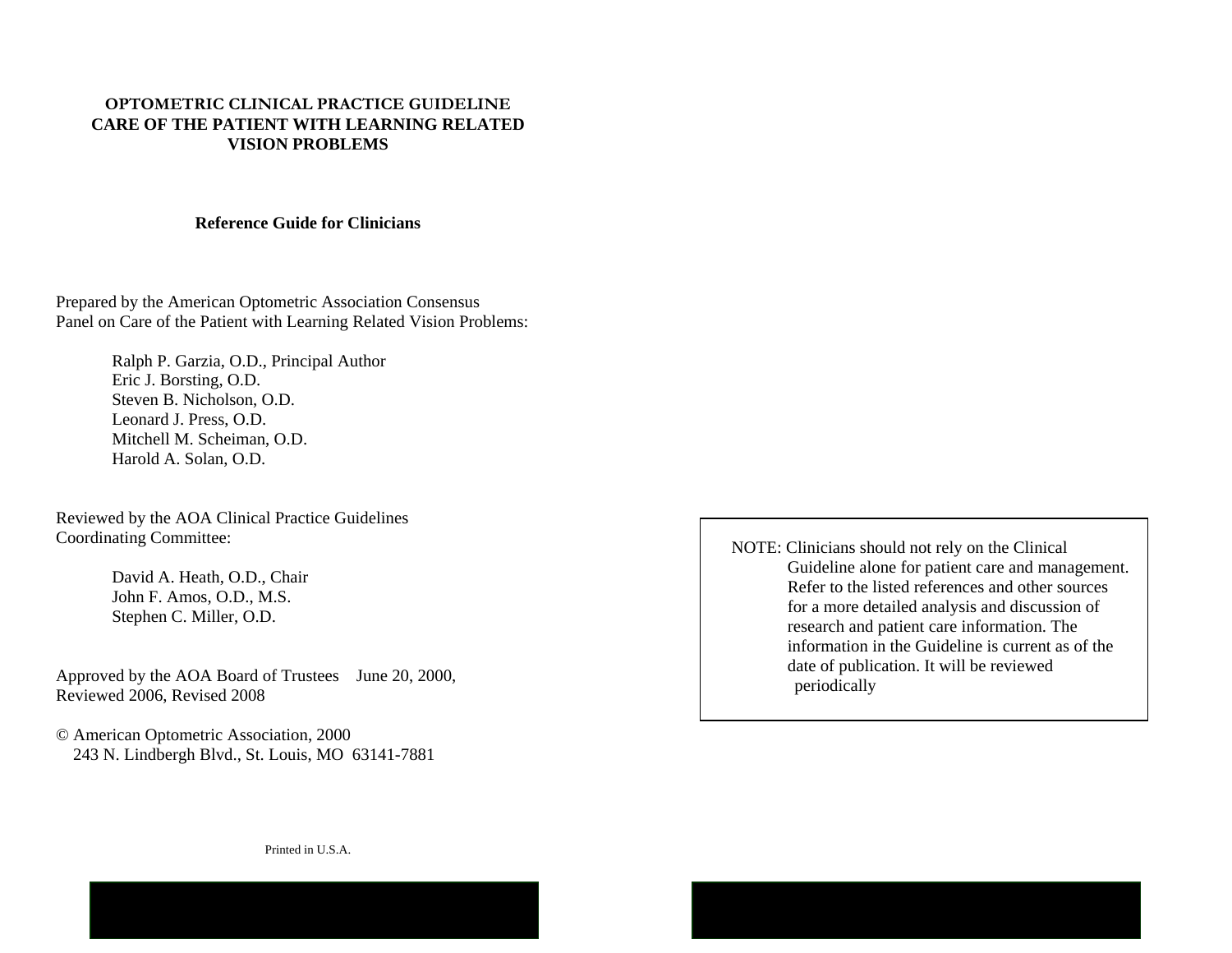# *Learning Related Vision Problems iii*

#### **TABLE OF CONTENTS**

| L   |             |                                                       |  |  |  |
|-----|-------------|-------------------------------------------------------|--|--|--|
|     | $A_{\cdot}$ |                                                       |  |  |  |
|     |             | 1.                                                    |  |  |  |
|     |             | 2.                                                    |  |  |  |
|     |             | 3.                                                    |  |  |  |
|     |             | $\overline{4}$ .                                      |  |  |  |
|     |             | 5.                                                    |  |  |  |
|     |             | 6.                                                    |  |  |  |
|     |             | 7.                                                    |  |  |  |
|     |             | 8.                                                    |  |  |  |
|     | Β.          |                                                       |  |  |  |
|     | C.          |                                                       |  |  |  |
|     |             |                                                       |  |  |  |
|     |             |                                                       |  |  |  |
| II. |             |                                                       |  |  |  |
|     | $A_{\cdot}$ |                                                       |  |  |  |
|     |             |                                                       |  |  |  |
|     | C.          |                                                       |  |  |  |
|     |             | 1.                                                    |  |  |  |
|     |             | 2.                                                    |  |  |  |
|     |             | 3.                                                    |  |  |  |
|     |             | Accommodation-Vergence Function  15<br>$\mathbf{4}$ . |  |  |  |
|     |             | 5.                                                    |  |  |  |
|     |             | D. Visual Information Processing Evaluation  17       |  |  |  |
|     |             | $\mathbf{1}$ .                                        |  |  |  |
|     |             | 2.                                                    |  |  |  |
|     |             | a.                                                    |  |  |  |
|     |             | b.                                                    |  |  |  |
|     |             | 3.                                                    |  |  |  |
|     |             | a.                                                    |  |  |  |
|     |             | b.                                                    |  |  |  |
|     |             | $\mathbf{c}$ .                                        |  |  |  |
|     |             | d.                                                    |  |  |  |

|     |    | 5.                                                           |  |
|-----|----|--------------------------------------------------------------|--|
|     |    |                                                              |  |
|     |    |                                                              |  |
|     |    | 2. Comprehensive Assessment Battery29                        |  |
|     |    |                                                              |  |
|     |    |                                                              |  |
|     | F. |                                                              |  |
|     |    |                                                              |  |
|     |    |                                                              |  |
|     |    |                                                              |  |
| IV. |    |                                                              |  |
|     |    | Figure 1: Joint Organizational Policy Statement on Vision,   |  |
|     |    |                                                              |  |
|     |    | Figure 2: ICD-9-CM Classification of Vision Related Learning |  |
|     |    |                                                              |  |
|     |    |                                                              |  |
|     |    |                                                              |  |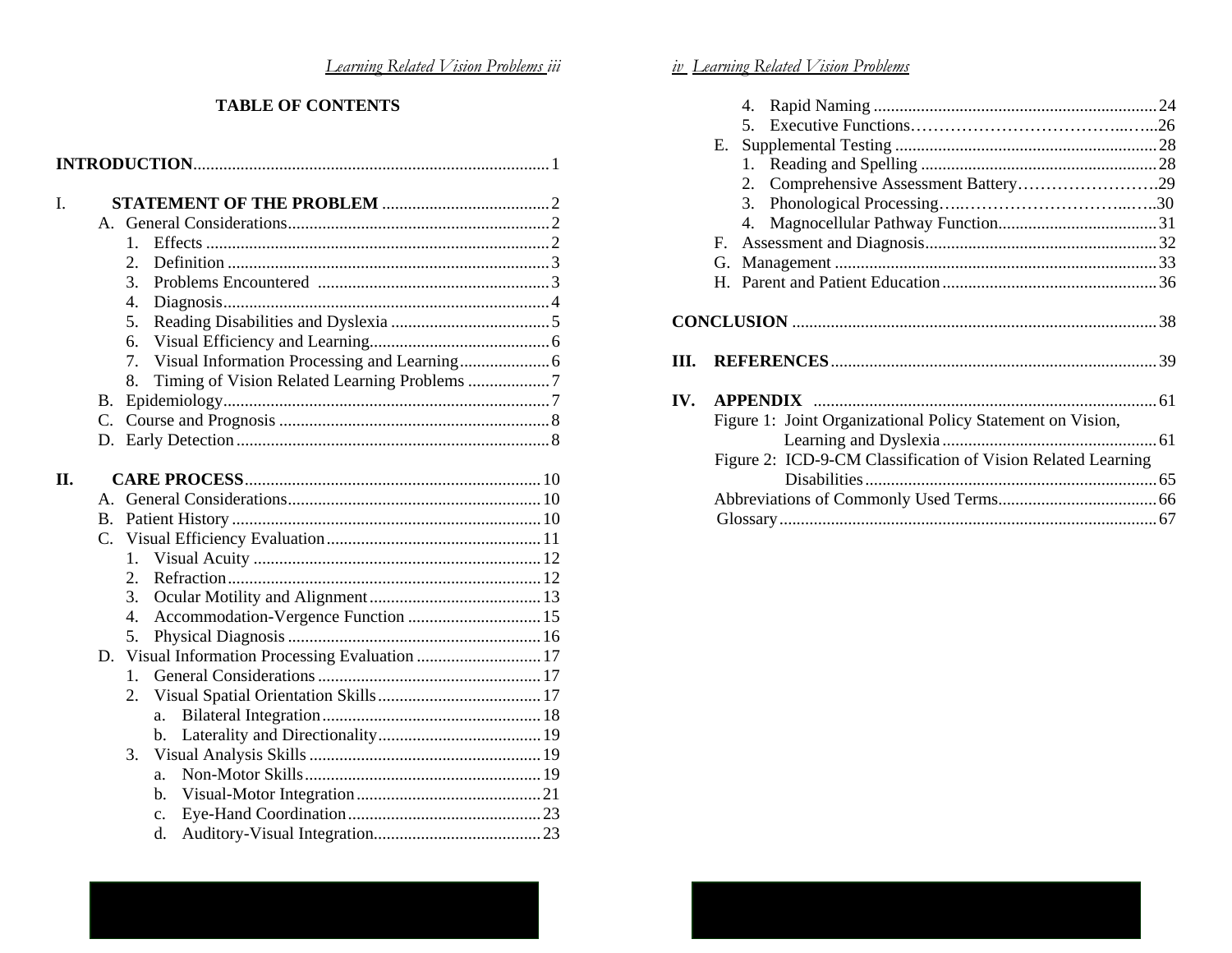# **INTRODUCTION**

Optometry has a long history of caring for individuals with learning problems.1-3 Parents, teachers, and therapists often seek diagnostic evaluation to determine whether a vision problem could be a factor contributing to learning problems. In addition, intervention strategies developed by optometry have been incorporated into conventional therapeutic approaches for these individuals. Thus, Doctors of Optometry function as members of a multidisciplinary team of health care practitioners and special education professionals in the comprehensive care of individuals with learning problems.<sup>4,5</sup> The Joint Organizational Policy Statement on Vision, Learning and Dyslexia addresses these issues (See Appendix Figure 1).<sup>6</sup>

This Optometric Clinical Practice Guideline on Care of the Patient with Learning Related Vision Problems describes appropriate evaluation methods and management strategies to reduce the risk of vision problems' interference with the learning process. It contains recommendations for timely diagnosis, intervention, and, when necessary, referrals for consultation and/or treatment by another health care provider or education professional. This Guideline will assist Doctors of Optometry in achieving the following goals:

- •Diagnose learning related vision problems
- Improve the quality of care provided to patients with learning related vision problems
- Select appropriate evaluation instruments to evaluate learning related vision problems
- • Select appropriate management strategies for patients with learning related vision problems
- • Minimize the adverse effects of learning related vision problems and enhance quality of life
- • Inform and educate other health care professionals, parents, teachers, and the educational system about the nature of learning related vision problems and the availability of treatment.

# **I. STATEMENT OF THE PROBLEM**

#### **A. GENERAL CONSIDERATIONS**

# **1. Effects**

The standards of learning competencies required meeting changing societal needs and conditions are increasing. Full participation in science, technology, business, and the professions requires increasing levels of learning, particularly reading.7 Therefore, learning problems are a public health issue of widening significance.8 They can decrease the quality of life for the affected individual, delay academic achievement, and reduce employment and earnings opportunities.<sup>9,10</sup> Self-esteem and peer relationships can be negatively influenced.11,12 There is also the possibility of lasting effects on family function, with stresses placed on the community and family for financial and service resources.<sup>13</sup>

The emphasis on reading achievement reached national prominence with the sweeping No Child Left Behind Act of 2001, Public Law 107-110 (NCLB) that reauthorized the Elementary and Secondary Education Act - - the main federal law affecting education from kindergarten through high school. NCLB is built on four principles: accountability for results, more choices for parents, greater local control and flexibility, and an emphasis on doing what works based on scientific research. Reading First is the academic cornerstone of the No Child Left Behind Act. Reading First provides grants to states to help schools and school districts improve children's reading achievement through scientifically proven methods of instruction. The program funds instructional programs, materials and strategies, screening, and diagnostic and classroom assessments.

Undetected and untreated vision problems are of great concern because they can interfere with the ability to perform to one's full learning potential.6 When these vision problems have an adverse effect on learning, they are referred to as learning related vision problems.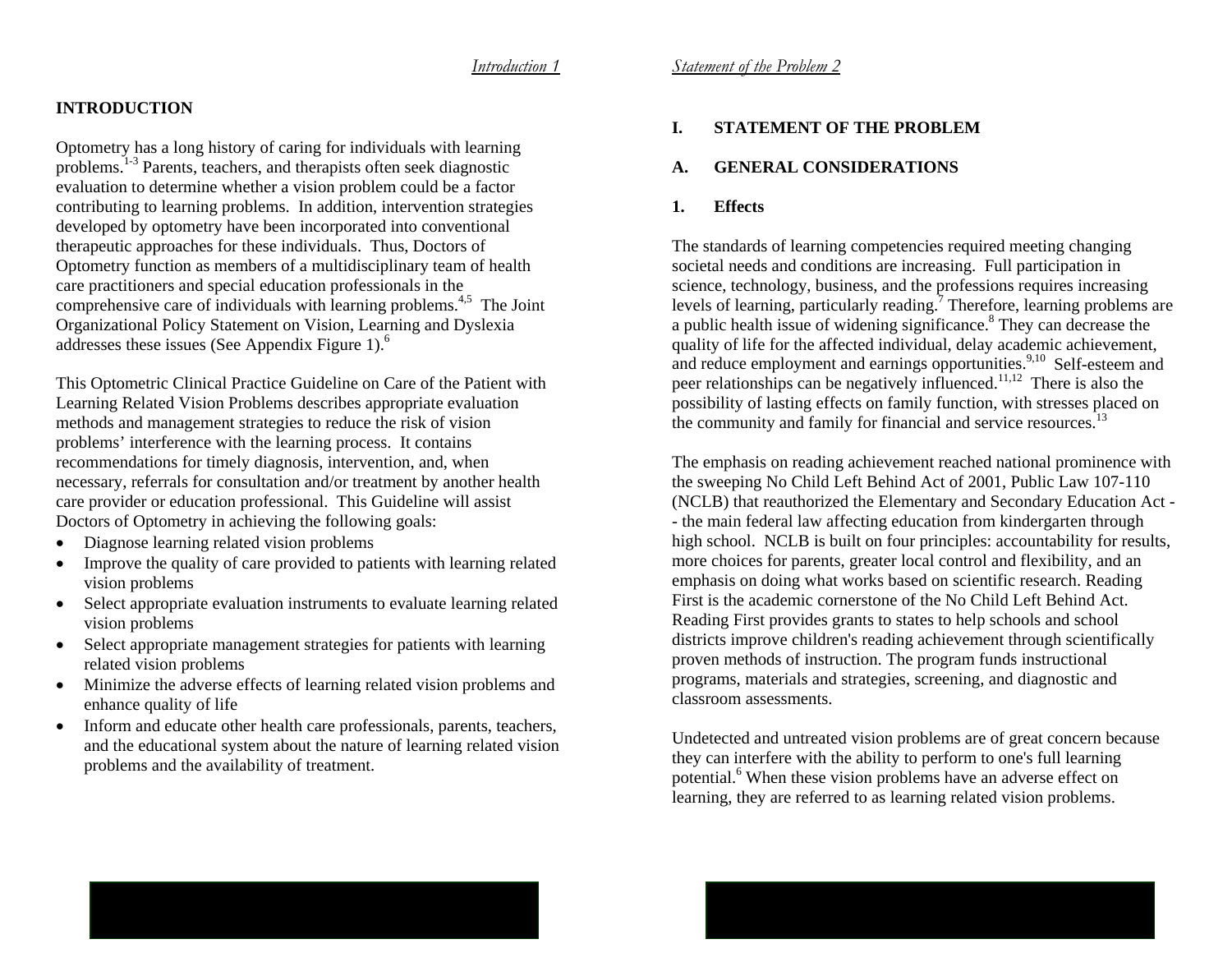### **2. Definition**

Learning related vision problems represent deficits in two broad visual system components: visual efficiency and visual information processing.14 Visual efficiency comprises the basic visual physiological processes of visual acuity (and refractive error), accommodation, vergence, and ocular motility. Visual information processing involves higher brain functions including the non-motor aspects of visual perception and cognition, and their integration with motor, auditory, language, and attention systems.

# **3. Problems Encountered**

Many different forms of learning problems are encountered in optometric practice; the most severe involve learning disabilities. In 1975 the Education for All Handicapped Children Act, Public Law 94-142, defined learning disability as a disorder in one or more of the basic psychological processes involved in understanding or in using spoken or written language, which may manifest itself in an imperfect ability to listen, think, speak, read, write, spell, or do mathematical calculations. This basic definition has been incorporated into the Individuals with Disabilities Education Act (IDEA), Public Law 101-476 (1990).

Learning disabilities are a heterogeneous group of disorders that result in significant difficulties in academic achievement. Learning problems in spoken language can be represented as delays, disorders, or discrepancies in listening and speaking (vocabulary/articulation); in written language, as difficulties with reading, writing, or spelling; in mathematics, as difficulties in performing math functions or comprehending basic concepts; and in reasoning, as difficulties in organizing and integrating thoughts and turning them into effective actions.15 Attention deficits with hyperactivity disorder (ADHD) or without it frequently are co-morbid with learning disabilities.<sup>16-18</sup> Other associated traits, such as impulsiveness, low frustration tolerance, and difficulties with social interactions and situations, are also common.<sup>19,20</sup>

# *4 Learning Related Vision Problems*

There is no single ideal clinical profile of an individual with learning disabilities. The definition of learning disabilities does not identify or describe a specific individual with a specific problem. Nor is there a unitary deficit that accounts for all of the expressions of the disorder, despite many attempts to identify one. Many individuals have mild or constrained learning problems that are not of sufficient magnitude to be classified formally as learning disabilities; nevertheless, they may have significant learning related vision problems.

Learning related vision problems are the manifestation of deficits in visual efficiency and visual information processing. Visual efficiency problems include uncorrected refractive error, dysfunction of accommodation and vergence control systems and the interaction of these systems, and ocular motility. Accommodative and vergence dysfunctions can be primary deficits or can occur secondary to uncorrected refractive error. Isolated visual efficiency deficits are relatively uncommon; most patients present with multiple deficits. A comprehensive description of accommodative and vergence dysfunctions can be found in the Optometric Clinical Practice Guideline for Care of the Patient with Accommodative and Vergence Dysfunction.<sup>21</sup> Visual information processing problems include delays or deficits in visual spatial orientation, visual analysis (which encompasses non-motor visual perception), and visual integration skills.

# **4. Diagnosis**

A learning disability is usually first suspected by a classroom teacher who observes persistent difficulty in some area of academic achievement. Formal diagnosis of learning disabilities is determined locally and has traditionally been made when a significant discrepancy exists between the potential for learning, as defined by a test of intelligence, and actual academic achievement. However, some are questioning the validity of the IQ-discrepancy classification model.<sup>22-25</sup> Diagnostic tests include quantitative achievement tests in academic areas (e.g., reading, spelling), evaluation of expressive and receptive language function, and evaluation of sensory systems.<sup>26,27</sup> Vision should be evaluated to rule out potentially consequential deficits.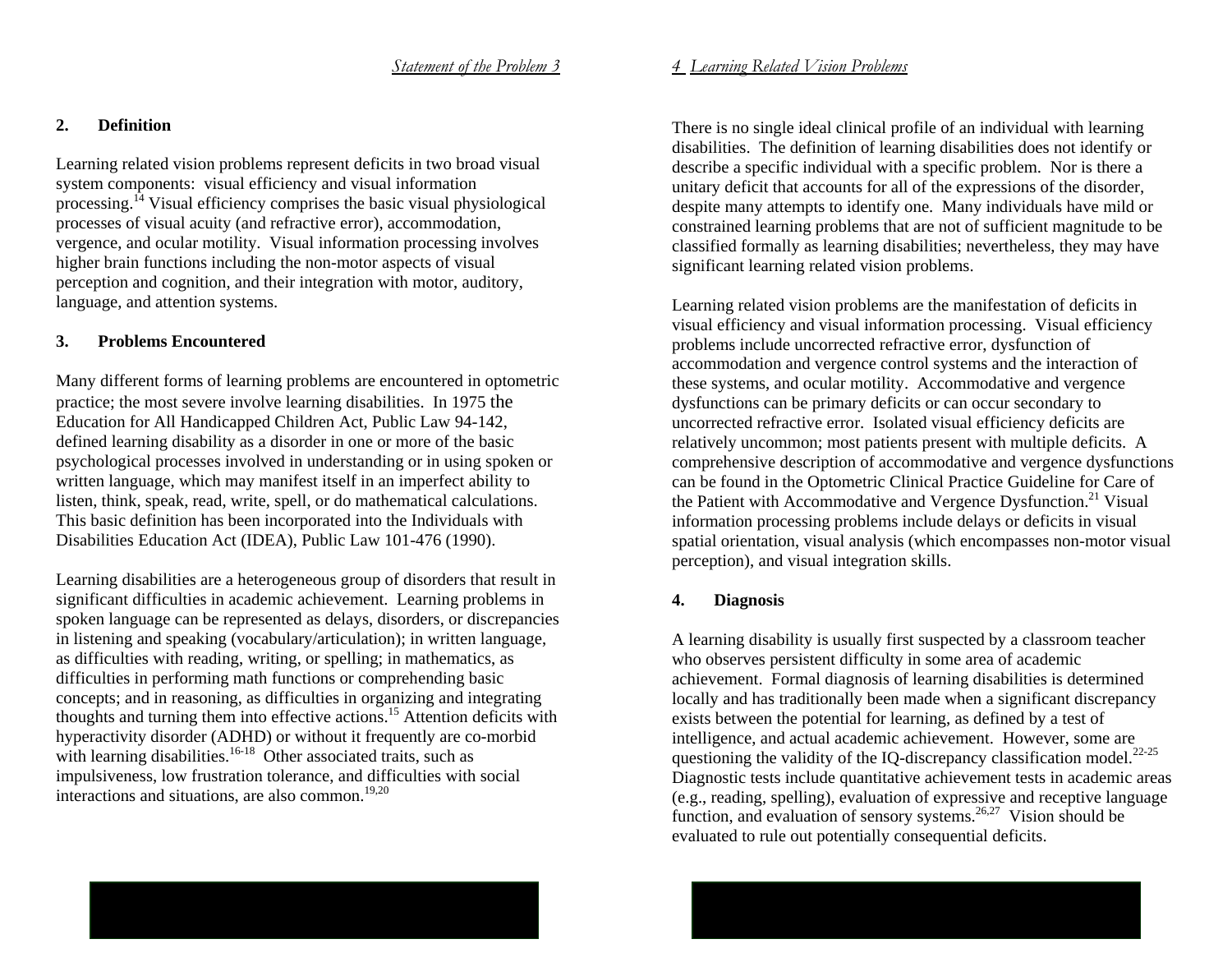The definition of learning related vision problems is not universal among educators and other health professionals. Too often it is interpreted narrowly as distance visual acuity. Although distance visual acuity is relevant for such tasks as copying from the whiteboard, other aspects of vision involving efficiency and information processing are fundamental to such near-point activities as reading, writing, and other classroom and learning activities. Proper diagnosis of learning related vision problems therefore requires comprehensive evaluation of visual efficiency and visual information processing skills.

# **5. Reading Disabilities and Dyslexia**

For the majority of individuals with learning disabilities, reading disability is their primary deficit. $28,29$  The role of phonological processing deficits in the understanding of reading disability is significant.<sup>30-33</sup> These deficits are manifested in the failure to use or properly understand phonological information when processing written or oral language. This is seen in the inadequacy of phonemic awareness (synthesis, analysis, segmentation), the poor understanding of soundsymbol (or later grapheme-phoneme) correspondence rules, and the improper storage and retrieval of phonological information. There can also be difficulties with short-term and long-term memory that affect comprehension.

The use of the term "dyslexia" to describe some form of reading disability has been the subject of much discourse.<sup>34</sup> Its application has ranged from the description of reading difficulties only associated with traumatic brain injury to a general synonym for all developmental reading disabilities. It is best understood as a cognitive deficit that is specifically related to the reading and spelling processes. There are two situations in which the term dyslexia now commonly applies. The first is when the reader has difficulty decoding words (i.e., single word identification) and encoding words (i.e., spelling).<sup>35,36</sup> The second -- a frequent presentation in optometric practice -- is when the reader makes a significant number of letter reversal errors (e.g., b - d), letter transpositions in words when reading or writing (e.g., sign - sing), or has left-right confusion.37-40

# *6 Learning Related Vision Problems*

# **6. Visual Efficiency and Learning**

Visual efficiency is related to learning, and the avenues for visual efficiency problems to impact learning potential are numerous.  $41-43$  Eye discomfort may make it difficult to complete school tasks or homework assignments in a timely manner. Distraction or inattention may become secondary complications. Task avoidance is a frequently overlooked effect. The presence of severe asthenopia during visual tasks can lead to less time on task, decreasing the opportunity for practice and learning, particularly in vocabulary development, comprehension, and reading mechanics. A harmful associative relationship between eye discomfort and the learning activity can develop, leading to disinterest and poor motivation for traditional learning activities.

Blurred, diplopic, or distorted text can be expected to decrease word processing speed and efficiency, reduce reading rate, and compromise reading comprehension. Inadequate attention allocation for information processing can exist when attention is diverted to manage the visual efficiency problem at the expense of the ongoing processing required for learning. The proliferation of computer-assisted instruction in the school setting -- notwithstanding the dramatic increase in computer use at home and school -- has created an even greater demand for visual efficiency.

# **7. Visual Information Processing and Learning**

The importance of visual information processing skills for learning is self-evident.<sup>44-46</sup> Visual information processing skills provide the capacity to organize, structure, and interpret visual stimuli, giving meaning to what is seen. Veridical visual information processing leads to perceptual constancy, creating a stable and predictable visual environment. These are important attributes for every learning situation. Visual information processing skills considered separately and collectively are related to learning ability and contribute to the total variance in academic achievement.47-58 Individuals with learning problems can present with distinct patterns or combinations of visual information processing deficits.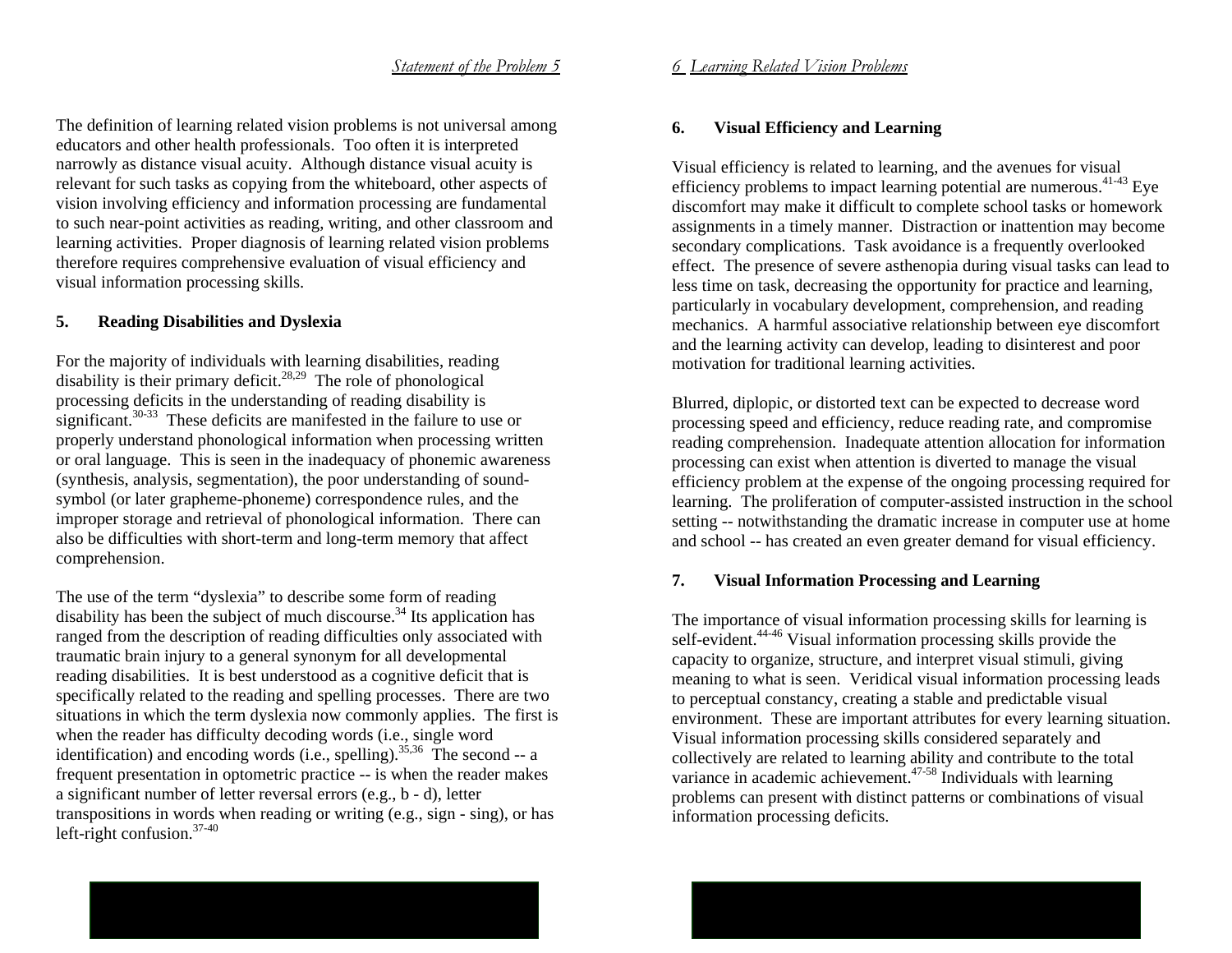# **8. Timing of Vision Related Learning Problems**

During pre-school and the early school years, academic instruction places relatively greater demand on a child's visual information processing skills.59 There is an emphasis on recognition, matching, and recall. Periods of sustained near work are infrequent, and visual stimuli (i.e., letters) are relatively large and widely spaced. Visual efficiency and visual processing speed become relatively more significant later in the educational process. Reading demands increase with the need to achieve grade-appropriate rates of reading with comprehension (fluency) over more extended periods of time, when letters and text become smaller and more closely spaced. Equally, this increase in sustained periods of near work becomes a significant risk factor for the development of visual efficiency problems. Demands for reading and writing fluency create a requirement for efficient and well-timed visual information processing.

# **B. EPIDEMIOLOGY**

Estimates of the prevalence of learning problems among school-aged children range from 2 to 10 percent, depending on the nature of the diagnostic process and the definitions applied by individual school districts.<sup>60, $\delta$ 1</sup> The prevalence of learning disabilities is subject to some dispute because of the lack of an agreed upon definition with identification criteria. Nationally, nominally 5 percent of all school children are diagnosed with learning disabilities; a greater number have milder learning problems. Learning disabilities account for nearly half of all children receiving special educational services. Of that number, as many as 75 percent have particular difficulty with reading. While it was previously thought that males were more affected than females, evidence now indicates that an equal number of male and females are affected.<sup>62-64</sup> Learning disabilities are both familial and heritable. $65-67$ 

Appraisals of the prevalence of learning related vision problems vary considerably, depending on the definitions, sample selection criteria, and the examination methods used. At least 20 percent of individuals with learning disabilities are thought to have a prominent visual information processing deficit.68-72 The prevalence of clinically significant visual

### *8 Learning Related Vision Problems*

efficiency problems is thought to be in the 15 to 20 percent range.<sup>73-78</sup> Accommodative dysfunctions have been reported to occur in 60 to 80 percent of individuals with vision efficiency problems; with accommodative insufficiency the most prevalent subtype and convergence insufficiency the most common vergence anomaly.<sup>21</sup>

Convergence insufficiency is of particular interest because it has been shown to have an impressive prevalence rate among school-aged children, with accommodative insufficiency an important co-morbid condition.79 The Convergence Insufficiency and Reading Study Group (CIRS) found that a considerable number of children with convergence and/or accommodative insufficiency report symptoms of blurred or double vision.80 These learning related vision problems, when present, represent risk factors for delayed reading progress. An expression of this effect can be found in the other reported symptoms of convergence insufficiency; namely, slow reading and difficulty with reading comprehension. The CIRS group found that children with a definitive convergence insufficiency are described as easily frustrated, distractible, with short attention spans and had problems finishing tasks.<sup>81</sup>

# **C. COURSE AND PROGNOSIS**

Although some behaviors commonly associated with learning problems may occur before a child enters school, formal diagnosis of learning disabilities usually does not begin until the end of kindergarten or during first grade, because formal academic instruction begins at that time. During the preschool years, failure to achieve developmental milestones may be the first indication of risk for the appearance of learning disabilities. Delays in gross and fine-motor development, visual information processing, receptive and/or expressive language, particularly phonological processing may be antecedents to learning problems. Family risk factors and heredity are also important considerations.82-83 Letter identification and phoneme identification contribute independently to the prediction of learning problems.<sup>84</sup> The purpose of early screening and intervention programs is to identify children with developmental delays who may be at significant risk for learning problems.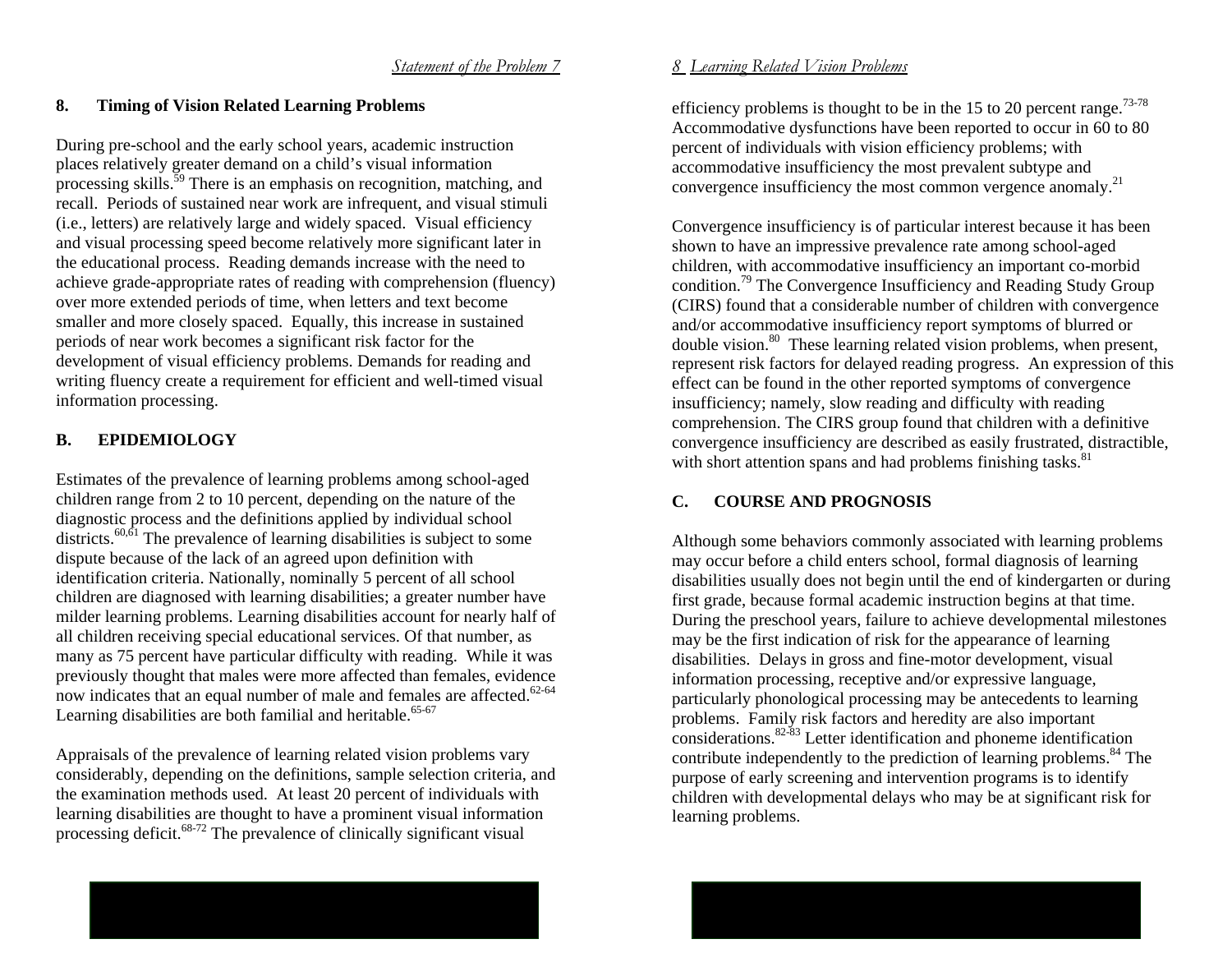### *Statement of the Problem 9*

With early diagnosis and appropriate, comprehensive intervention, the prognosis is good in a majority of cases. Symptoms of learning disabilities frequently persist into adolescence and adult life and rarely disappear entirely.<sup>85-88</sup>

The clinical presentation of persistent visual efficiency problems may change during periods of remission and exacerbation, depending on prevailing intrinsic and extrinsic influences.

Visual information processing deficits are usually considered developmental in nature. With maturation and experience there will be increases in performance, but the rate of progression of skill development continues to lag.

# **D. EARLY DETECTION**

Because the evidence that learning related vision problems can be prevented to any substantial degree is inconclusive, the emphasis is on early detection. It is recommended that vision examinations be scheduled at 6 months, 3 years of age, and at entry into school, $89$  at which time the parents should complete a developmental questionnaire. If there is a history of developmental delay, a screening test like the Denver II can be performed. When visual information processing problems are suspected, a more extensive evaluation is necessary for the early identification of the child at risk for the development of learning related vision problems.

Most school districts now conduct some form of developmental screening before children enter school. Such screenings tend not to explore visual information processing development as extensively as needed. The majority of school vision screening programs only assesses distance visual acuity. This is woefully inadequate in detecting most learning related vision problems. Thorough eye and vision examinations during the preschool years, and consistently through the school years continue to be the most effective approach to early detection of visual efficiency and information processing problems. In recent public health acknowledgements of the need for early detection and intervention, some states now require a comprehensive eye examination before school entry.

### *10 Learning Related Vision Problems*

#### **II.CARE PROCESS**

#### **A.GENERAL CONSIDERATIONS**

Care of the patient with learning related vision problems involves taking a patient history and examining visual efficiency, visual information processing ability, and visual pathway integrity. The Optometric Clinical Practice Guideline for the Pediatric Eye and Vision Examination should be consulted for additional information.<sup>89</sup>

#### **B.PATIENT HISTORY**

The patient history is the initial component of the care process and an important part of an appropriate diagnosis.<sup>90</sup> Collection of demographic data usually precedes and supplements the history taking. A questionnaire completed by the parent or caregiver can facilitate the history process. Special attention should be directed to developmental milestones and academic performance.<sup>91-92</sup> Questions should be constructed to define the specific nature of the learning and vision problems and should be used as a guide for the subsequent testing sequence. Information obtained directly from teachers or therapists can be helpful.

Language delays are common in individuals with learning problems. As a result, sufficiently detailed descriptions of learning or visual symptoms obtained directly from the patient may be lacking. This could result in an underestimation of the severity of the symptoms and should not be the exclusive source of such information.

A comprehensive patient history for learning related vision problems may include:

 Chief concern or complaint History of present illness Patient visual history Patient ocular history Patient medical history Exploration of risk factors: peri-natal events, childhood illnesses Developmental history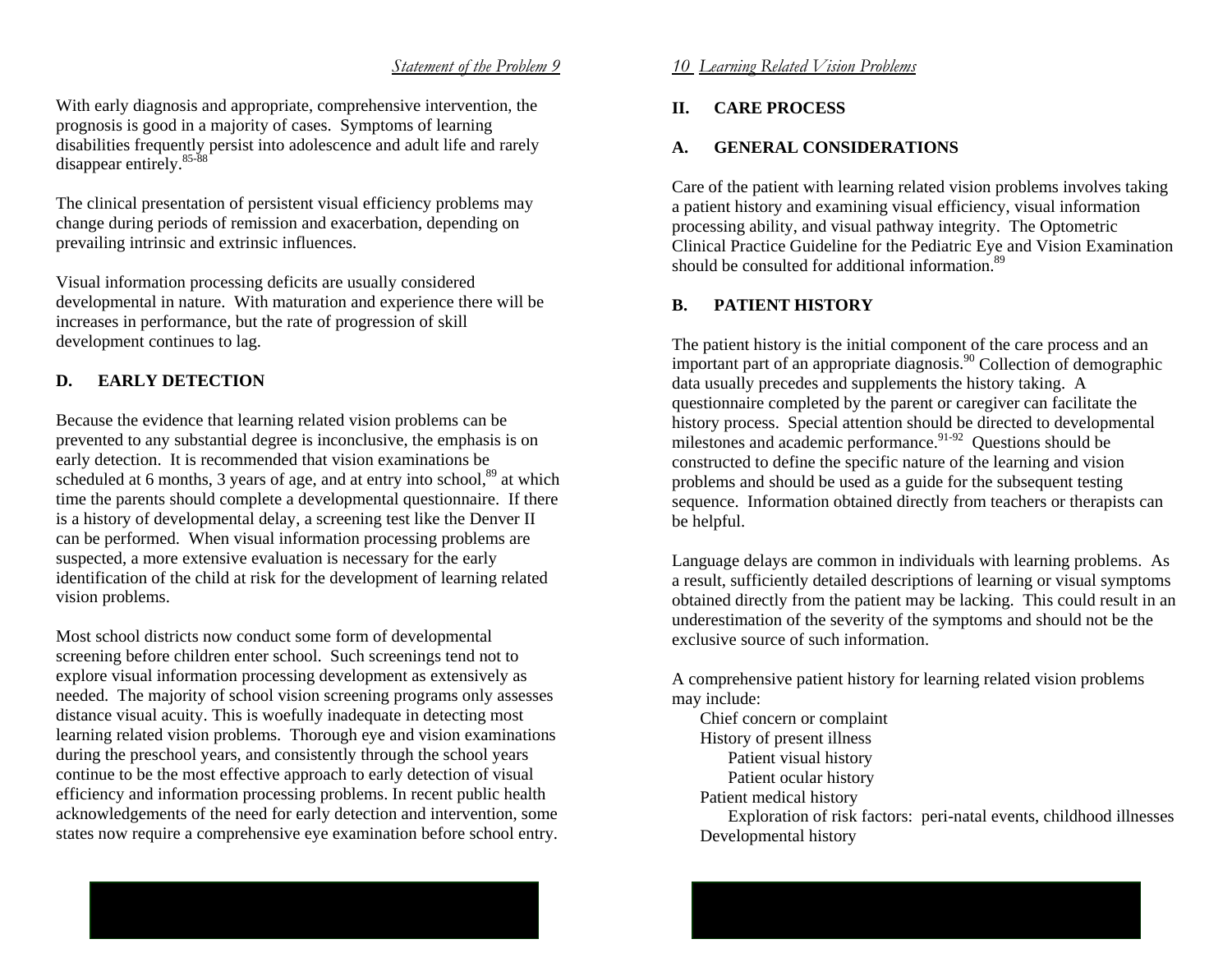Gross motor Fine motor Language Personal/social milestones Family history Visual/ocular Medical Academic/educational Academic/educational history Previous assessments and interventions Current assessment, interventions, and placement Occupational/physical therapy Speech and language Learning disability Psychoeducational Remedial reading Behavioral Current achievement levels Reading Spelling Mathematics Writing Academic/education-related medical history Pediatric Neurological Audiological **Medications** 

# **C. VISUAL EFFICIENCY EVALUATION**

Visual efficiency problems are related to learning achievement. An analysis of the literature on the subject indicates that refractive error -- in particular hyperopia and significant anisometropia, accommodative and vergence dysfunctions, and eye movement disorders -- are associated with learning problems.<sup>93-106</sup> Therefore, a thorough clinical investigation for the presence of these conditions in the individual with learning problems is important.

# *12 Learning Related Vision Problems*

Though they are extremely important functional vision disorders to diagnose and treat early, other binocular vision disorders such as constant strabismus and amblyopia have not been found to be associated with learning problems.

Some patients with visual information processing deficiencies, particularly deficiencies of discrimination and memory may have difficulty making reliable responses during subjective testing. The clinician may have to make necessary compensations or use alternative testing procedures to obtain relevant information. Reliance on objective findings for clinical decision-making may be necessary.

#### **1.Visual Acuity**

Assessment of visual acuity in patients with learning related vision problems should be measured monocularly and binocularly at distance and near point. Patients with sufficient verbal communication who know the alphabet can be tested using a Snellen chart. If difficulties are encountered, an assessment of visual acuity may include the following methods:

- ¾ HOTV
- $\triangleright$  Broken Wheel
- $\triangleright$  Tumbling E.

The Optometric Clinical Practice Guideline for the Pediatric Eye and Vision Examination should be consulted for additional information.<sup>89</sup>

**2.Refraction** 

The measurement of refractive error should include:

- ¾Static retinoscopy
- ¾Subjective refraction.

Because of the importance of detecting hyperopia -- particularly latent hyperopia -- proper fogging technique should be maintained during retinoscopy and subjective refraction. A cycloplegic refraction may be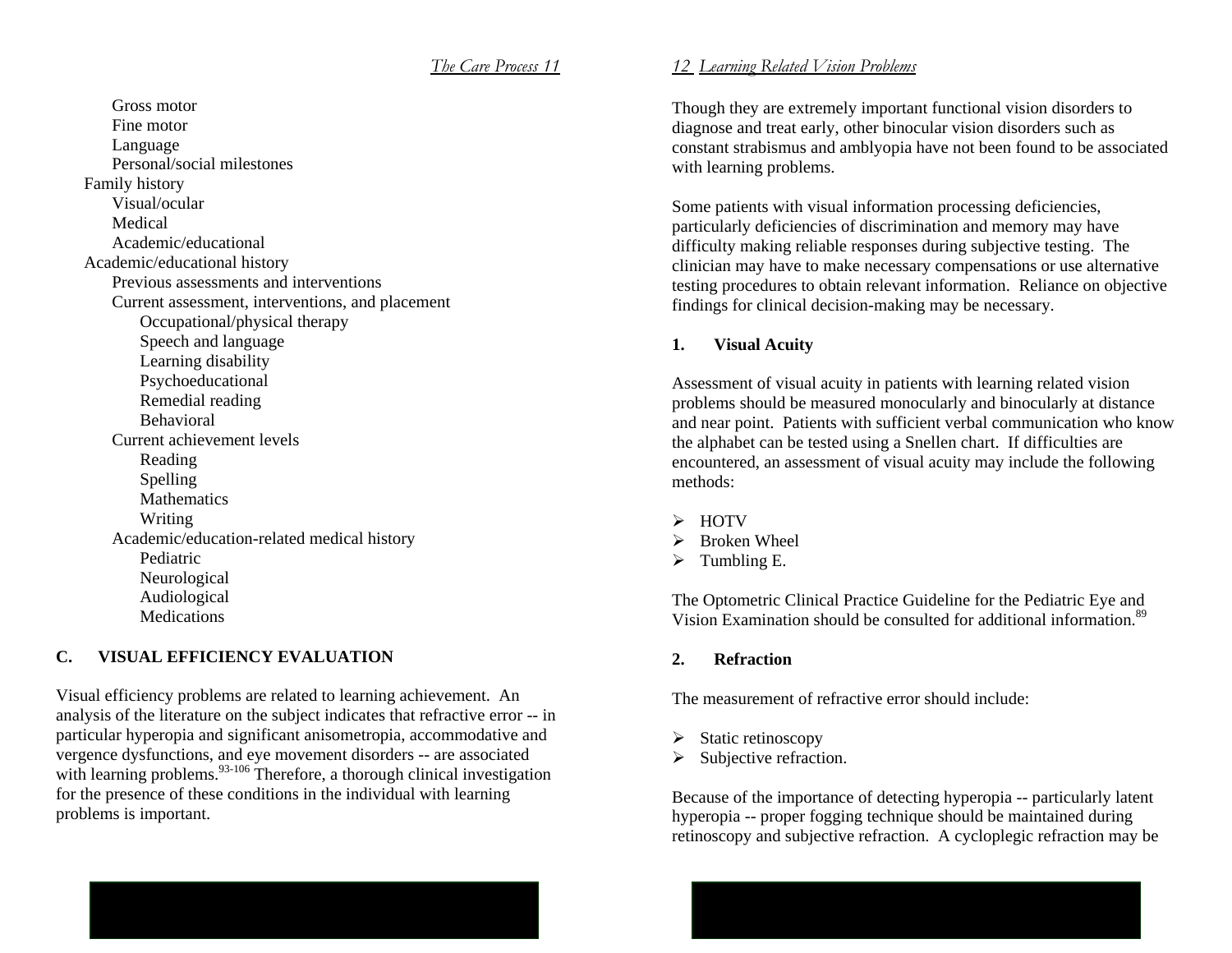indicated if latent hyperopia or pseudomyopia is suspected, or if convergence excess or accommodative insufficiency is diagnosed.

#### **3.Ocular Motility and Alignment**

Deficiencies in ocular motility have been associated with learning problems.105-112 Ocular motility is typically evaluated by chairside tests of fixation stability, and of saccadic and smooth pursuit eye movements.<sup>105,106,113,114</sup> In addition to investigation of basic neurological and extraocular muscle function in patients with learning related vision problems, qualitative analysis of their ocular motility is necessary. Although almost all learning tasks require sequences of fixation-saccadefixation, and hence the emphasis on saccades, there are several important reasons for also testing pursuit eye movements: (1) Pursuits are vital for visually guided movement.<sup>115</sup> (2) An important part of the neurological control process for smooth pursuit eye movements – detection of stimulus motion  $-$  is deficient in individuals with reading disabilities.<sup>116</sup> (3) To successfully maintain the target, a sustained level of attention is required.117,118 (4) Difficulties encountered in crossing the midline may signal problems with visual spatial orientation.<sup>119</sup> The ability to maintain steady fixation a stationary target can also be deficient.<sup>120</sup>

The following standardized observational rating systems have been developed:

- ¾ NSUCO (Northeastern State University College of Optometry)
- ¾ SCCO 4+ (Southern California College of Optometry)

For smooth pursuit testing, both of these systems involve tracking a target moving in a circle. Evaluation of performance is by gain (eye velocity in relation to target velocity) and the number of catch-up saccades to reacquire the target.

Both systems investigate predictive saccades between two fixed targets positioned centrally, equidistant from the midline. Hypometric inaccuracies are commonly found in individuals with poor saccadic eye movement control. Excessive head and body movements (motor overflow) frequently accompany ocular motility deficiencies. The

# *14 Learning Related Vision Problems*

clinical signs and symptoms of ocular motility deficiencies can be found in Table 1.

# **Table 1 Signs and Symptoms of Ocular Motility Dysfunction**

- •Moving head excessively when reading
- •Skipping lines when reading
- •Omitting words and transposing words when reading
- •Losing place when reading
- •Requiring finger or marker to keep place when reading
- •Experiencing confusion during the return sweep phase of reading
- •Experiencing illusory text movement
- •Having deficient ball-playing skills

Assessment tools are available for a more quantitative evaluation, albeit indirect, of saccadic eye movements.<sup>121,122</sup> These tests simulate reading, using a rapid number-naming strategy in which numbers are placed in horizontal spatial arrays to be read in the left-to-right and top-down fashion of normal reading. The time to complete the task and the number of errors are the clinical outcomes. Presumably, slower and/or errorprone performance would indicate poor saccadic eye movement control. The following available tests, which are norm-referenced for the patient's age and grade in school, clearly indicate the developmental course of skill improvement:

- ¾ Developmental Eye Movement Test (DEM)
- $\triangleright$  King-Devick Saccade Test (K-D).

Unfortunately, naming tasks confound the results because both eye movement skill and naming speed are required to complete the test successfully. However, because the DEM incorporates a subtest of naming speed that isolates eye movement skill for a more specific clinical diagnosis, it's use is preferred.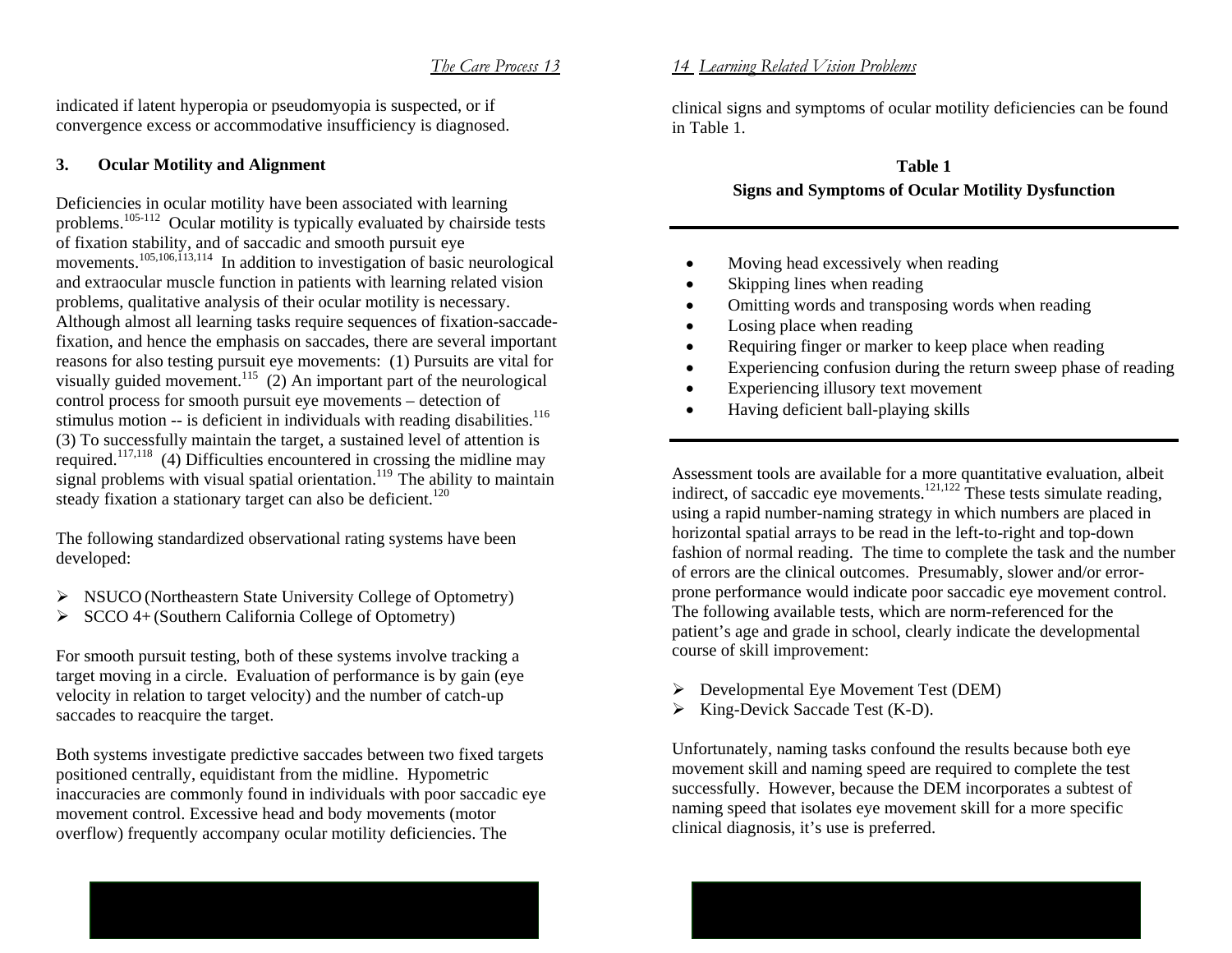Infrared eye-monitoring systems that directly compute reading eye movements (e.g., Visagraph III, ReadAlyzer) are also available. Although they do not measure saccade dynamics (accuracy, latency) or main sequence, these assessment tools provide a simulation of eye movements over the text. Information is available on the number of fixations required to read a sample of text, the duration of fixation, as well as the number of regressions and reading rate, and by inference, the putative span of recognition (span of attention or perceptual span) – the spatial region (number of character spaces) from which the reader extracts information during a fixation – which may be narrow in disabled readers.123 Particular interest should be paid to return sweep saccades, which are presumably dominated by visual and ocular motor control processes.

Eye alignment is usually determined by a distance and near cover test. If a strabismus is found, the Optometric Clinical Practice Guideline for the Care of the Patient with Strabismus: Esotropia and Exotropia should be consulted for additional information.<sup>124</sup>

#### **4.Accommodative-Vergence Function**

Evaluation of accommodation and vergence amplitude, facility, accuracy, consistency, and sustainability is required and may include the following procedures or measurements:

- ¾Cover test
- ¾Near point of convergence
- ¾Heterophoria, distance and near
- $\blacktriangleright$ Fusional vergence amplitudes, distance and near
- $\blacktriangleright$ Vergence facility
- $\blacktriangleright$ Amplitude of accommodation
- $\blacktriangleright$ Accuracy of accommodation (lag)
- ¾Relative accommodation
- ¾Accommodative facility
- ¾Fixation disparity analysis
- ¾Stereopsis

### *16 Learning Related Vision Problems*

The evaluation of accommodation and vergence should include assessment of both the range and facility of response. The ability to make rapid changes in accommodative and vergence responses is important for school-related tasks (e.g., copying from the chalkboard or taking notes). Facility testing also probes sustainability of the response, which is important for extended near-point activities (e.g., reading). The clinical signs and symptoms of accommodative and vergence dysfunctions can be found in Table 2. The Optometric Clinical Practice Guideline for Care of the Patient with Accommodative and Vergence Dysfunction provides for more detailed assessment information.<sup>21</sup>

# **Table 2 Signs and Symptoms of Accommodative - Vergence Dysfunctions**

- Asthenopia when reading or writing
- •Headaches associated with near visual tasks
- •Blurred vision at distance or near
- •Diplopia at distance or near
- •Decreased attention for near visual tasks
- •Close near working distance
- •Overlapping letters/words in reading
- •Burning sensations or tearing of the eyes during near visual tasks

#### **5.Physical Diagnosis**

The assessment of visual system integrity should include:

- $\triangleright$  Evaluation of the anterior segment
- $\triangleright$  Evaluation of the posterior segment
- $\triangleright$  Color vision testing
- $\triangleright$  Assessment of pupil responses
- $\triangleright$  Visual field screening.

Standard testing procedures for the evaluation of visual system integrity can be used in patients with learning related vision problems. For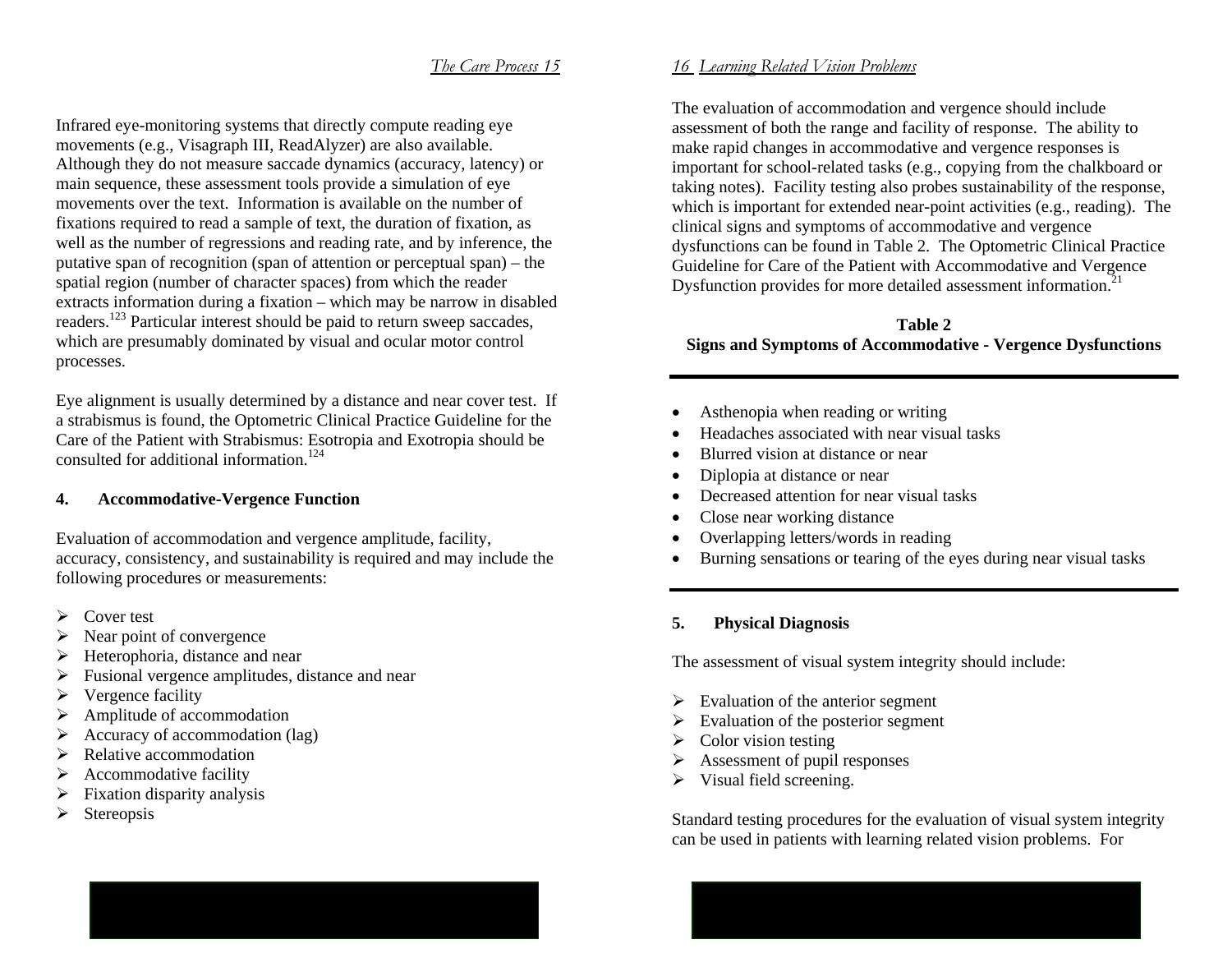additional information consult the Optometric Clinical Practice Guideline for the Pediatric Eye and Vision Examination.<sup>89</sup>

# **D. VISUAL INFORMATION PROCESSING EVALUATION**

# **1. General Considerations**

The visual information processing skills that require testing are visual spatial orientation skills, visual analysis skills, including auditory-visual integration, visual-motor integration skills and rapid naming.<sup>125,126</sup> When available, norm-referenced tests are preferred for this purpose.<sup>127</sup> Testing should be conducted uniformly and according to the exact methods specified in the test instructions. Specified rule-based scoring procedures should be followed. Qualitative insights from observation of the test taker's behavior can provide important supplementary information for diagnosis and management. Attention to task, ability to understand the instructional set, cognitive style, problem-solving ability, frustration tolerance, and excessive motor activity are some of the behaviors worth observing.

Testing should be done without interruption in a relatively quiet environment. Individuals with attention deficits may require rest periods between tests or multiple testing sessions. For a comprehensive visual information processing evaluation, one or two tests from each category can be selected for administration. For a detailed or problem-focused evaluation of a specific visual information processing skill, multiple tests from the same category can be administered.

#### **2.Visual Spatial Orientation Skills**

Visual spatial orientation is the awareness of one's own position in space relative to other objects, as well as the location of objects relative to each other. It includes body knowledge and control, as well as bimanual integration and is understood as a component of overall perceptual-motor integration development. Visual spatial orientation skills involve the ability to understand directional concepts, both internally and projected into external visual space. These skills are important for balance and coordinated body movements, navigation in the environment, following

# *18 Learning Related Vision Problems*

spatial directions, and understanding the orientation of alphanumeric symbols. The clinical signs and symptoms of visual spatial orientation skill deficiencies can be found in Table 3.

# **Table 3 Signs and Symptoms of Visual Spatial Orientation Skill Deficiency**

- •Delayed development of gross motor skills
- •Decreased coordination, balance, and ball-playing skills
- •Confusion of right and left
- •Letter reversal errors when writing or reading
- •Inconsistent directional attack when reading
- •Inconsistent dominant handedness
- •Difficulty in tasks requiring crossing of the midline

Visual spatial orientation skills are frequently subdivided into bilateral integration, laterality, and directionality. Bilateral integration is the awareness and use of the extremities, both separately and simultaneously in unilateral and bilateral combinations. Laterality is the internal representation and sensory awareness of both sides of one's own body. Directionality is the ability to understand and identify right and left directions in external visual space, including orientation specificity of written language symbols. Collectively, these contribute to the development of visual-orthographic skills for the ability to recognize whether letters and numerals as correctly oriented. When visualorthographic deficits are present, it can be associated with poorer reading performance.

Visual spatial orientation skills can be evaluated by several categories of tests:

#### *a.Bilateral Integration*

¾ Body Knowledge and Control - Standing Test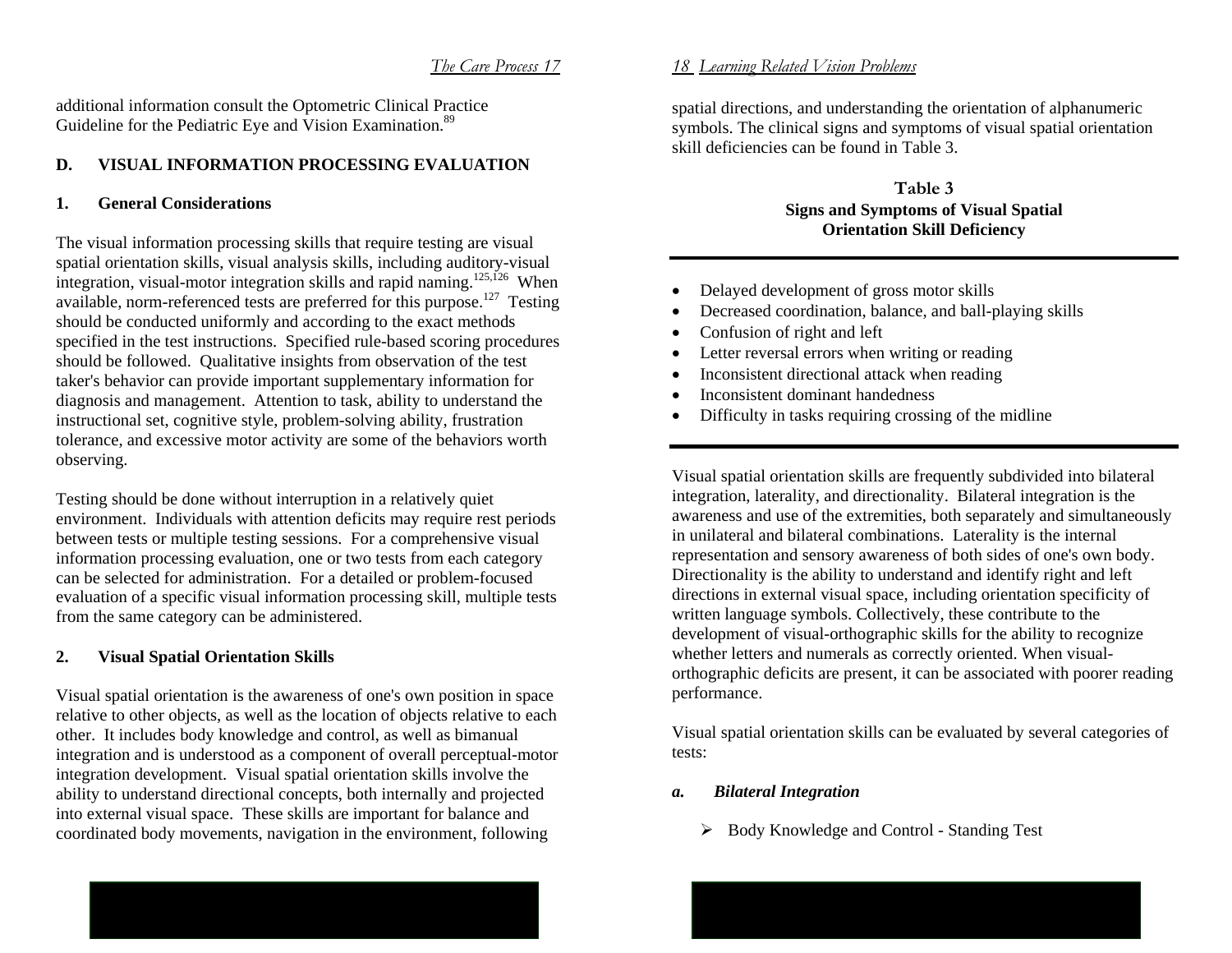$\triangleright$  Chalkboard Circles Test.

Body knowledge and control requires the conversion of a tactile stimulus into a motor response -- i.e., moving the extremities in response to touch -- while standing. The chalkboard circles test requires the simultaneous production of large circles with both hands symmetrically and reciprocally on a large chalkboard, with the eyes fixating straight ahead. Each of these two criterion referenced tests is scored by observing performance and comparing it to an age-related criterion.

# *b. Laterality and Directionality*

- ¾ Piaget Right-Left Awareness Test
- $\triangleright$  Reversals Frequency Test (RFT)
- ¾ Jordan Left-Right Reversal Test, Revised
- ¾ Test of Pictures / Forms / Letters / Numbers Spatial Orientation & Sequencing Skills (TPFLNSOSS).

The criterion-referenced Piaget Right-Left Awareness test requires a response to verbal instruction to move a named extremity and to place objects to the right or left of another object. The Reversals Frequency and Jordan tests are both norm-referenced and require the recognition of correctly oriented letters and numbers. The Reversals Frequency Test has an execution subtest that evaluates the frequency of reversal errors that occur when writing letters and numbers from dictation. The normreferenced TPFLNSOSS tests the ability to visually perceive forms, letters and numbers in the correct orientation and to visually perceive words with the letters in the correct sequence.

#### **3.Visual Analysis Skills**

# *a. Non-motor Skills*

Commonly referred to as "visual perception," non-motor visual analysis skills are the active processes for locating, selecting, extracting, analyzing, recalling, and manipulating relevant information in the visual environment. These processes represent one of the core skills for letter and number recognition, sight word vocabulary, and mathematical

# *20 Learning Related Vision Problems*

concepts. Non-motor visual analysis skills have traditionally been subdivided into separate theoretical constructs: visual discrimination, visual figure-ground discrimination, visual closure, visual memory, and visualization.

Visual discrimination is the awareness of distinctive features of objects and written language symbols, including form, shape, orientation, and size. Visual figure-ground discrimination is the ability to select and process an object or a specific feature of an object from a background of competing stimuli. Visual closure is the capacity to identify an object accurately when the details and features available for analysis and processing are incomplete. Visual memory is the ability to recognize or recall previously presented visual stimuli, whether individual or grouped in a specific sequence. Two aspects of visual memory are considered: visual sequential memory and visual spatial memory. Visual sequential memory requires the recall of an exact sequence of letters, numbers, symbols, or objects. Visual spatial memory requires recall of the spatial location of a previously seen stimulus and the ability to identify or reproduce it. Another feature, visualization requires the ability to manipulate visual images mentally.

Visual analysis skills can be tested with the following:

- ¾ Test of Visual Perceptual Skills, Third Edition (TVPS-3)
- ¾ Motor Free Vision Perception Test, Third Edition (MVPT-3)
- ¾ Developmental Test of Visual Perception, Second Edition (DTVP-2).

The clinical signs and symptoms of non-motor visual analysis skill deficiencies can be found in Table 4.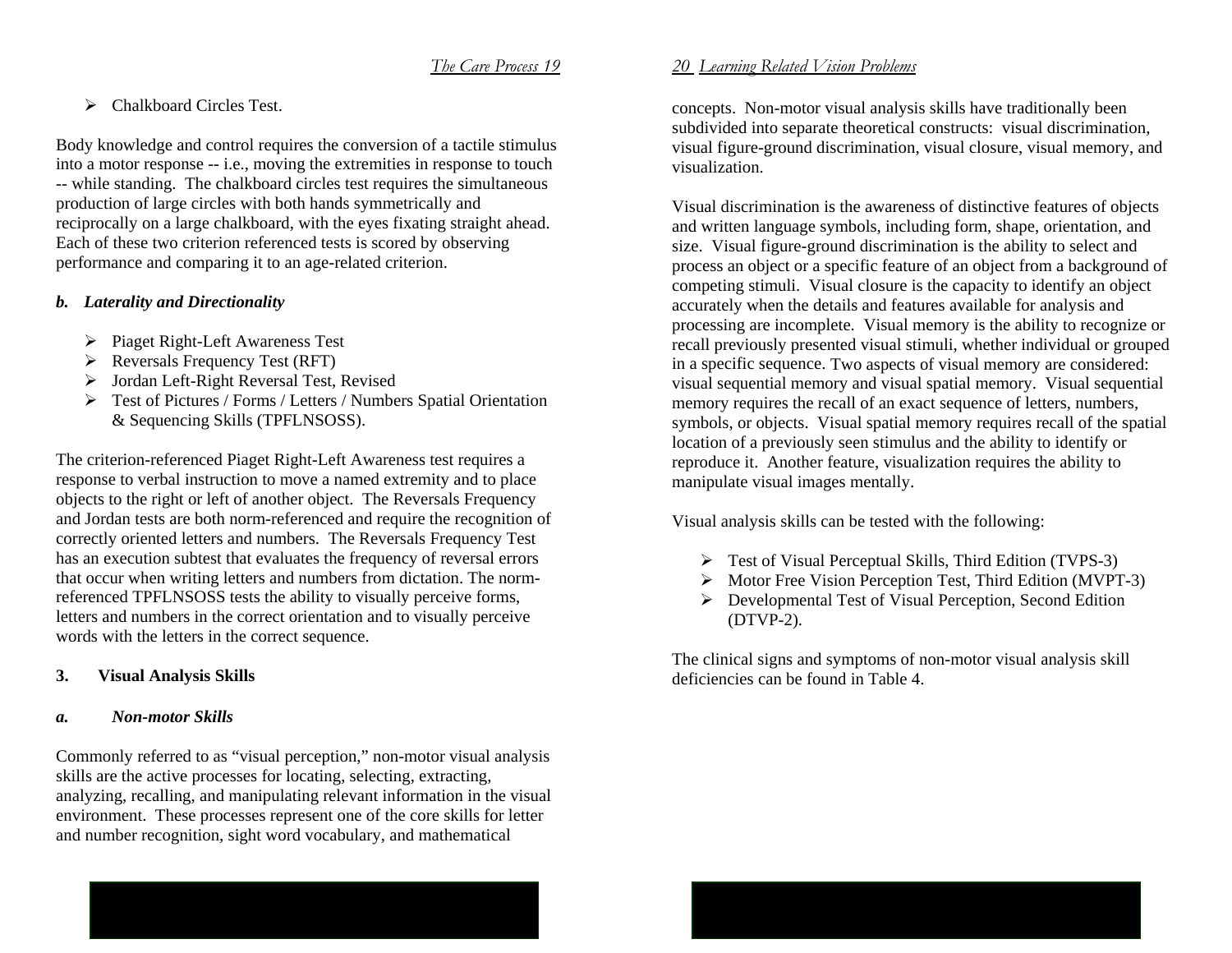# *22 Learning Related Vision Problems*

# **Table 4 Signs and Symptoms of Non-Motor Visual Analysis Skill Deficiency**

- $\bullet$ Delayed learning of the alphabet
- $\bullet$  Poor automatic recognition of letters and words (sight word vocabulary)
- •Difficulty performing basic mathematics operations
- • Confusion between similar-looking letters and words (letter transpositions)
- Difficulty in visual search-like tasks
- •Difficulty spelling non-regular words
- • Crowding-like spatial confusion when viewing coincident visual stimuli
- $\bullet$  Difficulty with classification of objects on the basis of their visual attributes (e.g., shape, size)
- $\bullet$  Poor automatic recognition of likenesses and differences in visual stimuli
- $\bullet$ Difficulty with remembering the proper sequence of visual stimuli

# *b. Visual-Motor Integration*

Visual-motor integration (or visually guided motor response) is the ability to integrate visual information processing with fine motor movements and to translate abstract visual information into an equivalent fine motor activity, typically the fine motor activity of the hand in copying and writing. Visual-motor integration involves three individual processes: visual analysis of the stimulus, fine-motor control (or eyehand coordination), and visual conceptualization, which includes the integration process itself. Deficits in any one of these processes will influence the overall result. Testing fine-motor coordination is therefore important for a differential diagnosis. For example, if visual analysis and fine-motor coordination skills are in the normal range but performance in visual-motor integration is deficient, the difficulties lie in the integration-processing phase. The clinical signs and symptoms of visualmotor integration skill deficiency can be found in Table 5.

# **Table 5 Signs and Symptoms of Visual-Motor Skill Deficiency**

- •Difficulty copying from the chalkboard
- •Writing delays, mistakes, confusions
- Letter reversals or transpositions when writing
- •Poor spacing and organization of written work
- •Difficulty maintaining written work on printed lines
- •Misalignment of numbers in columns when doing math problems
- •Poorer written spelling than oral spelling
- •Poor posture when writing, with or without torticollis
- •Exaggerated paper rotation(s) when writing
- •Awkward pencil grip

Most visual-motor integration tests usually require the subject to copy progressively complex geometric forms. The Rosner Test of Visual Analysis Skills provides a spatial matrix to reproduce the forms. The Wold Sentence Copy test is an exception in that it tests speed and accuracy in copying a sentence, an activity comparable to desktop copying tasks in the classroom.

Visual-motor integration can be tested with the following:

- ¾ Beery-Buktenika Developmental Test of Visual Motor Integration, Fifth Edition (VMI)
- $\triangleright$  Test of Visual-Motor Skills Revised (TVPS-R)
- ¾ Wide Range Assessment of Visual Motor Abilities (WRAVMA)
- $\triangleright$  Copying subtest of the Developmental Test of Visual Perception, Second Edition (DTVP-2)
- ¾ Bender Visual-Motor Gestalt Test, Second Edition
- $\blacktriangleright$ Full Range Test of Visual-Motor Integration (FRTVMA)
- $\blacktriangleright$ Rosner Test of Visual Analysis Skills
- $\triangleright$  Wold Sentence Copying Test.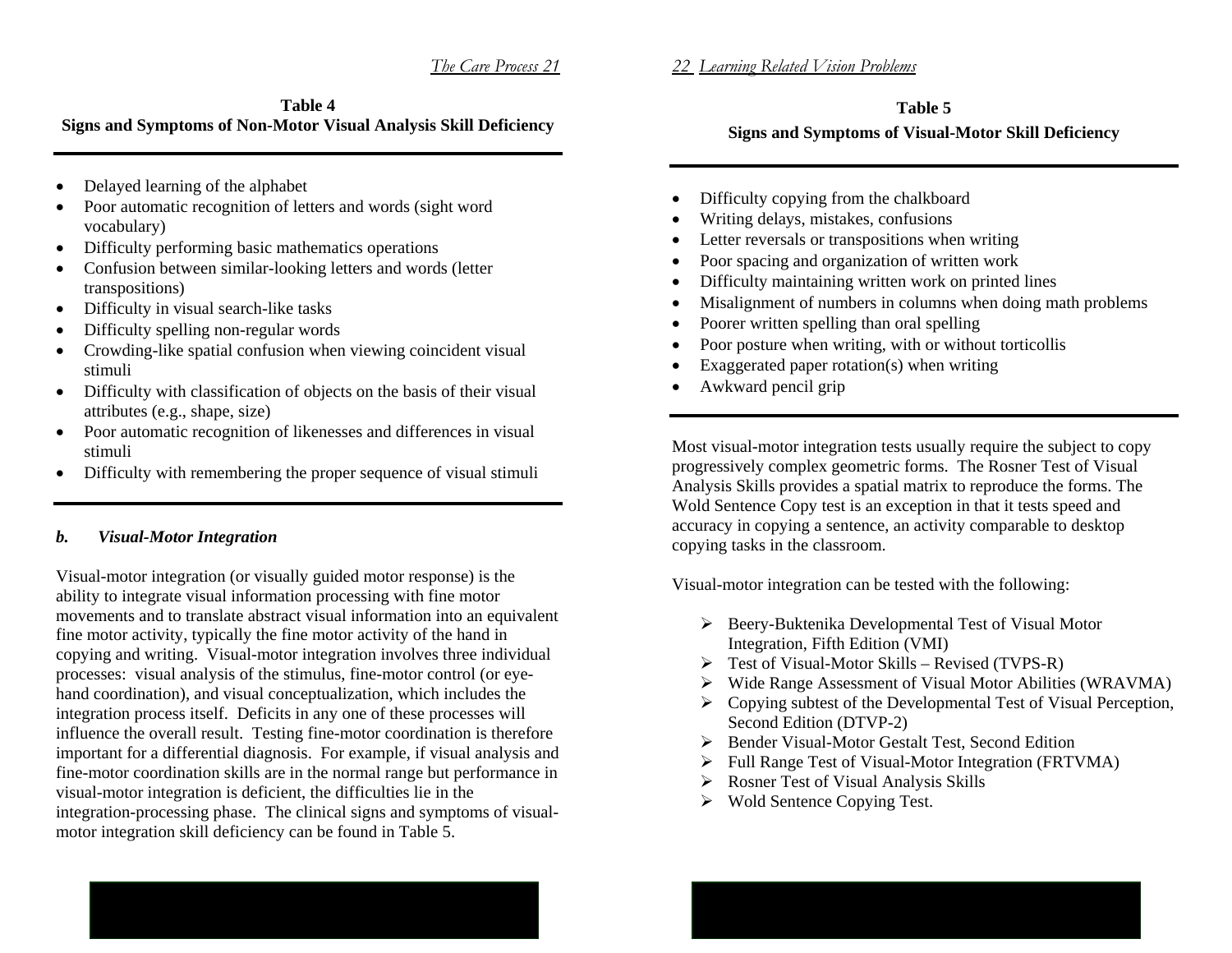# *24 Learning Related Vision Problems*

# *c. Fine-Motor Coordination*

The following instruments can test fine-motor coordination:

- ¾ Grooved Pegboard Test
- $\triangleright$  Eye-Hand Coordination subtest of the Developmental Test of Vision Perception, Second Edition (DTVP-2)
- ¾ Motor Coordination Supplement of the Beery-Buktenika Developmental Test of Visual-Motor Integration, Fifth Edition (VMI)
- $\triangleright$  Bead Threading subtest of the Dyslexia Screening Test (DST).

The Grooved Pegboard test involves the integration of tactile, visual, and fine motor skills requiring manipulative dexterity. The task is to insert slotted pegs into a pegboard with holes that have randomly positioned slots. The pegs must be rotated too match the hole before they can be inserted. This timed test differentiates accuracy from automatic processing. The Eye-Hand Coordination subtest of the Developmental Test of Visual Perception requires the accurate drawing of lines within narrow channels, both straight and curved. The Motor Coordination Supplement of the Developmental Test of Visual-Motor Integration requires tracing within a double-lined drawing of the test stimulus forms. The Bead Threading subtest measures how many wooden beads can be thread on a string in 30 seconds.

#### *d.Auditory-Visual Integration*

The ability to match a chain of non-complex auditory stimuli (usually sounds) to a correct visual representation of that stimulus chain, auditory-visual integration, requires remembering the sequence and spacing of sounds and then integrating that information with the visual modality. An auditory-visual integration task can also be viewed as a temporal-to-spatial association task. Auditory-visual integration is an important skill for establishing the proper association of sounds with visual symbols, as required for learning letters and words. Table 6 presents the clinical signs and symptoms of auditory-visual integration deficiency.

# **Table 6 Signs and Symptoms of Auditory-Visual Integration Deficiencies**

- •Difficulty with sound-symbol associations
- •Difficulty with spelling
- •Difficulty learning the alphabet

Auditory-visual integration can be tested with the:

 $\triangleright$  Auditory-Visual Integration Test.

The Auditory-Visual Integration test requires that the examiner tap out a series of sounds with time delays placed between sound clusters. The subject's task is to select the proper visual representation (dots) of the sequence of sounds and delays from choices printed on cards.

#### **4.Rapid Naming**

Rapid naming involves the rapid or automatic ability to recognize a visual symbol, such as a number, and retrieve its verbal label rapidly and accurately.128 The visual and expressive language processes required for rapid naming are quite similar to those required for the identification and recognition of single words. Hence, rapid naming has been consistently and strongly predictive of word-level reading difficulties and word identification ability.<sup>129-132</sup> Indeed, naming speed appears to be as robust a predictor of reading performance than phonological processing ability, and represents the second component of the double deficit hypothesis of reading disability. $133-135$ 

Slow naming has been conceptualized to typify the phonological processing deficiencies common among individuals who have reading problems. Rapid naming is also partially dependent on the automatic visual processing of the stimulus. There are numerous non-phonologic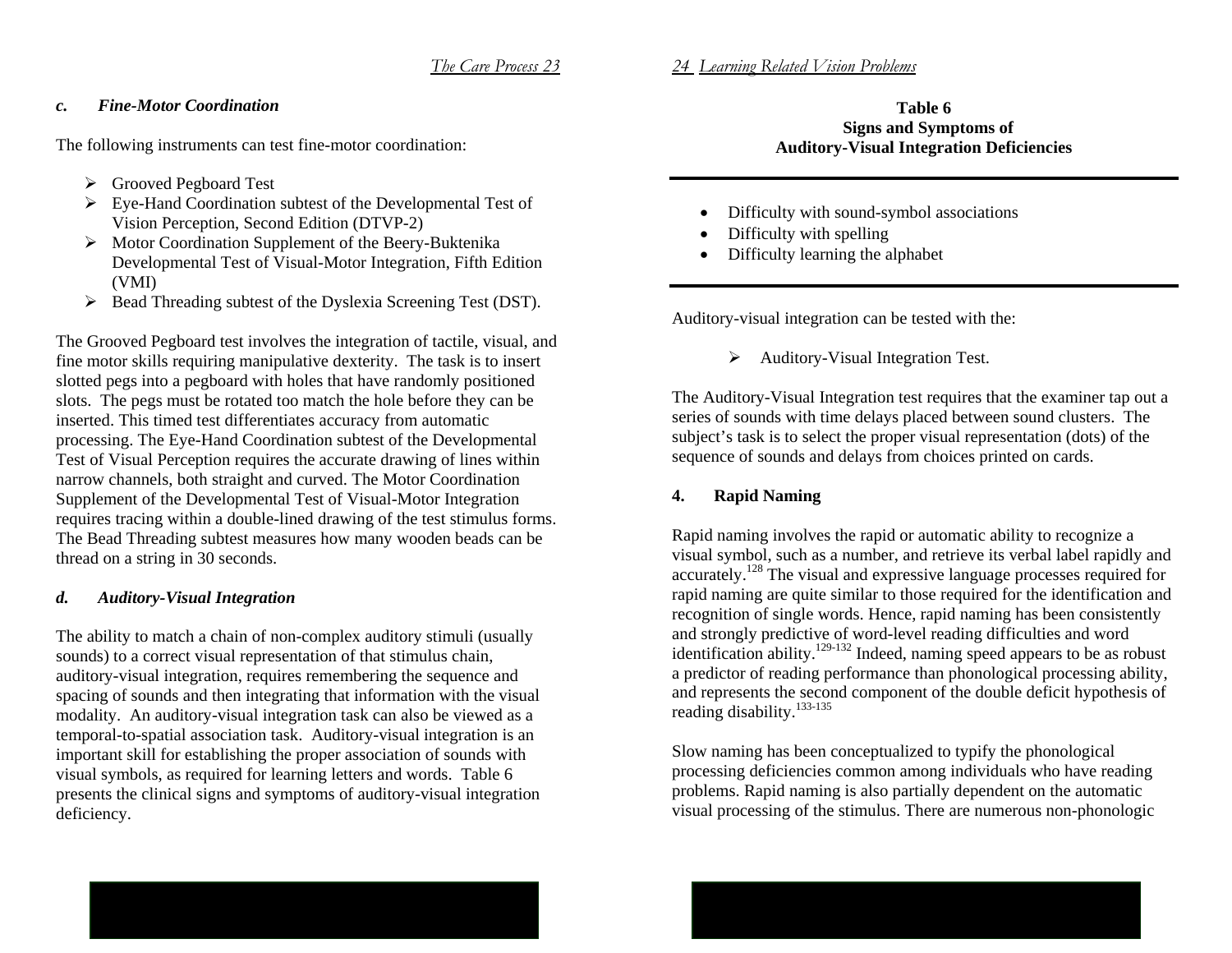requirements of rapid naming, most significantly speed of processing, including visual processing time and visual attention. Speed of processing appears as a stronger predictor of reading performance than phonological awareness tasks. Slow naming speed may signal a disruption of the automatic processes that support production of orthographic or visual mental representations of letters or words, which, in turn, result in quick word recognition. $40,134,136$ 

Reading fluency is understood as the rate of reading with comprehension and the ability to read orally with expression. It is the capacity to read text smoothly and automatically, with little effort or attention invested in the more basic mechanics of reading, for example, word decoding. Accomplishing fluency requires the ability to recognize words rapidly, with little attention required to the word's appearance. Even with appropriate phonological and accurate word pronunciation skills, fluent reading may not be attained without fully operational automatic word recognition processes. Comprehension, text integration and memory suffer when cognitive process is diverted to compensate for this lack of automaticity. Tests of rapid naming can give insights into automaticity of processing.

Testing of rapid naming requires the naming of arrays of visually presented numbers, letters or objects. The clinical signs and symptoms of rapid naming deficiency can be found in Table 7.

Rapid naming can be tested with the following:

- $\triangleright$  Vertical subtest of the Developmental Eye Movement Test (DEM)
- ¾ Rapid Automatized Naming and Rapid Alternating Stimulus Tests (RAN/RAS)
- $\triangleright$  Rapid Naming subtest of the Dyslexia Screening Test (DST).

# **Table 7 Signs and Symptoms of Rapid Naming Deficiencies**

•Impaired reading fluency

*26 Learning Related Vision Problems*

- •Faulty sight word vocabulary (word recognition)
- •Difficulties in reading comprehension
- •Difficulty learning the alphabet (letter identification)

Scores are typically based on the amount of time to name the stimulus items on each test. The vertical subtest of the Developmental Eye Movement test (DEM) requires the rapid naming of numbers, with accuracy, presented in four vertical columns of 20 numbers each. The Rapid Automatized Naming Test requires naming as rapidly as possible the items presented on a chart (colors, lower-case letters, numbers, common objects). Each chart contains five rows of 10 stimuli. The Rapid Alternating Stimulus Test consists of two alternating stimulus tests (2-set letters and numbers, and 3-set letters, numbers and colors) comprised of 10 and 15, respectively, high-frequency stimuli that are randomly repeated in an array of five rows for a total of fifty stimulus items. The Rapid Naming subtest of the Dyslexia Screening Test measures the time taken to name a page full of outline pictures on a card.

# **5. Executive Functions**

Executive functions describe a set of cognitive abilities or brain processes that control and regulate other abilities and behaviors, such as attention, memory and motor skills. $137-138$  Executive functions include the ability to plan, initiate and terminate actions, to monitor and change strategy as required by the task at hand, and to adapt behavior when faced with new tasks and novel situations. Executive functions are required for any goal-directed behavior. They allow the anticipation of outcomes and adaptation to changing situations. The signs and symptoms of executive function deficiencies can be founding Table 8. Tests in this category are believed to measure the cognitive domains of sustained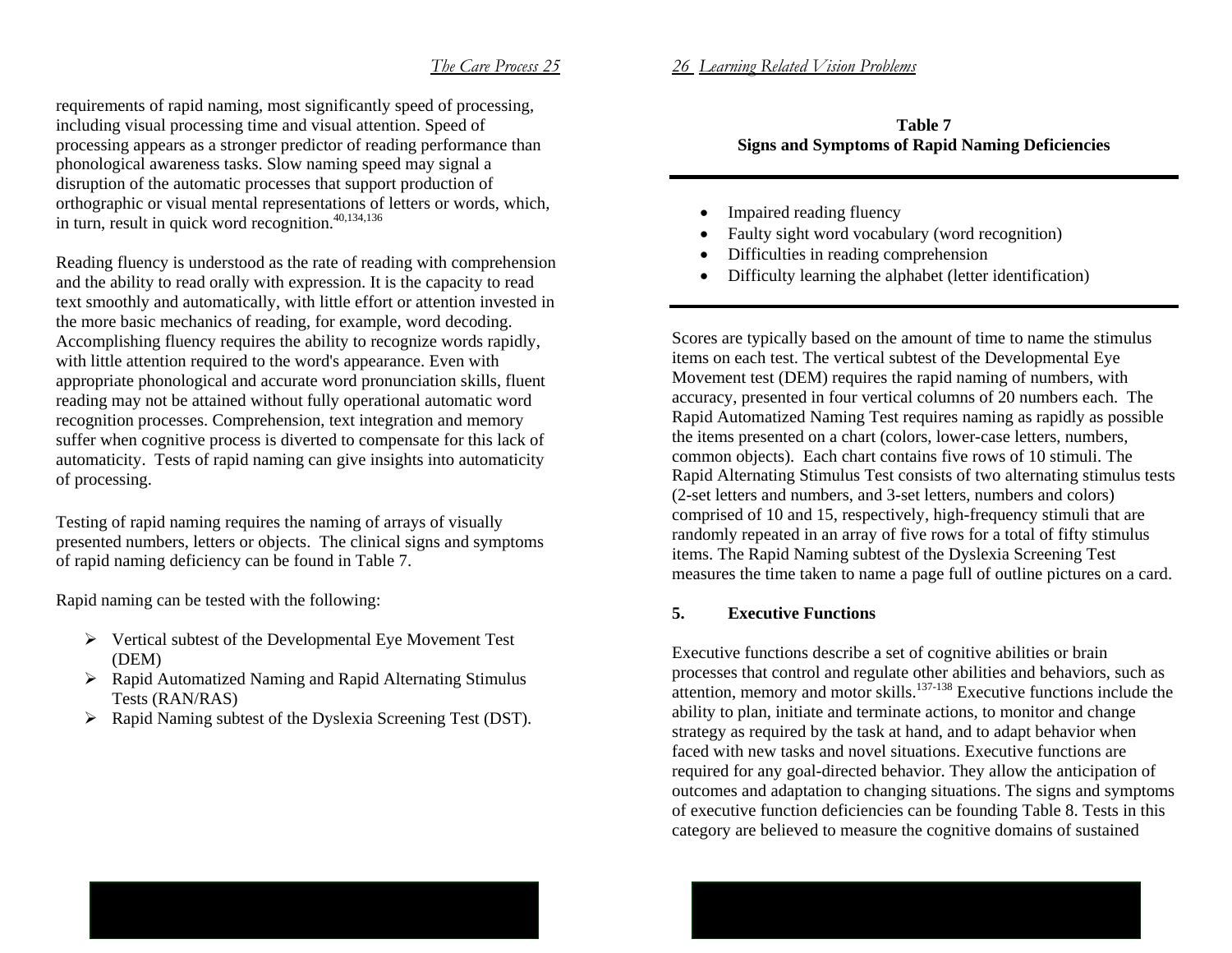attention, visual memory, visual information processing speed, sequencing, and cognitive flexibility. Depending on test design, visual– motor skills, including fine-motor dexterity and speed, ocular motility and visual search skills are also involved.

Executive function can be tested with the following:

- $\triangleright$  Symbol Digit Modalities Test (SDMT)
- ¾ Children's Trail Making Test (CTMT)
- ¾ Children's Color Trail Test (CCTT)
- $\triangleright$  Wisconsin Card Sorting Test Revised (WCST-R).

**Table 8 Signs and Symptoms of Executive Function Deficiencies** 

- •Impaired reading fluency
- •Difficulty completing tasks in the designated time
- •Poor sustained attention
- •Distractibility
- •Difficulty switching between tasks
- Poor planning of visually oriented tasks

The Symbol Digit Modalities Test involves a simple substitution task. Using a visible reference key, the test requires the written pairing of specific numbers with given geometric figures within time constraints. Of tests in this category, the SDMT has the greatest requirement for visual-motor integration and visual memory skills.

The Children's Trail Making Test consists of parts A and B. In part A, a series of 25 quasi-randomly placed encircled numbers are connected in numerical order by pencil. Part B requires that 25 encircled numbers and letters be connected in numerical and alphabetical order, alternating between the numbers and letters. For example, the first number "1" is followed by the first letter "A," followed by the second number "2" then

# *28 Learning Related Vision Problems*

second letter "B" and so on. The numbers and letters are placed in quasirandom order. The primary variables of interest are the total time to completion for parts A and B.

The Children's Color Trail Test is similar but uses colors and numbers rather than letters, because they are easier for children to process and recognize than letters. In Part I of the CCTT, quasi-randomly placed numbers from 1 through 15, printed on two different colored circles (pink and yellow) are connected in consecutive order by pencil. Part 2 again requires connecting the numbers consecutively, but alternating between the two colored circles (pink circle 1, yellow circle 2, pink circle 3).

The Wisconsin Card Sorting Test requires the matching (sorting) of 64 stimulus cards. Each displays figures of varying forms (crosses, circles, triangles, or stars), colors (red, blue, yellow, or green), and number of figures (one, two, three, or four). These are matched to one of four key cards (each with one, two, three and four identically colored symbols (four blue circles, three yellow crosses, two green stars and one red triangle). Test administration is purposely ambiguous; no instructions on "how" to sort are given.

# **E. SUPPLEMENTAL TESTING**

# **1. Reading Disability Subtypes**

There have been many attempts to subtype learning (reading) problems into distinct groups of individuals, by identifying similarities in their performance profiles.68-72 This reasoning is related to cognitive models that assume that significant differences in auditory- and visual-cognitive processing abilities account for different forms of learning problems. A popular approach is the achievement classification model based on performance in word recognition and spelling tasks.<sup>69,139</sup> Standardized tests that are available to measure these parameters include:

- ¾ Boder Test of Reading-Spelling Patterns
- $\triangleright$  Dyslexia Determination Test, Third Edition.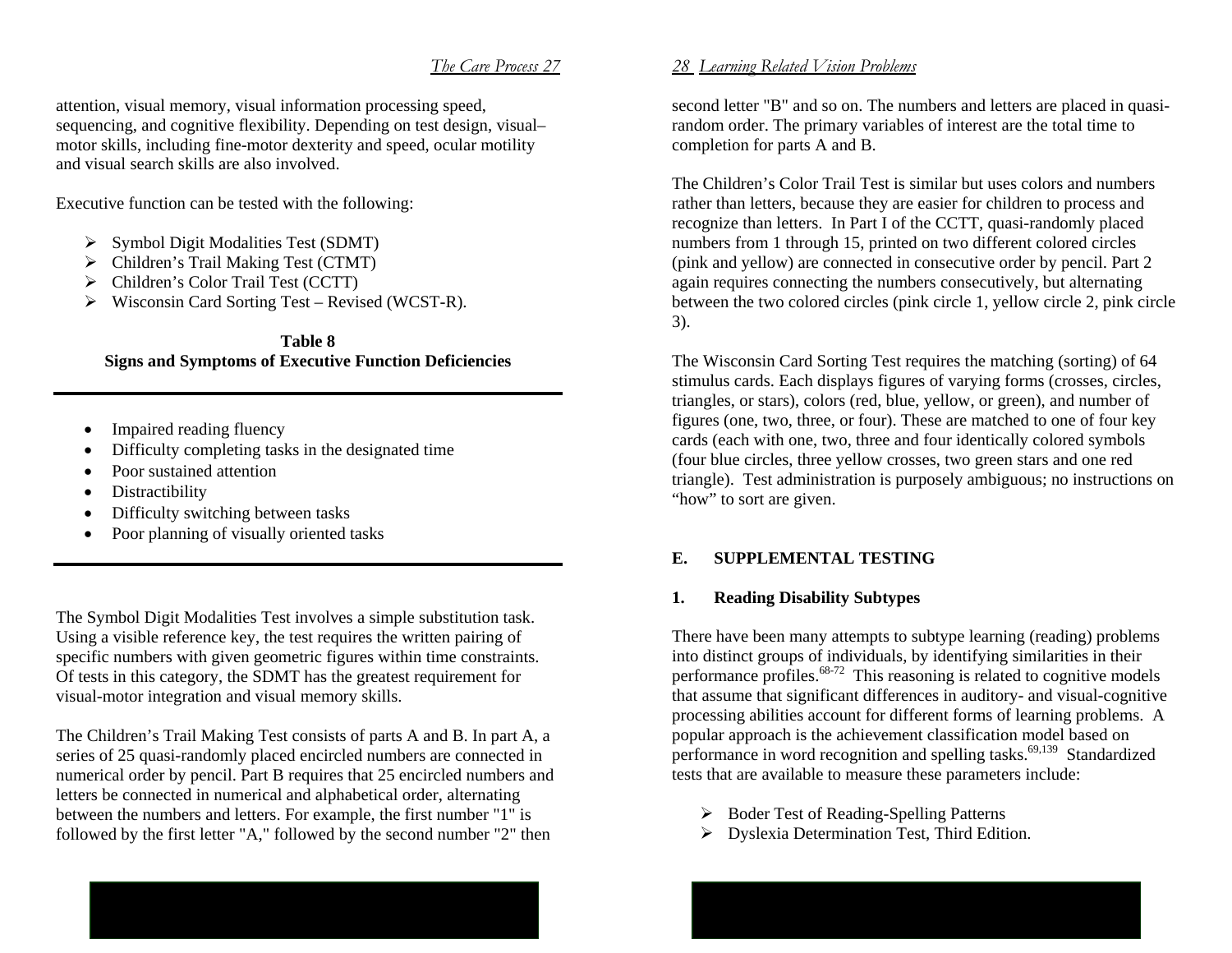The Boder Test and Dyslexia Determination Test identify the reading problem from the results of a reading recognition task involving graded word lists of regular and non-regular words. A reading grade level is obtained from this task.

On the basis of this reading performance, an individualized list of spelling words is selected from the sight-word vocabulary and other words. Analysis of the types of spelling errors made is used to subtype the reading problem into dyseidetic, dysphonetic, or mixed type. The dyseidetic subtype is characterized by visual information processing deficits, including visual memory and visualization. There is a limited sight word vocabulary and an over-reliance on phonetic word decoding strategies that interfere with efficient reading. Poor understanding and application of phonetic decoding rules characterizes the dysphonetic subtype. Meanwhile visual information processing capacity is relatively strong. However, it is important to note that this reading disability subtype has been associated with magnocellular visual pathway  $deficits.<sup>140</sup>$ 

#### **2.Comprehensive Assessment Battery**

The following comprehensive assessment batteries are suggested:

- $\triangleright$  Dyslexia Screening Test Junior (DST-J)
- $\triangleright$  Dyslexia Screening Test Secondary (DST-S).

The Dyslexia Screening Tests (DST-J, 6 years 6 months to 11 years 5 months; DST-S, 11 years 6 months to 16 years 5 months) are a comprehensive and diverse series of tests that purports to identify children who are at risk of reading delays. The tests include both achievement tests (1 minute reading, 2 minute spelling, 1 minute writing and vocabulary) and a series of diagnostic tests to access a range of skills that may be significant in the development of reading problems. These tests include measures of phonemic segmentation, rhyme detection and nonsense passage reading for phonological processing assessment, auditory memory, verbal and semantic fluency and fine motor skill. Two additional measures augment these tests by their modeling which predict

# *30 Learning Related Vision Problems*

association with reading problems, namely, cerebellar function (postural stability) and temporal processing (rapid naming).<sup>141-142</sup> The Dyslexia Screening Test provides a profile of relative processing strengths and weaknesses that can be used to guide the formation of specific remedial programming.

#### **3.Phonological Processing**

Many children with reading disabilities have deficiencies in their ability to process phonological information.<sup>144</sup> An awareness of phonemes is necessary to grasp the alphabetic principle that underlies our system of written language. The ability to identify the different sounds that make words and to associate these sounds with written words is essential for reading development.

Phonological awareness tests determine the level of knowledge about the spoken sounds in words. In addition to identifying these sounds and the ability to make grapheme-phoneme correspondence matches, there must also be the skill to manipulate them. Manipulations involving segmenting words into their constituent sounds, rhyming words, and blending sounds to make words are also essential to the reading process.

A brief assessment of phonological processing skill can be beneficial in determining the relative influence of phonological deficits compared to visual efficiency problems and/or visual information processing deficits in explaining the essential nature of the reading deficiency.

Standardized tests that are available to analyze phonological processing abilities:

- ¾Phonemic Segmentation subtest of the Dyslexia Screening Test (DST)
- ¾Rhyme subtest of the Dyslexia Screening Test (DST)
- ¾Nonsense Passage Reading subtest of the Dyslexia Screening Test (DST)
- ¾Rosner Test of Auditory Analysis Skills (TAAS)
- ¾Phonological Awareness Test-2 (PAT-2)
- ¾Test of Phonological Awareness Skills (TOPAS).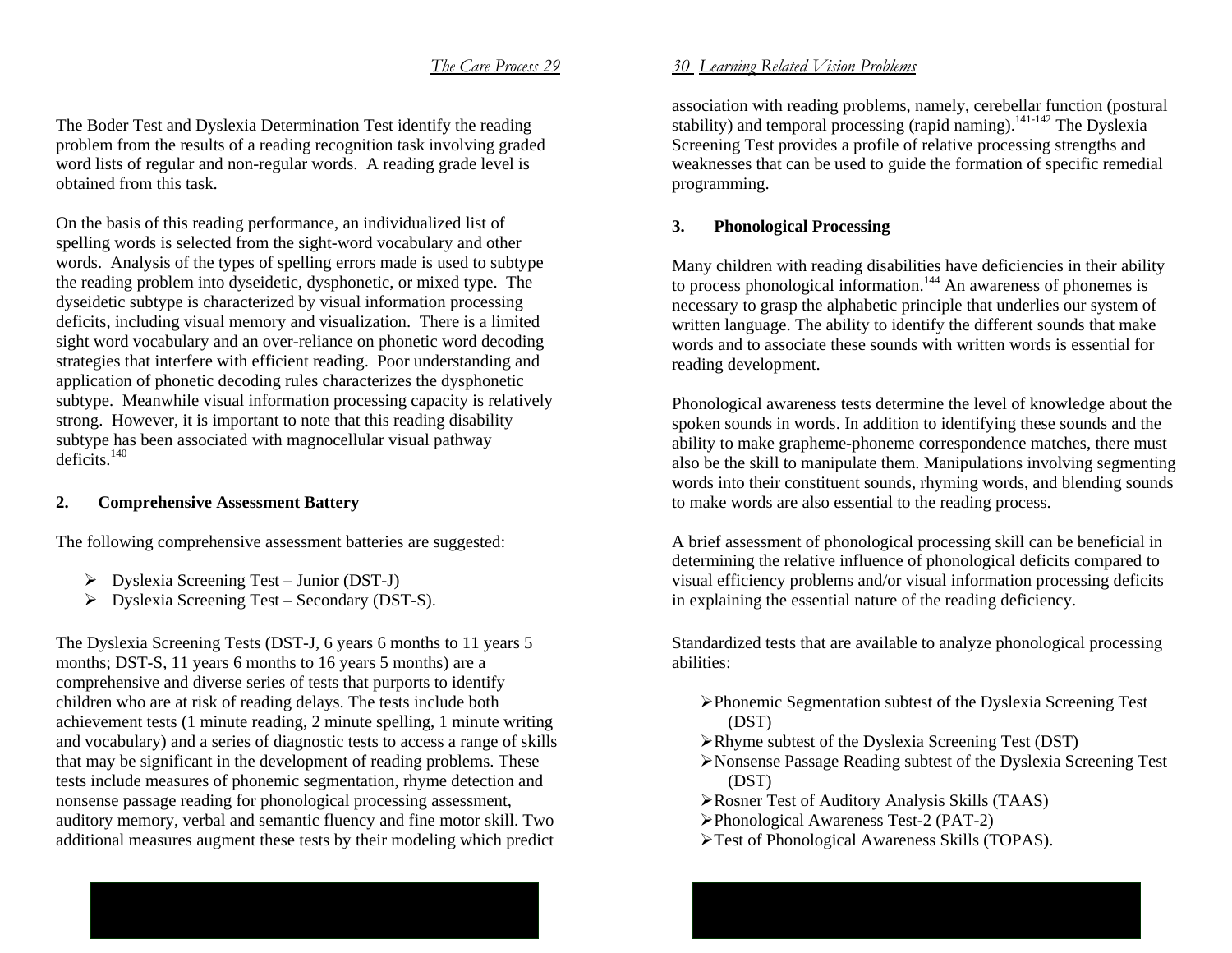The Phonemic Segmentation subtest assesses the ability to break down a word into its constituent sounds, and to manipulate those sounds by a syllable deletion task (for example, "can you say 'panda' without the /da/"). The Rhyme subtest requires the ability to determine if two spoken words rhyme. The Nonsense Passage subtest mixes pseudowords (regular non-words, words that are spelled and can be pronounced as if they were real words by applying the standard rules of phonics, for example, mib, gruny, drack) with real words in an oral reading passage. Specific difficulties in reading the pseudowords indicate problems with phonetic analysis. The Rosner Test uses a syllable deletion task. The Phonological Awareness Test-2 utilizes rhyming, syllable deletion, phoneme segmentation (dividing words into syllables), phoneme substitution and sound blending to assess phonological awareness. The Test of Phonological Awareness has four subtests (rhyming, incomplete words, sound sequencing, and sound deletion) that measure three areas of phonological awareness: sound sequencing, phoneme blending, and phoneme segmentation.

#### **4.Magnocellular Pathway Function**

Research has shown that a deficient magnocellular pathway is associated with reading disabilities. Several convergent lines of psychophysical,  $145 149$  electrophysiological,  $150-151$  and anatomical  $150$  evidence support this conclusion. Compared with normal readers, the population of disabled readers has prolonged visual persistence in response to stimuli of low spatial frequency, lower contrast sensitivity at low spatial frequencies, reduced flicker sensitivity, poorer temporal resolution and integration, anomalous time course and strength of metacontrast masking functions, and reduced effects of flicker masking. More recently, research has shown that disabled readers demonstrate reduced functional magnetic resonance imaging (fMRI) responses to moving stimuli,<sup>152-154</sup> have less subjective sensitivity to the detection of motion, $116,155-156$  and have abnormalities in reflexive, stimulus-induced visual attention.<sup>157</sup>

The magnocellular pathway is thought to be closely associated with the serial deployment of focal visual attention during saccadic eye movements in reading.<sup>158</sup> A magnocellular pathway deficit could produce

### *32 Learning Related Vision Problems*

the perception of overlapping text or illusory text movement.<sup>159-160</sup> disrupting the proper timing and accuracy of saccadic eye movements,<sup>161-</sup>  $162$  the proper spatial and temporal disposition of visual attention,  $163-169$ the temporal order of letter processing in words,<sup>170-173</sup> visual search,<sup>174</sup> and the effects of luminance and color on reading.<sup>175-179</sup> This association of the magnocellular pathway with ocular motility and visual attention processes are distinct from the higher order inattention and impulsive behaviors associated with ADHD.<sup>180</sup> Presently, there are no standard clinical tests readily available to clinicians for the evaluation of magnocellular function. The most promising tests are visual evoked potentials using low-contrast, low-spatial frequency stimuli, and psychophysical motion detection paradigms. $18$ 

# **F. ASSESSMENT AND DIAGNOSIS**

All data obtained from testing should be evaluated to establish one or more clinical diagnoses and to develop a management plan. Examination of the patient history, clinical signs and symptoms, test results and behavioral observations, and review of previous reports and present levels of care are necessary to accomplish this. Low test scores should be referenced to the expected signs and symptoms of that deficiency.

In the analysis of the visual efficiency performance data obtained, it is necessary to examine all of the data collectively by a standard clinical protocol, rather than relying on a single finding to arrive at a diagnosis. The Optometric Clinical Practice Guideline for Care of the Patient with Accommodative and Vergence Dysfunction provides lists and descriptions of common accommodative and vergence dysfunctions and methods of data analysis. $^{21}$ 

For testing visual information processing the use of z (or standard) scores is recommended. The z-score is the deviation of a specific test score from the mean, expressed in standard deviation units. It allows the expression of any score as a percentile rank by comparing it to a standard normal distribution. A test result with a z-score that is  $\geq 1.5$  standard deviations below the mean (percentile rank  $= 6.68$ ) should definitely be considered anomalous and clinically significant.182 Scores falling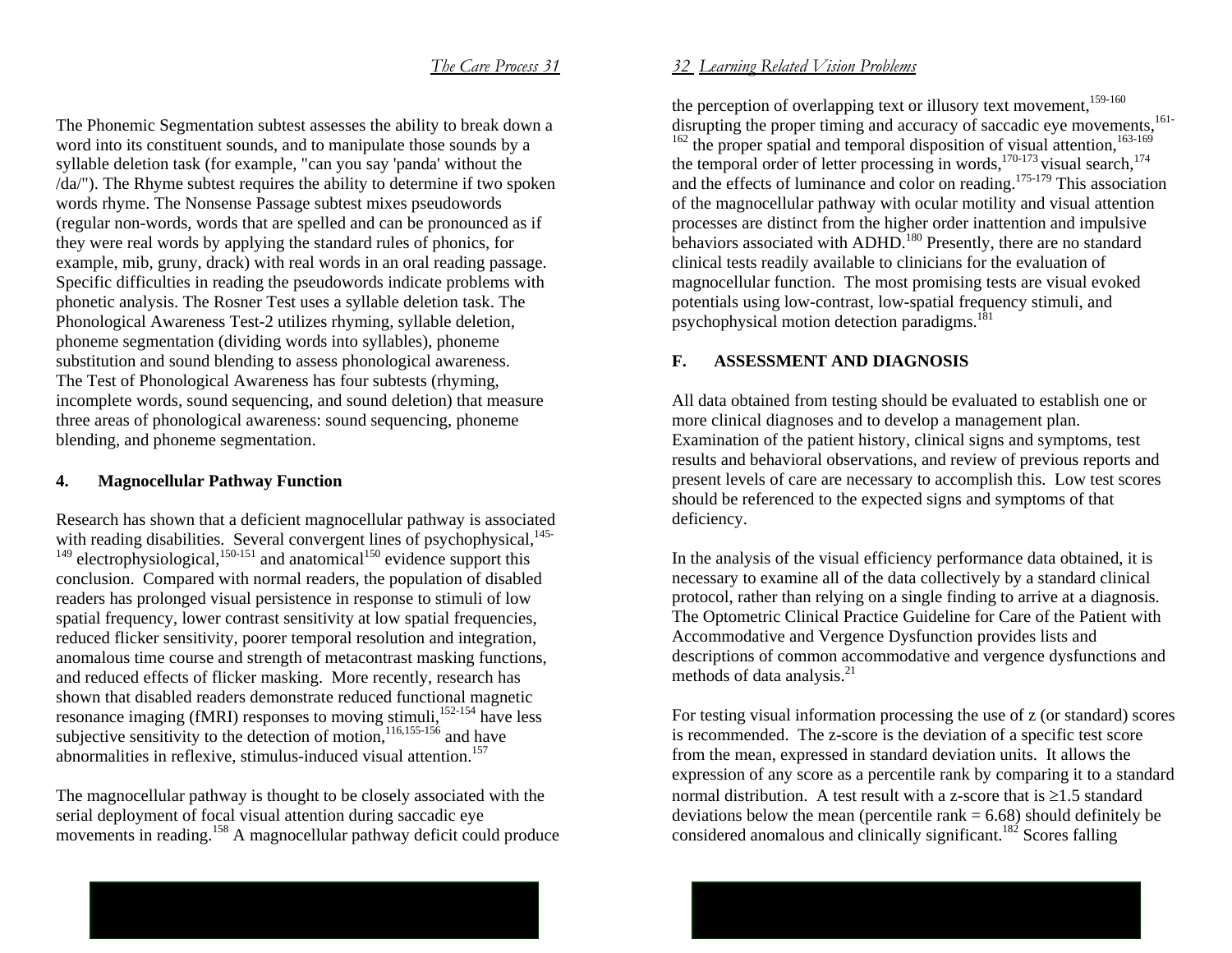between 1.0 and 1.5 standard deviations below the mean should be considered suspicious and perhaps clinically relevant, depending on the overall clinical picture, the nature and type of the learning problem, and the level of overall cognitive function.

Parents and school systems often prefer the expression of performance as an age or grade equivalent, or as a percentile rank, to enable direct comparison with expected performance levels. It is important to relate visual information processing test results to the current level of cognitive function as measured by IQ tests (such as the Weschler Intelligence Scale for Children – IV or Stanford-Binet Intelligence Scales, Fifth Edition). In the case of individuals with low average IQ scores, overall performance in visual information processing in the same range may not be indicative of a problem, but rather the expected level of performance.

# **G. MANAGEMENT**

The goal of the management of learning related vision problems is to prepare the individual to take full advantage of the opportunities for learning. Optometric intervention directed toward improving visual function to its appropriate level<sup>183</sup> has been shown to be efficacious.<sup>21,75,184-191</sup> It does not replace conventional educational programming but is a necessary complementary intervention to maximize the learning environment and the effectiveness of pedagogy. In most situations, optometric intervention for learning related vision problems is delivered in conjunction with other professionals involved in the management of the learning problem from an educational or medical perspective. Interdisciplinary communication, consultation, and referral are vital for the most effective management of the individual with learning problems.

The management of learning related vision problems should be directed at the identification and treatment of specific visual deficits. The expectation for intervention should be the reduction or elimination of the signs and symptoms associated with particular visual deficits. The goals of optometric intervention should be specific and problem oriented, rather than indefinite such as "to improve school performance." To the

### *34 Learning Related Vision Problems*

extent that visual deficits influence school performance, improvement can result from optometric intervention.

Learning related vision problems are usually managed in a progressive sequence. Treatment should begin with consideration of refractive status. Careful attention should be paid to the correction of hyperopia and anisometropia because of their known association with learning problems. Sometimes even slight degrees of hyperopia or anisometropia can be problematic.

Next, visual efficiency deficits should be treated aggressively, using lenses, prisms, and vision therapy. The Optometric Clinical Practice Guideline for Care of the Patient with Accommodative and Vergence Dysfunction offers more detailed management recommendations.<sup>21</sup> The specific goal for the treatment of visual efficiency deficits is enhancement of the range, latency, accuracy, facility, and sustainability of accommodative and vergence responses. At the conclusion of therapy, ocular motility should be more accurate, and the incidence of accompanying head and body movement lower.

Correction of refractive error and treatment of visual efficiency dysfunctions can result in improved visual information processing.<sup>75</sup> Nevertheless, the treatment of vision information processing deficits usually requires vision therapy, which can begin during the later stages of visual efficiency therapy. When deficits in visual efficiency are minor, information processing therapy can be initiated at the outset. The approach is typically hierarchical, beginning with visual spatial orientation, then continuing with visual analysis and concluding with visual-motor integration. Attention should be directed toward improving the rate of visual information processing. The goals of visual information processing therapy can be found in Table 9. Developing intrinsic motivation so that the patient becomes aware of increasing mastery of the skill being acquired is an important part of the therapy program.192,193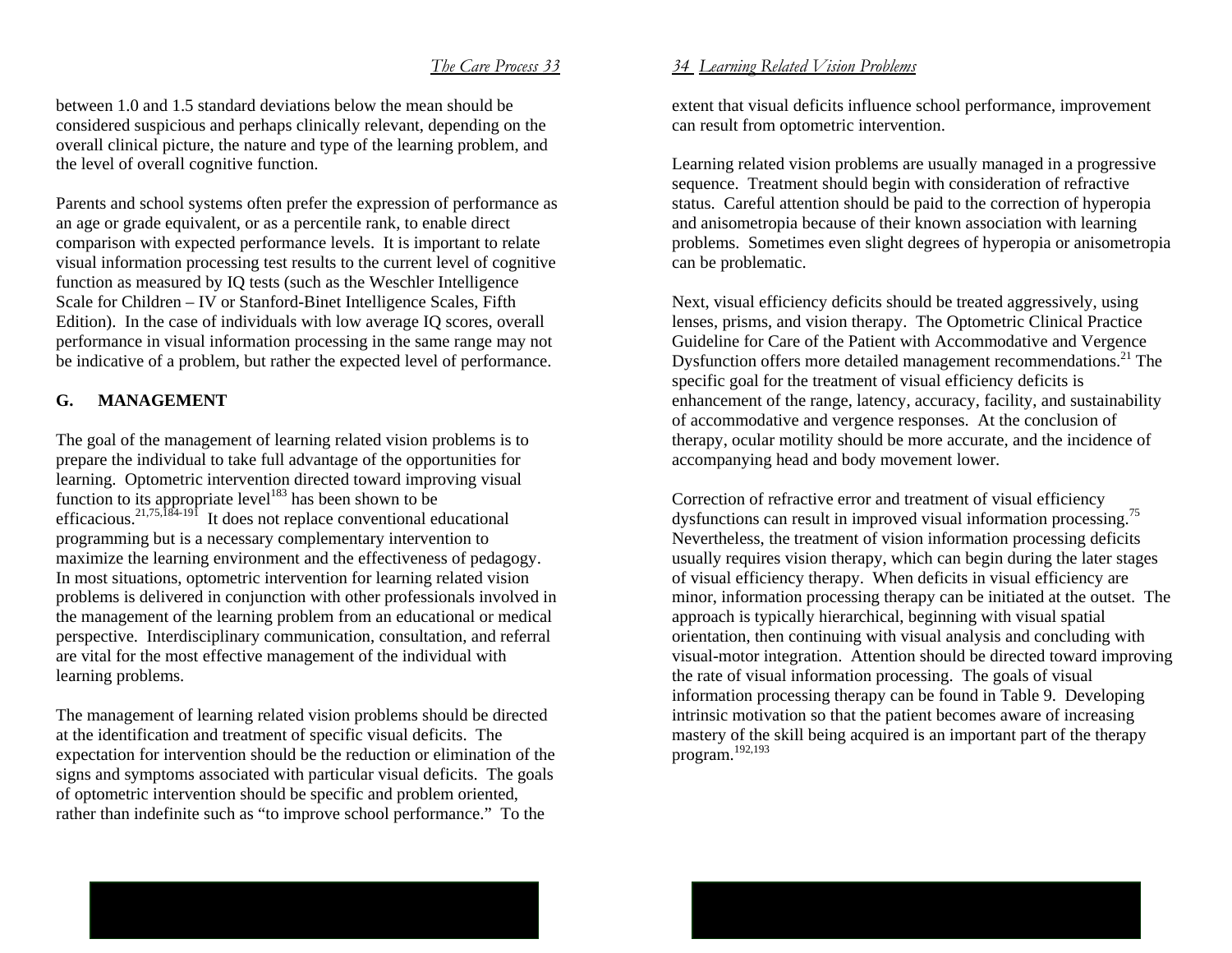# **Table 9 Goals for Visual Information Processing Therapy**

- Develop motor planning ability to accomplish isolated and simultaneous movements of the extremities
- Develop motor memory of the differences between the right and left sides of the body
- Develop an internal awareness of both sides of the body, including identification of body parts
- • Develop the ability to project directional concepts to organize visual space, including the spatial orientation of alphanumeric symbols
- • Develop an understanding of the distinctive features of objects; namely size, shape, color, and orientation
- Develop the ability to select and attend to a stimulus from an array of distracting stimuli, as well as the spatial relationship of that stimulus relative to other background stimuli
- $\bullet$  Develop the ability for identification of visual stimuli from incomplete information
- Develop short-term visual memory abilities, including the recall of the spatial characteristics of the stimulus and the sequence of multiple stimuli
- • Develop the ability to create a visual image of a previously presented stimulus and the capacity to mentally manipulate it
- Develop the ability to integrate visual processing skills with the fine-motor system to reproduce complex visual stimuli
- $\bullet$  Develop the ability to integrate visual processing skills with language efficiently and rapidly

Vision therapy is usually conducted in the optometrist's office, with prescribed home support activities. One or two office visits per week for 12 to 24 weeks may be required for uncomplicated cases. Office therapy sessions usually begin with review of the activities assigned for practice at home. This review should include a demonstration of the procedures and an indication of the level of compliance.

# *36 Learning Related Vision Problems*

Supportive activities performed at home 4 to 5 days per week for 20 to 30 minutes each time are an important adjunct to office-based therapy, providing continuity of care and enhancing opportunities for practice and mastery of skills. Consistent application of supportive activities at home may reduce the number of office visits required and the potential for regression.

Many vision therapy techniques and procedures available to address visual information processing problems are described in several recommended compilations.183,194-203 Computerized vision therapy programs are available for office and home therapy.204,205

After this initial period of therapy, a re-evaluation should be performed, using the same visual information processing tests employed previously, and an exploration of improvements in clinical signs and symptoms made. An improvement in test performance of at least 1.5 standard errors of measurement is considered clinically significant.<sup>182</sup> Additional therapy may be indicated if clinical signs and symptoms -- although improved -- persist to some degree. When the patient has made sufficient progress, and has achieved the major therapeutic goals for visual information processing skill enhancement and reduction in clinical signs and symptoms, a home-based maintenance program should be recommended. This maintenance program can include practicing a few procedures 2 to 3 times per week for 10 to 15 minutes each time for 3 months.

When underlying neurological problems, cognitive deficits, or emotional disorders are suspected, referral to another health care professional or the educational system may be indicated. Occupational or physical therapy can complement optometric vision therapy when the deficiencies are severe.

# **H. PARENT AND PATIENT EDUCATION**

Specific communication with the patient's parents or caregivers should occur after the examination to review the test outcomes. This discussion should begin with a review of the chief complaint. An explanation of the nature of the vision problem and its relationship to the presenting signs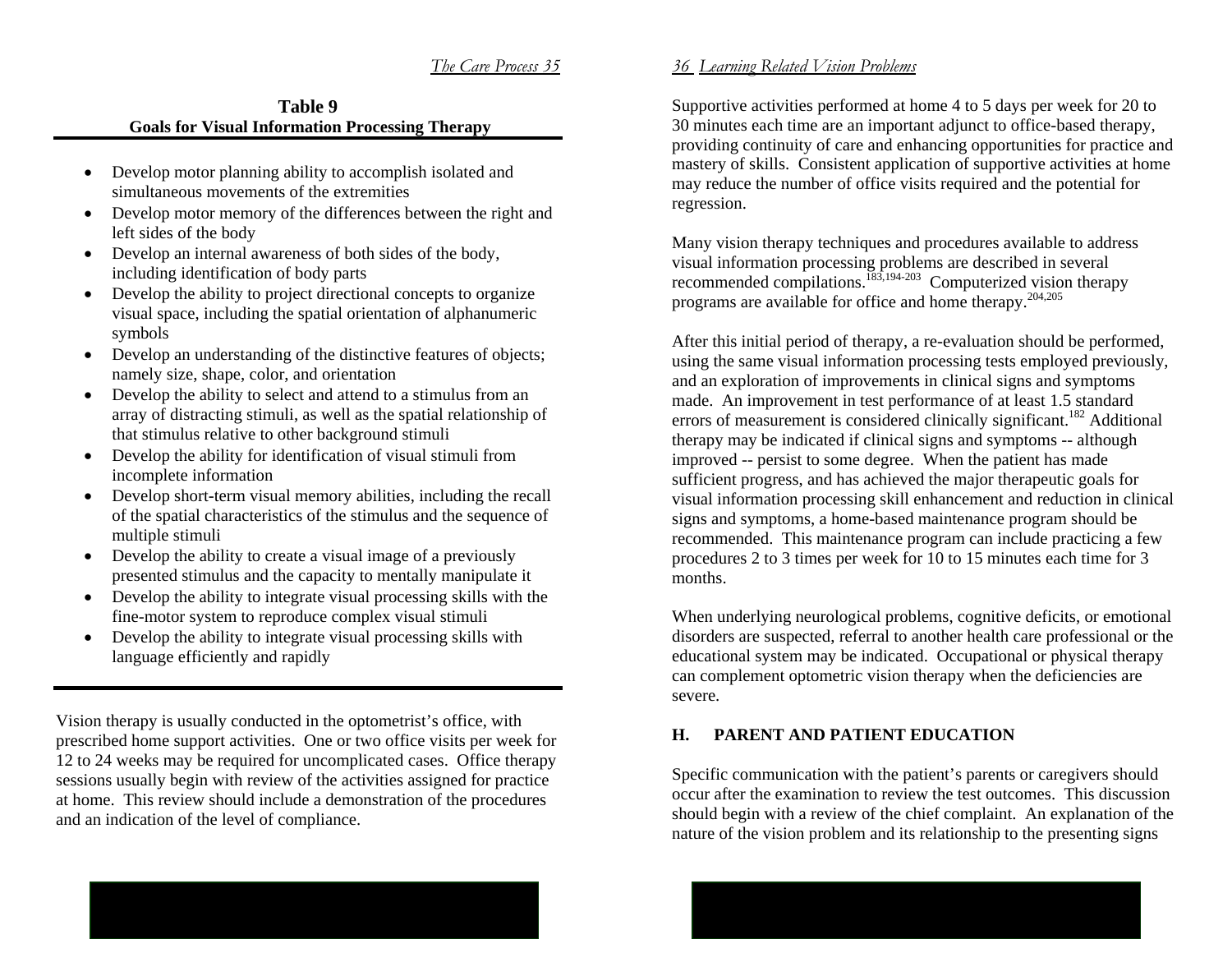and symptoms is necessary. The management plan and prognosis should be presented to the patient and parents or caregivers. Communication with education professionals about the diagnosis, proposed management plan, and expected outcomes should be initiated. This should lead to a coordinated effort with the patient's classroom teachers, special education teachers, and therapists. The importance of continuing eye care should be discussed with parents or caregivers. Other education and health care professionals should be informed about the presence and nature of the learning related vision problems and their relationship to extant learning difficulties.

# *38 Learning Related Vision Problems*

# **CONCLUSION**

Learning related vision problems comprise deficits in visual efficiency and visual information processing that have potential to interfere with the ability to perform to one's full learning potential. These deficits may cause clinical signs and symptoms that range from asthenopia and blurred vision to delayed learning of the alphabet, difficulty with reading and spelling, and skipping words and losing place when reading.

Vision related learning problems have a relatively high prevalence in the population. They respond favorably to the appropriate use of lenses, prisms, and vision therapy, either alone or in combination. Vision therapy is usually conducted in-office, and home support activities are prescribed. The goal of optometric intervention is to improve visual function to the appropriate level.

The diagnosis of a learning related vision problem must be accurate and thorough. It is likewise essential that the optometrist discuss the diagnosis with the parents or caregivers, and the patient, communicate with other professionals as required, and develop a management plan. Optometric intervention should be coordinated with other education and health professionals' management of the associated learning problem, to ensure the maximum opportunity for improvement.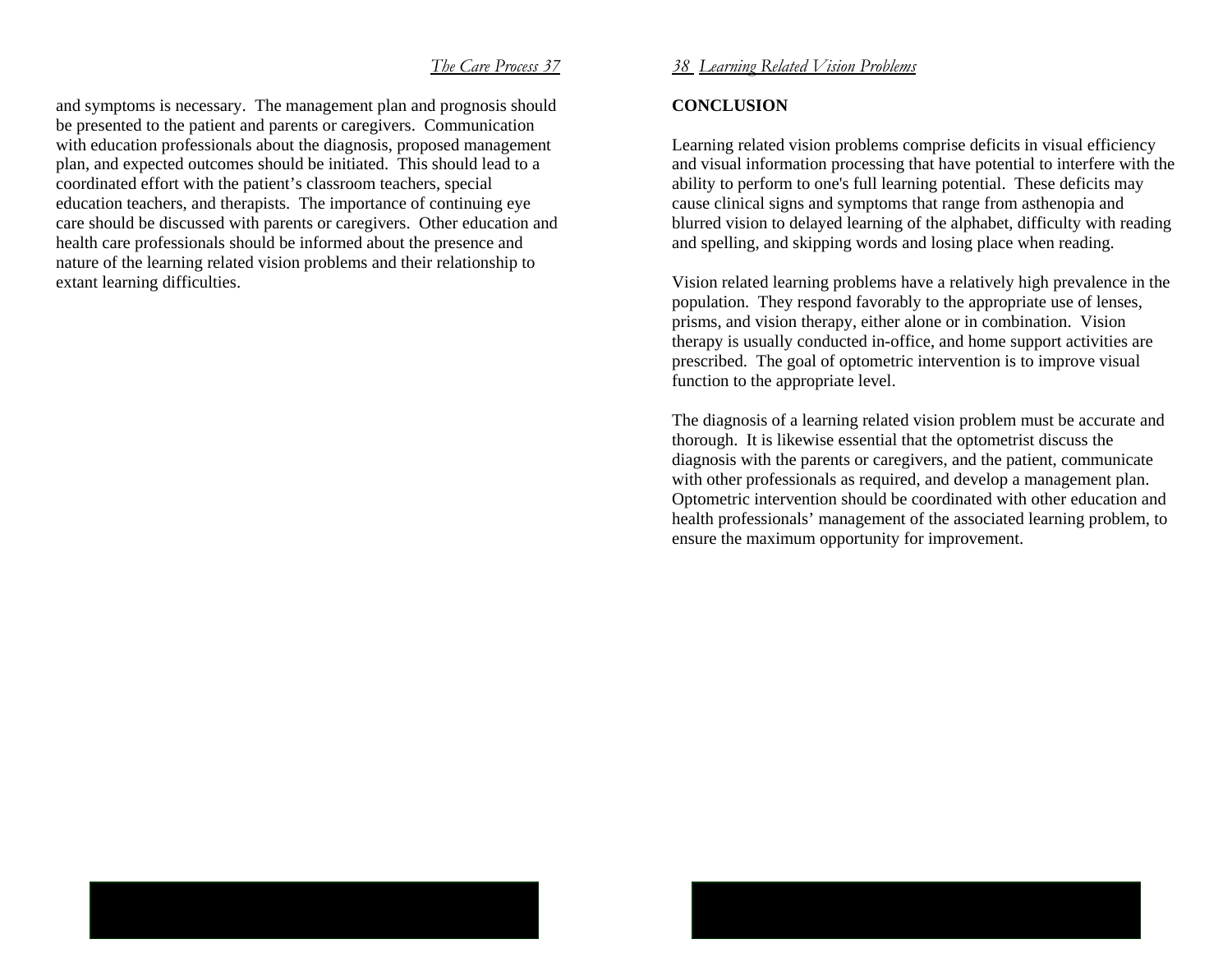# **III. REFERENCES**

- 1. Flax N. Visual function in dyslexia. Am J Optom Arch Am Acad Optom 1968;45:574-87.
- 2. Flax N. The eye and learning disabilities. J Am Optom Assoc 1972; 43:612-7.
- 3. Solan HA. Learning disabilities: the role of the developmental optometrist. J Am Optom Assoc 1979;50:1259-65.
- 4. Grosvenor T. Are visual anomalies related to reading disability? J Am Optom Assoc 1979;48:510-9.
- 5. Hoffman LG. The role of the optometrist in the diagnosis and management of learning-related vision problems. In: Scheiman MM, Rouse MW, eds. Optometric management of learningrelated vision problems,  $2^{nd}$  ed. St. Louis, MO: Mosby-Elsevier, 2006.
- 6. American Academy of Optometry, American Optometric Association. Vision, learning and dyslexia: a joint organizational policy statement. J Am Optom Assoc 1997;68:284-6.
- 7. Becoming a Nation of Readers: the report of the commission on reading. Washington, DC: National Institute of Education, 1985.
- 8. McAlister WH, Garzia RP, Nicholson SB. Public health issues and reading disability. In: Garzia RP, ed. Vision and reading. St. Louis, MO: Mosby-Year Book, 1996.
- 9. Smith M, Mikulecky L, Kibby MW, et al. What will be the demands of literacy in the workplace in the next millennium? Reading Res Q 2000;35:378–83.
- 10. Belfiore ME, Defoe TA, Folinsbee S, et al. Reading work: literacies in the new workplace. Mahway, NJ: Lawrence Erlbaum, 2004.

- 11. Elbaum B, Vaughn S. Self-concept and students with learning disabilities. In: Swanson HL, Graham S, Harris KR, eds. Handbook of Learning Disabilities. New York, NY: Guilford Press, 2005.
- 12. Nowicki EA. A meta-analysis of the social competence of children with learning disabilities compared to classmates of low and average to high achievement. Learn Disabil Q 2003;26:171-88.
- 13. Kauffman JM, Trent SC. Issues in service delivery for students with learning disabilities. In: Wong BYL, ed. Learning about learning disabilities. San Diego, CA: Elsevier Academic Press, 2004.
- 14. Borsting E. Visual perception and reading. In: Garzia RP, ed. Vision and reading. St. Louis, MO: Mosby-Year Book, 1996.
- 15. Torgesen JK. Conceptual, historical and research aspects of learning disabilities. In: Wong BYL, ed. Learning about learning disabilities. San Diego, CA: Elsevier Academic Press, 2004.
- 16. Denckla M. Biological correlates of learning and attention: what is relevant to learning disability and attention-deficit hyperactivity disorder? J Dev Behav Pediatr 1996;17:114-9.
- 17. Harris KR, Reidy R, Graham S. Self-regulation among students with learning disabilities. In: Wong BYL, ed. Learning about learning disabilities. San Diego, CA: Elsevier Academic Press, 2004.
- 18. Rowland AS, Lesesne CA, Abramowitz AJ. The epidemiology of attention-deficit/hyperactivity disorder (ADHD): A public health view. Men Retard Dev Disabil Res Rev 2002;8:162-70.
- 19. Kavale KA, Mostert MP. Social skills interventions for individuals with learning disabilities: a meta-analysis. Learn Disabil Q 2004;27:31-43.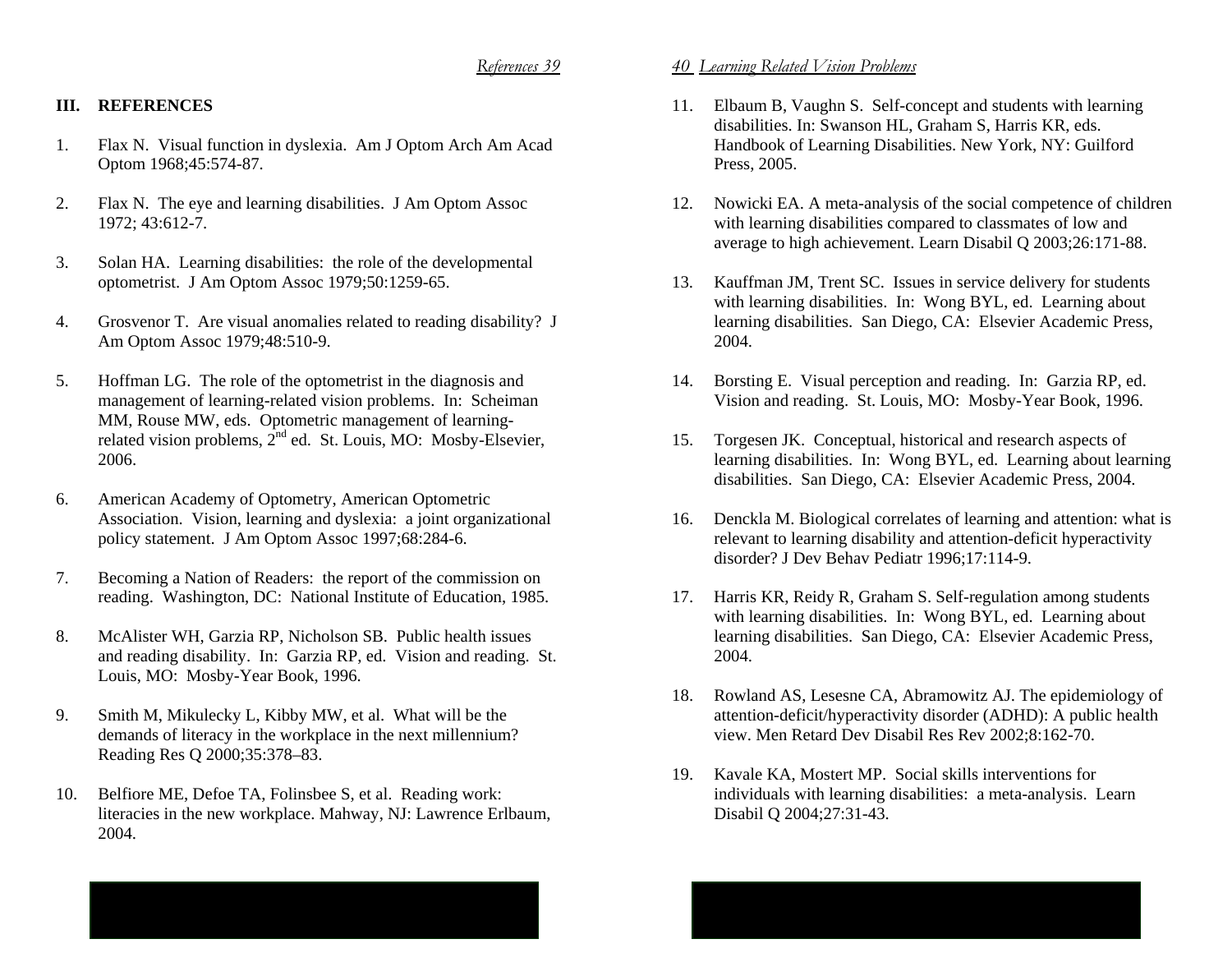- 20. American Psychiatric Association. Diagnostic and statistical manual of mental disorders, 4th ed, text revision. Washington, DC: American Psychiatric Association, 2000.
- 21. Optometric clinical practice guideline: care of the patient with accommodative and vergence dysfunction. St. Louis, MO: American Optometric Association, 2006.
- 22. Fuchs D, Mock D, Morgan PL. Responsiveness-to-Intervention: definitions, evidence, and implications for the learning disabilities construct. Learn Disabil Res Pract 2003;18:157-71.
- 23. Stuebing KK, Fletcher JM, LeDoux JM, et al. Validity of IQdiscrepancy classifications of reading disabilities: a meta-analysis. Am Ed Res J 2002;39:469-518.
- 24. Vaughn S, Fuchs LS. Redefining learning disabilities as inadequate response to instruction: the promise and potential problems. Learn Disabil Res Pract 2003;18:137–46.
- 25. Fletcher JM, Foormana BR, Boudousquieaa A, et al. Assessment of reading and learning disabilities: a research-based interventionoriented approach. J School Psychol 2002;40:27-63.
- 26. Lerner JW, Kline F. Learning disabilities and related disorders: characteristics and teaching strategies, 10th ed. Boston, MA: Houghton Mifflin, 2005.
- 27. Selznick R, Blaskey P. Psychoeducational evaluation. In: Scheiman MM, Rouse MW, eds. Optometric management of learning-related vision problems,  $2<sup>nd</sup>$  ed. St. Louis, MO: Mosby-Elsevier, 2006.
- 28. Interagency Committee on Learning Disabilities. Learning disabilities: a report to the U.S. Congress. Washington, DC: Government Printing Office, 1987.
- 29. Shaywitz SE, Fletcher JM, Shaywitz BA. Issues in the definition and classification of attention deficit disorder. Top Lang Disord 1994; 14:1-25.
- 30. Torgesen JK, Wagner RK, Rashotte CA. Longitudinal studies of phonological processing and reading. J Learn Disabil 1994; 27:276-86.
- 31. Snowling MJ. From language to reading and dyslexia. Dyslexia 2001;7:37-46.
- 32. Scarborough HS. Early identification of children at risk for reading disabilities: Phonological awareness and some other promising predictors. In: Shapiro BK, Accardo PJ, Capute AJ, eds. Specific reading disability: A view of the spectrum. Timonium, MD: York Press, 1998.
- 33. Brady S, Shankweiler D. Phonological processes in literacy. Hillsdale, NJ: Lawrence Erlbaum, 1991.
- 34. Benton AL. Dyslexia and visual dyslexia. In: Stein JF, ed. Vision and visual dyslexia. Boca Raton, FL: CRC Press, 1991.
- 35. Shaywitz SE. Dyslexia. New Engl J Med 1998; 338:307-12.
- 36. Lyon GR, Shaywitz SE, Shaywitz BA. A definition of dyslexia. Ann Dyslexia 2003;53:1-14.
- 37. Willows DM, Terepocki M. The relation of reversal errors to reading disabilities. In: Willows DM, Kruk R, Corcos E, eds. Visual processes in reading and reading disabilities. Hillsdale, NJ: Lawrence Erlbaum, 1993.

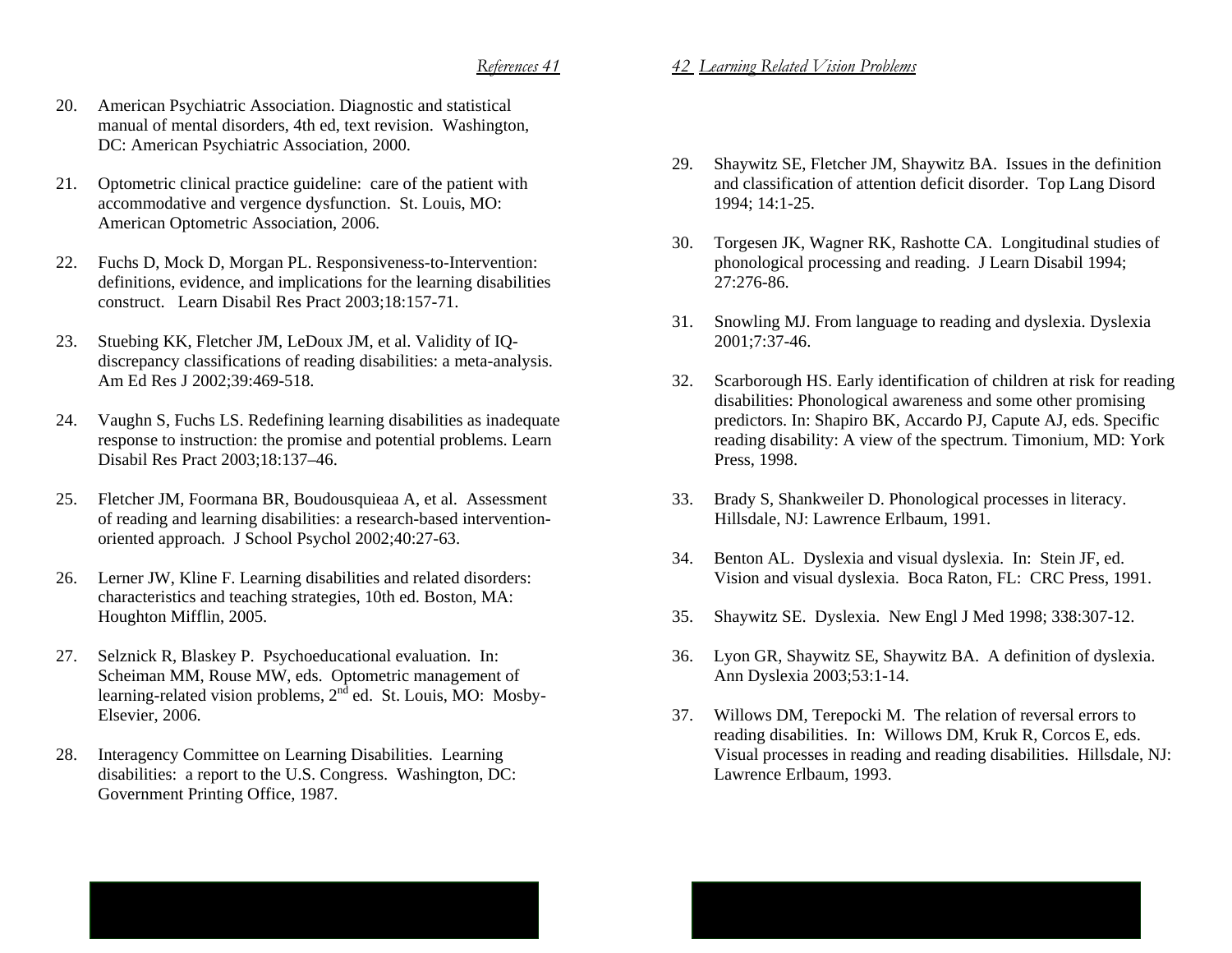- 38. Griffin JR, Christensen GN, Wesson MD, et al. Optometric management of reading dysfunction. Boston, MA: Butterworth-Heinemann, 1997.
- 39. Terepocki M, Kruk RS, Willows D.M. The incidence and nature of letter orientation errors in reading disability. J Learn Disabil 2002;35:214-33.
- 40. Badian NA. Does a visual-orthographic deficit contribute to reading disability? Ann Dyslexia 2005;55:28-52.
- 41. Garzia RP. The relationship between visual efficiency problems and learning. In: Scheiman MM, Rouse MW, eds. Optometric management of learning-related vision problems,  $2<sup>nd</sup>$  ed. St. Louis, MO: Mosby-Elsevier, 2006.
- 42. Grisham D, Simons H. Perspectives on reading disabilities. In: Rosenbloom AA, Morgan MM, eds. Principles and practice of pediatric optometry. Philadelphia, PA: J.B. Lippincott, 1990.
- 43. Garzia RP. Optometric factors in reading disability. In: Willows DM, Kruk R, Corcos E, eds. Visual processes in reading and reading disabilities. Hillsdale, NJ: Lawrence Erlbaum, 1993.
- 44. Groffman S. The relationship between visual perception and learning. In: Scheiman MM, Rouse MW, eds. Optometric management of learning-related vision problems,  $2<sup>nd</sup>$  ed. St. Louis, MO: Mosby-Elsevier, 2006.
- 45. Solan HA. Learning disabilities. In: Rosenbloom AA, Morgan MM, eds. Principles and practice of pediatric optometry. Philadelphia, PA: J.B. Lippincott, 1990.
- 46. Solan HA, Ciner EB. Visual perception and learning: issues and answers. J Am Optom Assoc 1989;60:457-60.

- 47. Kavale K. Meta-analysis of the relationship between visual perceptual skills and reading achievement. J Learn Disabil 1982;15:42-51.
- 48. Larsen SC, Hammill DD. The relationship of selected visual perceptual abilities to school learning. J Spec Educ 1975;9:281- 91.
- 49. Fischer B, Hartnegg K, Mokler A. Dynamic visual perception of dyslexic children. Perception 2000;29:523–30.
- 50. Goulandris NK, Snowling M. Visual memory deficits: a plausible cause of developmental dyslexia? Evidence from a single case study. Cogn Neuropsychol 1991;8:127-54.
- 51. Farnham-Diggory S, Gregg LW. Short term memory function in young readers. J Exp Child Psychol 1975;19:279-98.
- 52. Morrison FJ, Giordano B, Nagy J. Reading disability: an informational processing analysis. Science 1977;196:77-9.
- 53. Solan HA, Ficarra AP. A study of perceptual and verbal skills of disabled readers in grades 4, 5, and 6. J Am Optom Assoc 1990;61:628-34.
- 54. Keogh BF, Smith CE. Visual motor ability and school prediction: a seven year study. Percept Mot Skills 1967;25:101-10.
- 55. Solan HA, Mozlin R. The correlations of perceptual-motor maturation to readiness and reading in kindergarten and the primary grades. J Am Optom Assoc 1986;57:28-35.
- 56. Willows DM, Kruk R, Corcos E. Are there differences between disabled and normal readers in their processing of visual information? In: Willows DM, Kruk R, Corcos E, eds. Visual processes in reading and reading disabilities. Hillsdale, NJ: Lawrence Erlbaum, 1993.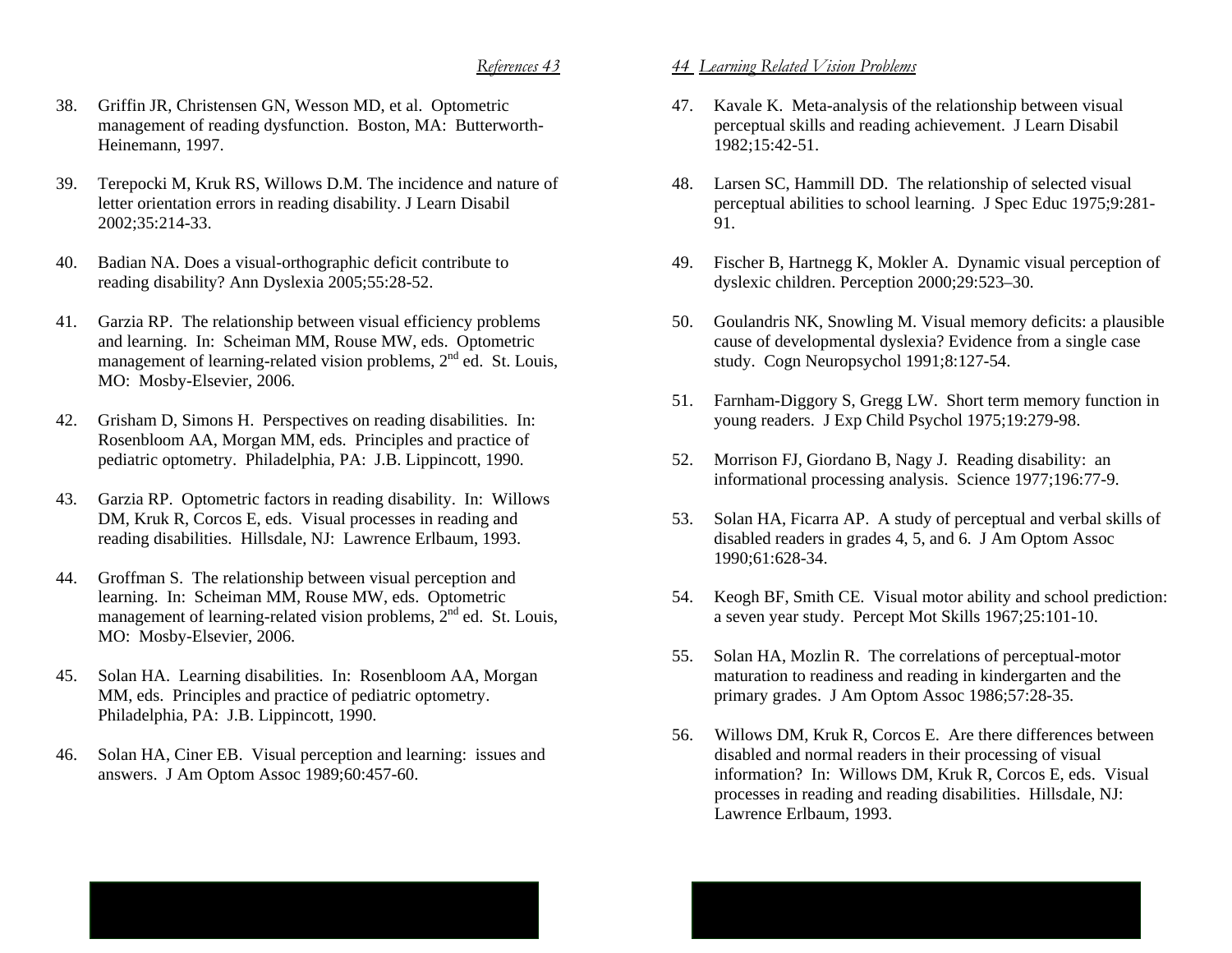- 57. Santiago HC, Matos I. Visual recognition memory in specific learning disabled children. J Am Optom Assoc 1994;65:690-700.
- 58. Kulp MT. Relationship between visual motor integration skill and academic performance in kindergarten through third grade. Optom Vis Sci 1999; 76:159-63.
- 59. Flax N. The relationship between vision and learning: general issues. In: Scheiman MM, Rouse MW, eds. Optometric management of learning-related vision problems,  $2<sup>nd</sup>$  ed. St. Louis, MO: Mosby-Elsevier, 2006.
- 60. Lyon GR. The Future of Children. Learn Disabil 1996;6:54-76.
- 61. Altarac M, Saroha E. Lifetime prevalence of learning disability among US children. Pediatrics 2007;119 Suppl:S77-S83.
- 62. Shaywitz SE, Shaywitz BA, Fletcher JM, et al. Prevalence of reading disability in boys and girls: results of the Connecticut Longitudinal Study. JAMA 1990;264:998-1002.
- 63. Wadsworth SJ, DeFries JC, Stevenson J, et al. Gender ratios among reading disabled children and their siblings as a function of parental impairment. J Child Psychol Psychiat 1992;33:1229-39.
- 64. Flynn JM, Rahbar MH. Prevalence of reading failure in boys compared with girls. Psychol School 1994;31:66-72.
- 65. Thomson JB, Raskind WB. Genetic influences on reading and writing disabilities. In: Swanson HL, Graham S, Harris KR, eds. Handbook of Learning Disabilities. New York: Guilford Press, 2005.
- 66. Nopola-Hemmi J, Myllyluoma B, Voutilainen A. Familial dyslexia: neurocognitive and genetic correlation in a large Finnish family. Devel Med Child Neurol 2002;44:580–586.

- 67. Grigorenko EL. The biological foundations of developmental dyslexia. In: Sternberg RJ, Spear-Swerling L, eds. Perspectives on Learning Disabilities: Biological, Cognitive, Contextual. Boulder, CO: Westview Press, 2000.
- 68. Mattis S, French JH, Rapin I. Dyslexia in children and adults: three independent neuropsychological syndromes. Dev Med Child Neurol 1975:17:150-63.
- 69. Boder E. Developmental dyslexia: a diagnostic approach based on three atypical reading-spelling patterns. Dev Med Child Neurol 1973;15:663-87.
- 70. Lyon GR, Watson B. Empirically derived subgroups of learning disabled readers: diagnostic characteristics. J Learn Disabil 1981; 14:256-61.
- 71. Bender WN, Golden LB. Subtypes of students with learning disabilities as derived from cognitive, academic, behavioral, and self-concept measures. Learn Disabil Q 1990;13:183-94.
- 72. Watson BU, Goldgar DE. Subtypes of learning disability. J Clin Neuropsychol 1983;5:377-99.
- 73. Scheiman M, Gallaway M, Coulter R. Prevalence of vision and ocular disorders in a clinical pediatric population. J Am Optom Assoc 1996;67:193-202.
- 74. Hokoda SC. General binocular dysfunctions in an urban optometry clinic. J Am Optom Assoc 1985;56:560-2.
- 75. Hoffman LG. Incidence of vision difficulties in children with learning disabilities. J Am Optom Assoc 1980;51:447-51.
- 76. Bennett GR, Blondin M, Ruskiewicz J. Incidence and prevalence of selected visual conditions. J Am Optom Assoc 1982;53:647-56.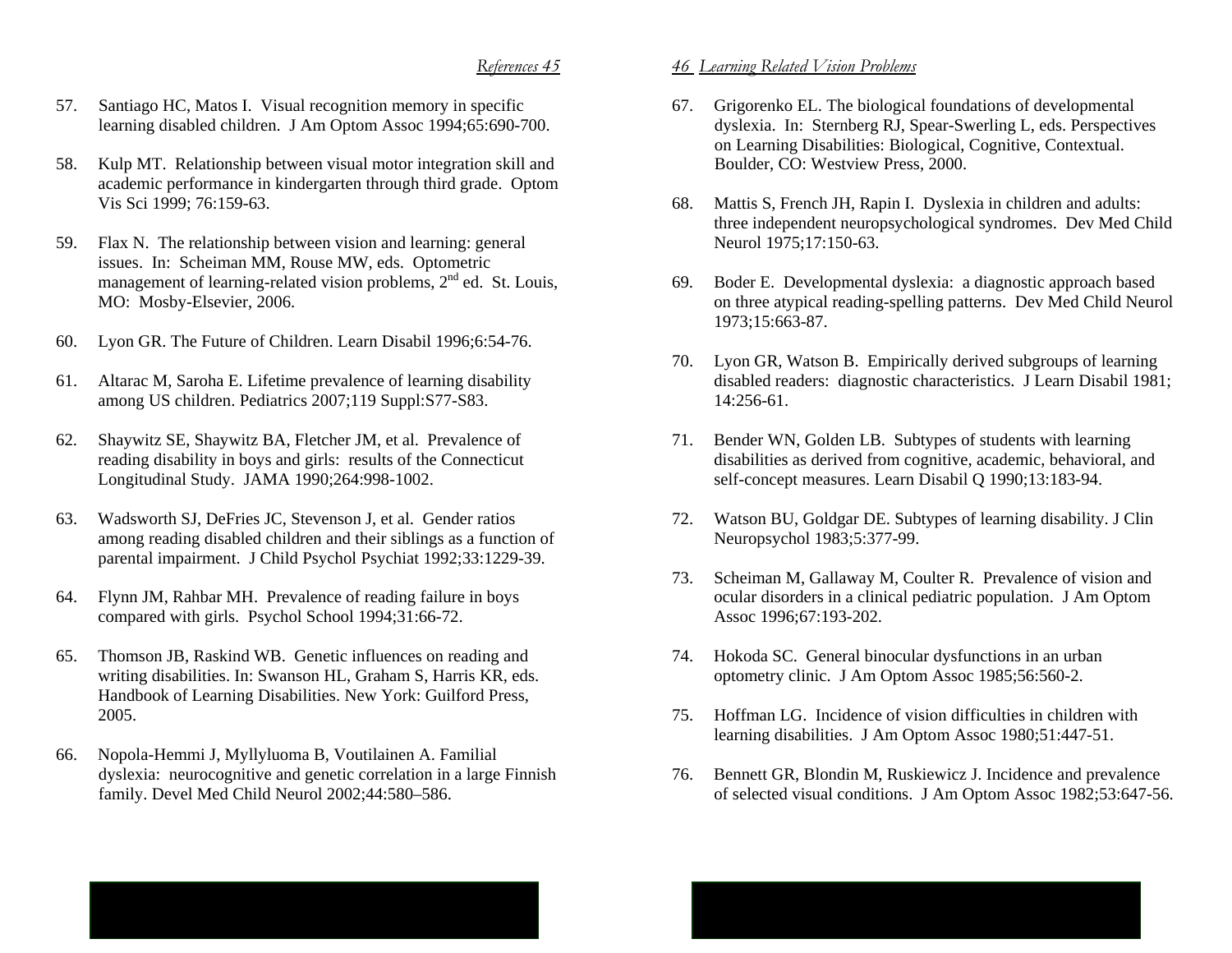- 77. Montes-Mico R. Prevalence of general dysfunctions in binocular vision. Ann Ophthalmol 2001;33:205-8.
- 78. Rouse MW, Hyman L, Hussein M, et al. Frequency of convergence insufficiency in optometry clinic settings. Optom Vis Sci 1998;75:88-96.
- 79. Rouse MW, Borsting E, Hyman L, et al. Frequency of convergence insufficiency among fifth and sixth graders. Optom Vis Sci 1999;76:643-9.
- 80. Borsting E, Rouse MW, Deland PN, et al. Association of symptoms and convergence and accommodative insufficiency in school-aged children. Optometry 2003;74:25-34.
- 81. Borsting E, Rouse MW, Deland PN, et al. Prospective comparison of convergence insufficiency and normal binocular children on CIRS symptom surveys. Optom Vis Sci 1999;76:221-8.
- 82. Pennington BF, Lefly D. Early reading development in children at family risk for dyslexia. Child Dev 2001;72:816-833.
- 83. Gallagher A, Uta Frith U, Snowling MJ. Precursors of literacy delay among children at genetic risk of dyslexia. J Child Psychol Psychiat 2000;41:203-213.
- 84. Elbro C, Borstrøm, I, Petersen D. Predicting dyslexia from kindergarten: the importance of distinctness of phonological representations of lexical items. Read Res Q, 1998;33:36–60.
- 85. Wender PH, Wolf LE, Wasserstein J. Adults with ADHD. Ann NY Acad Sci 2001;931:1-6.
- 86. Shaywitz SE, Fletcher JM, Holahan JM, et al. Persistence of dyslexia: the Connecticut Longitudinal Study at adolescence. Pediatrics 1999;104:1351-9.
- 87. Francis DJ, Shaywitz SE, Stuebing KK, et al.

### *48 Learning Related Vision Problems*

Developmental lag versus deficit models of reading disability: A longitudinal, individual growth curves analysis. J Educ Psychol. 1996:88:3-17.

- 88. Swanson HL, Saez L. Memory difficulties in children and adults with learning disabilities. In: Swanson HL, Graham S, Harris KR, eds. Handbook of Learning Disabilities. New York: Guilford Press, 2005.
- 89. Optometric clinical practice guideline: pediatric eye and vision examination. St. Louis, MO: American Optometric Association, 2002.
- 90. Cotter SA, Barnhardt C. Optometric assessment: case history. In: Scheiman MM, Rouse MW, eds. Optometric management of learning-related vision problems,  $2<sup>n\overline{d}</sup>$  ed. St. Louis, MO: Mosby-Elsevier, 2006.
- 91. Cron M. Overview of normal child development. In: Scheiman MM, Rouse MW, eds. Optometric management of learningrelated vision problems,  $2^{nd}$  ed. St. Louis, MO: Mosby-Elsevier, 2006.
- 92. Borsting E. Overview of vision efficiency and visual processing development. In: Scheiman MM, Rouse MW, eds. Optometric management of learning-related vision problems,  $2<sup>nd</sup>$  ed. St. Louis: Mosby-Elsevier, 2006.
- 93. Simons HD, Grisham JD. Binocular anomalies and reading problems. J Am Optom Assoc 1987;58:578-87.
- 94. Grisham JD, Simons HD. Refractive error and the reading process. J Am Optom Assoc 1986;57:44-55.
- 95. Simons HD, Gassler PA. Vision anomalies and reading skill: a meta-analysis of the literature. Am J Optom Physiol Opt 1988; 65:893-904.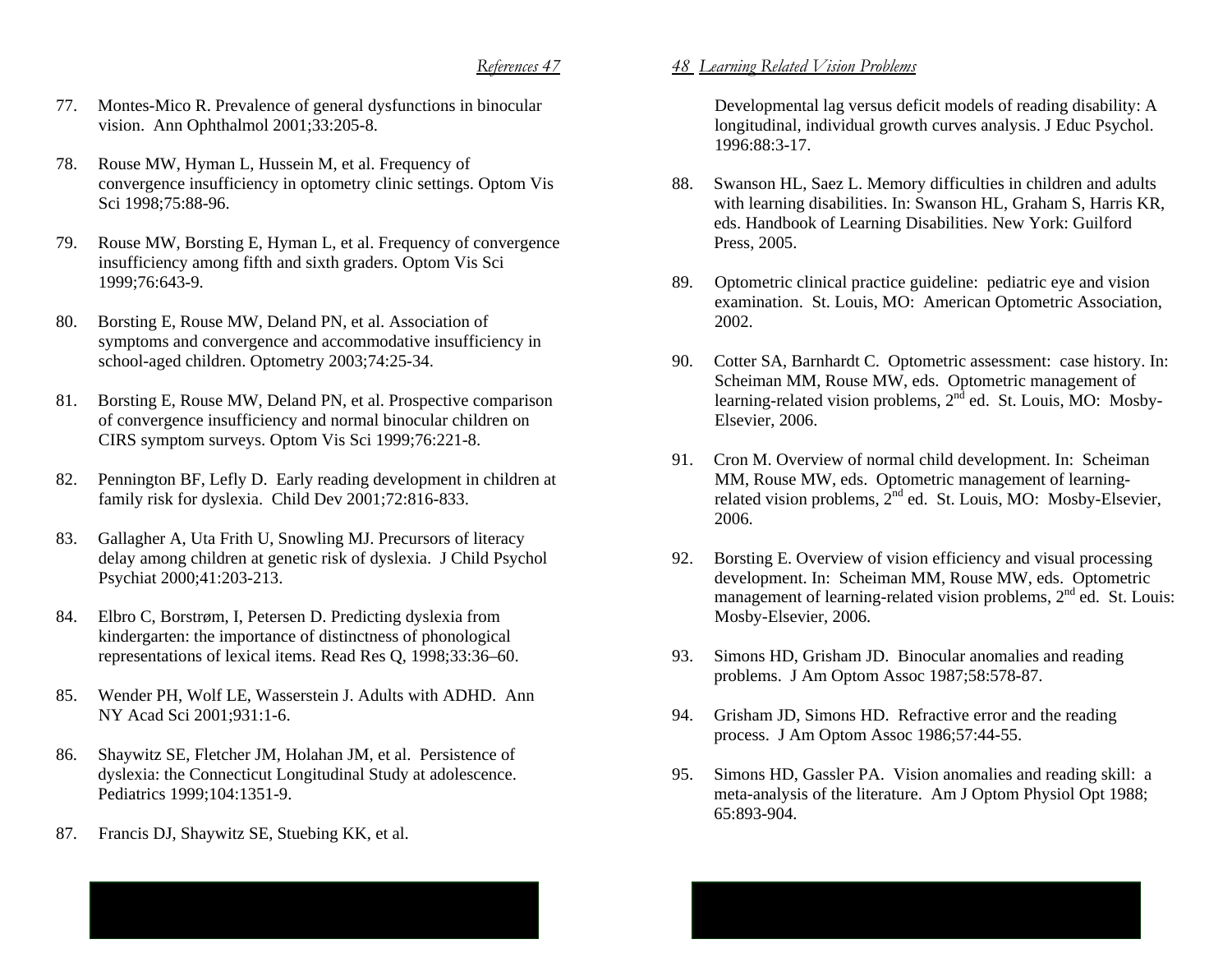- 96. Eames TH. The influence of hypermetropia and myopia on reading achievement. Am J Ophthalmol 1955; 39:375-7.
- 97. Eames TH. Comparison of eye conditions among 1,000 reading failures, 500 ophthalmic patients, and 150 unselected children. Am J Ophthalmol 1948;31:713-7.
- 98. Rosner J, Rosner J. Comparison of visual characteristics in children with and without learning difficulties. Am J Optom Physiol Opt 1987;64:531-3.
- 99. Rosner J, Rosner J. Some observations of the relationship between the visual perceptual skills development of young hyperopes and age of first lens correction. Clin Exp Optom 1986;69:166-8.
- 100. Hoffman LG. The effect of accommodative deficiencies on the developmental level of perceptual skills. Am J Optom Physiol Opt 1982;59:524-9.
- 101. Stein JF, Riddell PM, Fowler S. Disordered vergence control in dyslexic children. Br J Ophthalmol 1988;72:162-6.
- 102. Evans JW, Drasdo N, Richards I. Investigation of accommodative and binocular function in dyslexia. Ophthal Physiol Opt 1994;14:5-19.
- 103. Maples WC. Visual factors that significantly impact academic performance. Optometry 2003;74:35-43.
- 104. Kedzia B, Tondel G, Pieczyrak D, et al. Accommodative facility test results and academic success in Polish second graders. J Am Optom Assoc 1999;70:110-6.
- 105. Garzia RP, Peck CK. Vision and reading II: eye movements. J Optom Vis Dev 1993;25:4-37.

- 106. Richman JE, Garzia RP. Eye movements and reading. In: Garzia RP, ed. Vision and reading. St. Louis, MO: Mosby-Year Book, 1996.
- 107. Ciuffreda KJ, Kenyon RV, Stark L. Saccadic intrusions contributing to reading disability. Am J Optom Physiol Opt 1983;60:242-9.
- 108. Ciuffreda KJ, Kenyon RV, Stark L. Eye movements during reading: further case reports. Am J Optom Physiol Opt 1985;62:844-52.
- 109. Ciuffreda KJ, Bahill AT, Kenyon RV, Stark L. Eye movements during reading: case reports. Am J Optom Physiol Opt 1976;53:389-95.
- 110. Biscaldi M, Fischer B, Aiple F. Saccadic eye movements of dyslexic and normal reading children. Perception 1994;23:45-64.
- 111. Biscaldi M, Gezeck S, Stuhr V. Poor saccadic control correlates with dyslexia. Neuropsychologia 1998;36:1189-1202.
- 112. Biscaldi M, Fischer B, Hartnegg K. Voluntary saccadic control in dyslexia. Perception 2000;29:509–21.
- 113. Maples WC, Ficklin TW. Interrater and test-retest reliability of pursuits and saccades. J Am Optom Assoc 1988;59:549-52.
- 114. Hoffman LG, Rouse MW. Referral recommendations for binocular function and/or developmental perceptual deficiencies. J Am Optom Assoc 1980;51:119-26.
- 115. SG, Morris EJ, Tychsen L. Visual motion processing and sensorymotor integration for smooth pursuit eye movements. Annual Review of Neuroscience 1987;10:97-129.

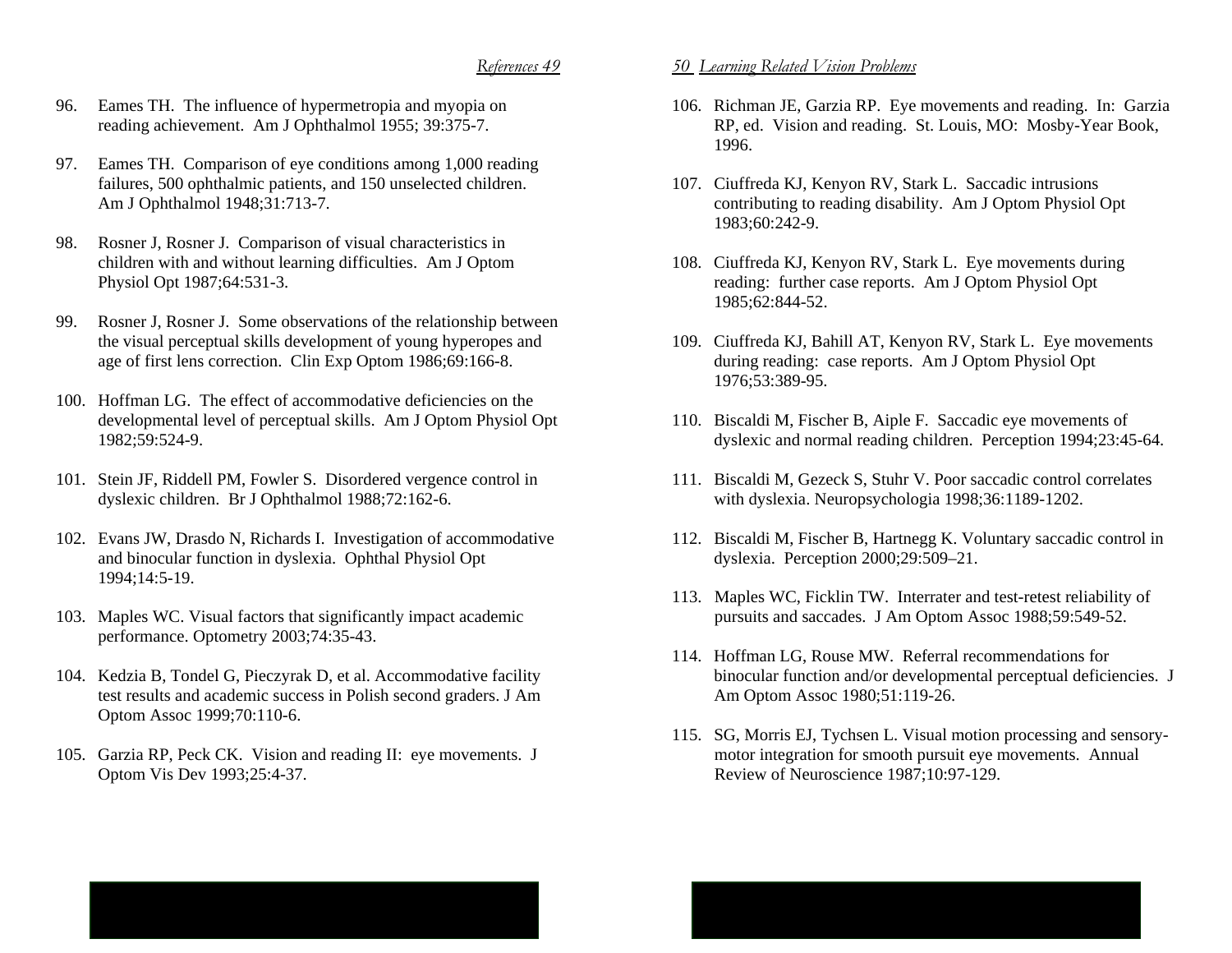- 116. Solan HA, Hansen PC, Shelley-Tremblay J, et al. Coherent motion threshold measurements for M-cell deficit differ for above and below average readers. J Am Optom Assoc 2003;74:727-34.
- 117. Van Donkelaar P, Drew AS. The allocation of attention during smooth pursuit eye movements. Prog Brain Res 2002;140:267-77.
- 118. Chen Y, Holzman PS, Nakayama K. Visual and cognitive control of attention in smooth pursuit. Prog Brain Res 2002;140:255-65.
- 119. Surburg PR. Midline-crossing inhibition: an indicator of developmental delay. Laterality 1999;4:333-43.
- 120. Fischer B, Hartnegg K. Stability of gaze control in dyslexia. Strabismus 2000;8:119-22.
- 121. Garzia RP, Richman JE, Nicholson SB, Gaines CS. A new visualverbal saccades test: the Developmental Eye Movement Test (DEM). J Am Optom Assoc 1990;61:124-35.
- 122. Lieberman S, Cohen AH, Rubin J. NYSOA K-D Test. J Am Optom Assoc 1983;54:631-7.
- 123. Bosse ML, Tainturier MJ, Valdois S. Developmental dyslexia: the visual attention span deficit hypothesis. Cognition 2007;104:198- 230.
- 124. Optometric clinical practice guideline: care of the patient with strabismus: esotropia and exotropia. St. Louis, MO: American Optometric Association, 2004.
- 125. Scheiman MM, Gallaway M. Visual information processing: assessment and diagnosis. In: Scheiman MM, Rouse MW, eds. Optometric management of learning-related vision problems, 2n<sup>d</sup> ed. St. Louis, MO: Mosby-Elsevier, 2006.

- 126. Solan HA, Usprich C, Mozlin R, et al. The auditory-visual integration test: intersensory or temporal-spatial. J Am Optom Assoc 1983;54:607-16.
- 127. Groffman S, Solan HA. Developmental and perceptual assessment of learning-disabled children: theoretical concepts and diagnostic testing. Santa Ana, CA: Optometric Extension Program Foundation, 1994.
- 128. Denckla MB, Rudel RG. Rapid automatized naming of pictured objects, colors, letters and numbers by normal children. Cortex 1974;10:186-202.
- 129. Fawcett AJ, Nicolson RI. Naming speed in children with dyslexia. J Learn Disabil 1994;27:641-6.
- 130. Meyer MS, Wood FB, Hart LA, et al. Selective predictive value of rapid automatized naming in poor readers. J Learn Disabil 1998;31:106-17.
- 131. Denckla MB, Rudel RG. Rapid "automatized" naming (R.A.N.): dyslexia differentiated from other learning disabilities. Neuropsychologia 1976;14:471-9.
- 132. Badian NA. Phonemic awareness, naming, visual symbol processing, and reading. Read Writ 1993;5:87-100.
- 133. Wolf M, Obregon M. Early naming deficits, developmental dyslexia and a specific deficit hypothesis. Brain Lang 1992;42:217-47.
- 134. Wolf M, Bowers, PG. The double-deficit hypothesis for the developmental dyslexias. J Educ Psychol 1999;91:415-38.
- 135. Wolf M, Goldberg O'Rourke A, Gidney C, et al. The second deficit: An investigation of the independence of phonological and naming-speed deficits in developmental dyslexia. Read Writ 2002;15:43-72.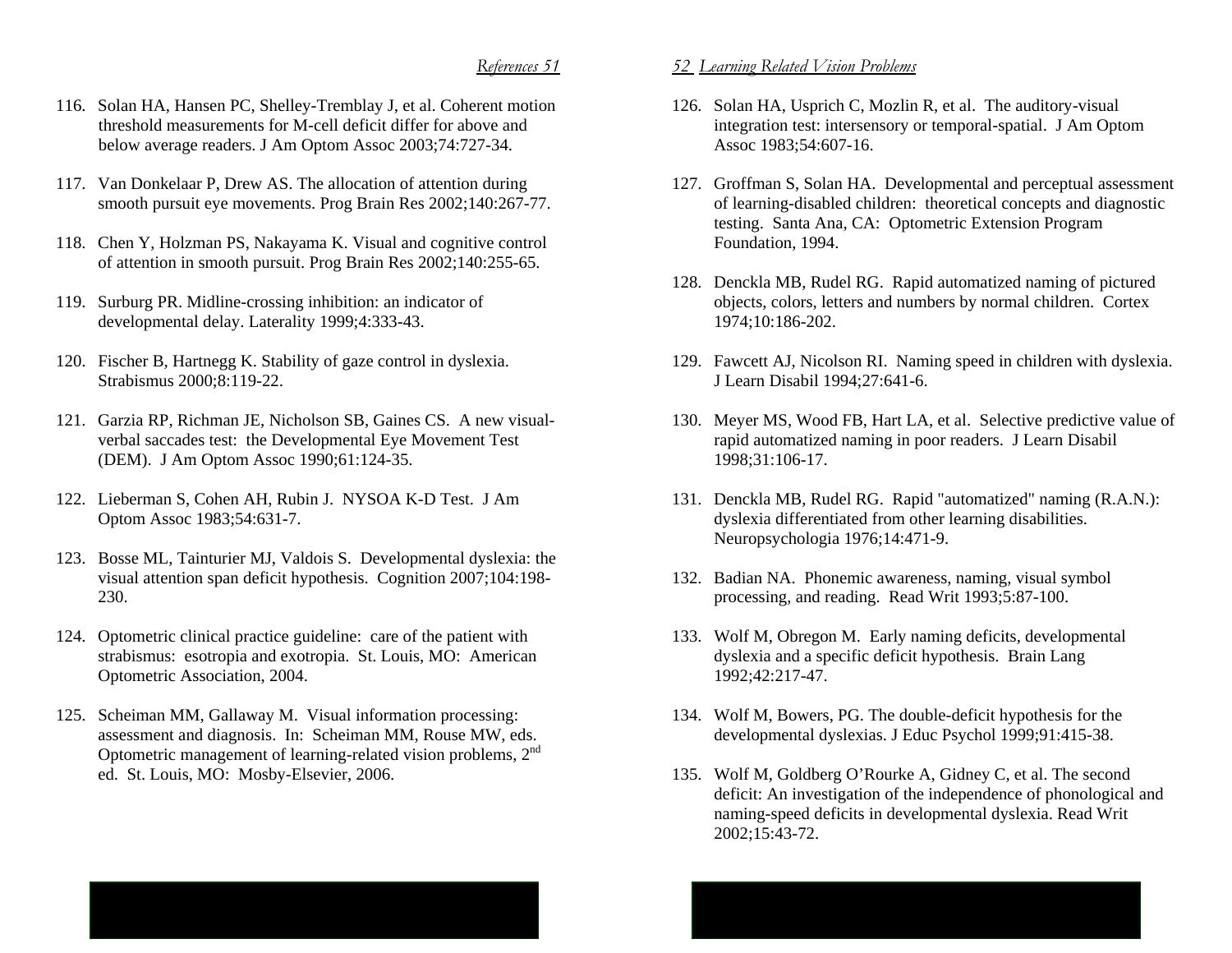- 136. Becker C, Elliott M, Lachmann, T. (2005). Evidence for impaired visuo-perceptual organization in developmental dyslexia and its relation to temporal processes. Cogn Neuropsychol 2005;21:273-8.
- 137. Seidman LJ, Biederman J, Monuteaux MC, et al. Learning disabilities and executive dysfunction in boys with attentiondeficit/hyperactivity disorder. Neuropsychology 2001;15:544-56.
- 138. Brosnan M, Demetre J, Hamill S, et al. Executive functioning in adults and children with developmental dyslexia. Neuropsychologia 2002;40:2144-55.
- 139. Griffin JR, Christenson GN, Wesson MD, et al. Optometric management of reading dysfunction. Boston, MA: Butterworth-Heinemann, 1997.
- 140. Borsting E, Ridder WH, Dudeck K, et al. The presence of a magnocellular defect depends on the type of dyslexia. Vision Res 1996;36:1047-53.
- 141. Nicolson RI, Fawcett AJ, Dean P. Developmental dyslexia: the cerebellar deficit hypothesis. Trends Neurosci 2001;24:508-511.
- 142. Fawcett AJ, Nicolson RI, Dean P. Impaired performance of children with dyslexia on a range of cerebellar tasks. Ann Dyslexia 1996;46:259-83.
- 143. Fawcett AJ, Nicolson RI, Maclagan F. Cerebellar tests differentiate between groups of poor readers with and without IQ discrepancy. J Learn Disabil 2001;34:119-35.
- 144. Georgiewa P, Rzanny R, Gaserc C, et al. Phonological processing in dyslexic children: a study combining functional imaging and event related potentials. Neurosci Letters 2002;318:5-8.

- 145. Lovegrove W, Martin F, Slaghuis W. A theoretical and experimental case for a specific visual deficit in specific reading disability. Cognit Neuropsychol 1986;3:225-67.
- 146. Lovegrove WJ, Garzia RP, Nicholson SB. Experimental evidence for a transient system deficit in specific reading disability. J Am Optom Assoc 1990;61:137-46.
- 147. Breitmeyer BG. The role of sustained and transient pathways in reading and reading disability. In: Ygge J, Lennerstrand G, eds. Eye movements in reading. Oxford: Elsevier Science, 1994.
- 148. Lovegrove WJ, Williams MC. Visual temporal processing deficits in specific reading disability. In: Willows DM, Kruk R, Corcos E, eds. Visual processes in reading and reading disabilities. Hillsdale, NJ: Lawrence Erlbaum, 1993.
- 149. Williams M, Molinet K, LeCluyse K. Visual masking as a measure of temporal processing in normal and disabled readers. Clin Vis Sci 1989;4:137-44.
- 150. Lehmkuhle S, Garzia RP, Turner L, et al. A defective visual pathway in reading disabled children. N Engl J Med 1993; 328:989-96.
- 151. Livingstone MS, Rosen GD, Drislane FW, Galaburda AM. Physiological and anatomical evidence for a magnocellular defect in developmental dyslexia. Proc Natl Acad Sci 1991;88:7943-7.
- 152. Eden GF, VanMeter JW, Rumsey JM, Misog JM, et al. Abnormal processing of visual motion in dyslexia revealed by functional brain imaging. Nature 1996;382:66-9.
- 153. Demb JB, Boynton GM, Heeger DJ. Functional magnetic resonance imaging of early visual pathways in dyslexia. J Neurosci 1998;18:6939-51.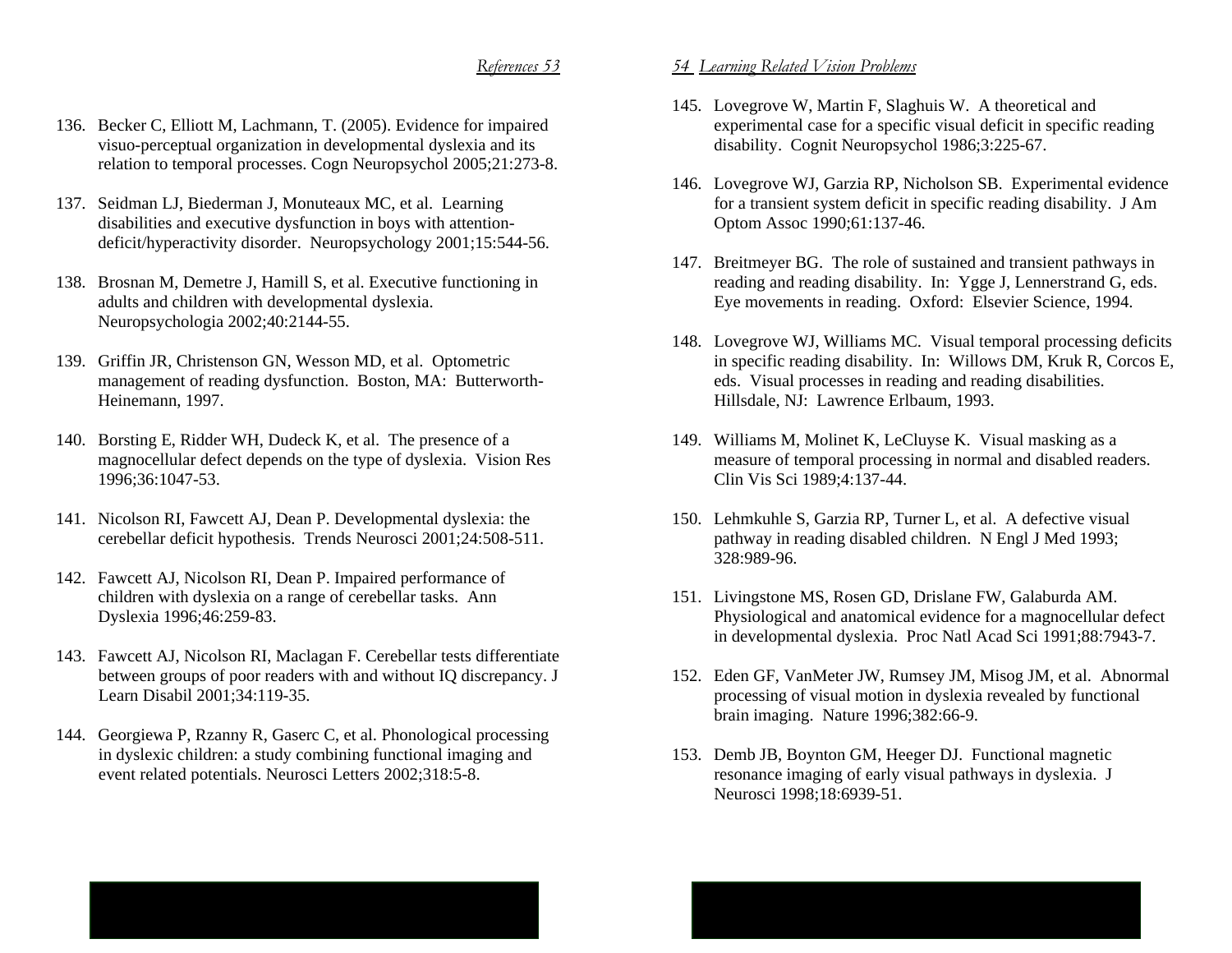- 154. Demb JB, Boynton GM, Heeger DJ. Brain activity in visual cortex predicts individual differences in reading performance. Proc Natl Acad Sci 1997;94:13363-6.
- 155. Talcott JB, Hansen PC, Assoku EL, et al. Visual motion sensitivity in dyslexia: evidence for temporal and energy integration deficits. Neuropsychologia 2000;38:935-43.
- 156. Talcott JB, Witton C, McLean M, et al. Dynamic sensory sensitivity and children's word decoding skills. Proc. Natl Acad Sci USA 2000;97:2952-7.
- 157. Steinman SB, Steinman BA, Garzia, RP. Vision and attention II: is visual attention a mechanism through which a deficient magnocellular pathway might cause reading disability? Optom Vis Sci 1998; 75:674-81.
- 158. Cheng A, Eysel UT, Vidyasagar TR. The role of the magnocellular pathway in serial deployment of visual attention. Eur J Neurosci 2004;20:2188–292.
- 159. Breitmeyer BG, Ganz L. Implications of sustained and transient channels for theories of visual pattern masking, saccadic suppression, and information processing. Psychol Rev 1976;83:1- 36.
- 160. Williams MC, Lovegrove W. Sensory and perceptual processing in reading disability. In: Brannan JR, ed. Applications of parallel processing in vision. Amsterdam: North-Holland, 1992.
- 161. Solan HA, Ficarra A, Brannan J. Eye movement efficiency in normal and disabled elementary school children: effects of varying luminance and wavelength. J Am Optom Assoc 1998;69:455-64.
- 162. Solan HA, Larson S, Shelley-Tremblay, et al. Role of visual attention in cognitive control of coulomotor readiness in students with reading disabilities. J Learn Disabil 2001;34:107-18.

- 163. Facoetti A, Paganoni P, Lorusso ML. The spatial distribution of visual attention in developmental dyslexia. Exp Brain Res 2000;132:531-8.
- 164. Facoetti A, Molteni M. Gradient of visual attention in developmental dyslexia. Neuropsychologia 2001;39:352-7.
- 165. Facoetti A, Paganoni P, Turato M, et al. Visual-spatial attention in developmental dyslexia. Cortex 2000;36:109-23.
- 166. Facoetti A, Lorusso ML, Paganoni P, et al. Auditory and visual automatic attention deficits in developmental dyslexia. Cognitive Brain Res 2003;16:185-91.
- 167. Facoetti A, Lorusso ML, Paganoni P, et al. The time course of attentional focusing in dyslexic and normally reading children. Brain Cognition 2003;53:181-4.
- 168. Vidyasagar TR. Neural underpinnings of dyslexia as a disorder of visuo-spatial attention. Clin Exp Optom 2004;87:4-10.
- 169. Vidyasagar TR. A neuronal model of attentional spotlight: parietal guiding the temporal. Brain Research Reviews 1999;30:66-76.
- 170. Cornelissen PL, Hansen PC, Hutton JL, et al. Magnocellular visual function and children's single word reading. Vision Res 1998;38:471-82.
- 171. Helenius P, Tarkiainen A, Cornelissen P, et al. Dissociation of normal feature analysis and deficient processing of letter-strings in dyslexic adults. Cerebral Cortex 1999;9:476-83.
- 172. Cornelissen P, Richardson A, Mason A, Fowler S, et al. Contrast sensitivity and coherent motion detection measured at photopic luminance levels in dyslexics and controls. Vision Sci 1995; 35:1483-94.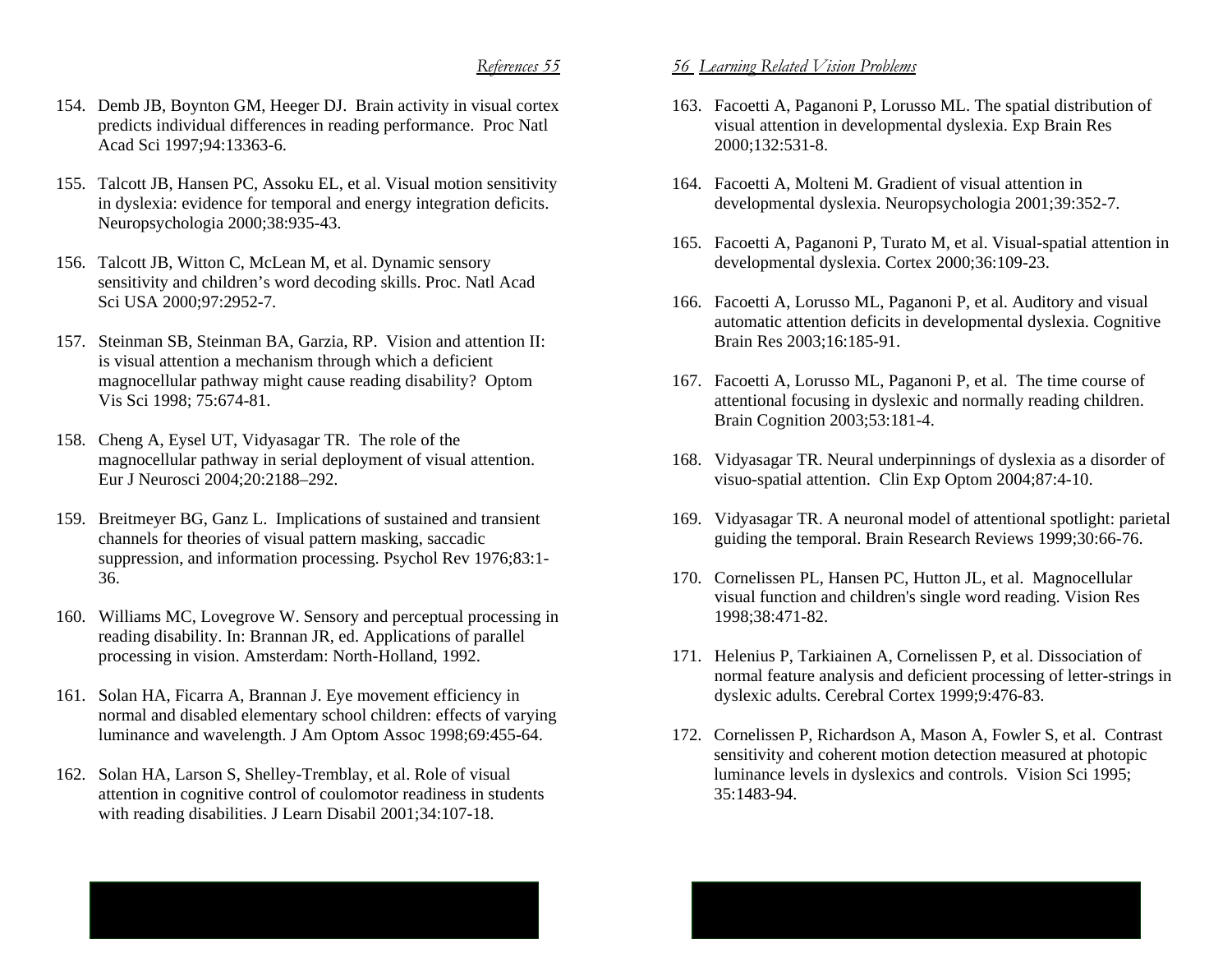- 173. Cornelissen PL, Hansen PC, Gilchrist I, et al. Coherent motion detection and letter position encoding. Vision Res 1998;38:2181- 91.
- 174. Iles J, Walsh V, Richardson A. Visual search performance in dyslexia. Dyslexia 2000;6:163-77.
- 175. Solan HA. Brannan JR, Ficarra AP, et al. Transient and sustained processing: effects of varying luminance and wavelength on reading comprehension. J Am Optom Assoc 1997;68:503-10.
- 176. Brannan JR, Solan HA, Ficarra AP, et al. Effect of luminance on visual evoked potential amplitudes in normal and disabled readers. Optom Vis Sci 1998;75:279-83.
- 177. Williams MC, LeCluyse K, Rock-Faucheux A. Effective interventions for reading disability. J Am Optom Assoc 1992;63:411-7.
- 178. Scott L, McWhinnie H, Taylor L, et al. Coloured overlays in schools: orthoptic and optometric findings. Ophthal Physiol Opt 2002;22:156-65.
- 179. Evans BJ, Joseph F. The effect of coloured filters on the rate of reading in an adult students population. Ophthal Physiol Opt 2002;22:535-45.
- 180. Richman JE. Overview of visual attention and learning. In: Scheiman MM, Rouse MW, eds. Optometric management of learning-related vision problems, 2nd ed. St. Louis, MO: Mosby-Elsevier, 2006.
- 181. Schute-Körne G, Bartling J, Deimel W, et al. Visual evoked potentials elicited by coherently moving dots in dyslexic children. Neurosci Letters 2004;357:207-10.

- 182. Solan HA, Suchoff IB. Tests and measurements for behavioral optometrists. Santa Ana, CA: Optometric Extension Program Foundation, 1991.
- 183. Rouse MW, Borsting E. Management of visual information processing problems. In: Scheiman MM, Rouse MW, eds. Optometric management of learning-related vision problems, 2n<sup>d</sup> ed. St. Louis, MO: Mosby-Elsevier, 2006.
- 184. Farr J, Leibowitz HW. An experimental study of the efficacy of perceptual-motor training. Am J Optom Physiol Opt 1976;53:451- 5.
- 185. Seiderman AS. Optometric vision therapy results of a demonstration project with a learning disabled population. J Am Optom Assoc 1980;51:489-93.
- 186. Hendrickson LN, Muehl S. The effect of attention and motor response pretraining on learning to discriminate b and d in kindergarten children. J Educ Psychol 1962;53:236-41.
- 187. Greenspan SB. Effectiveness of therapy for children's reversal confusion. Acad Ther 1975-76;11:169-78.
- 188. Rosner J. The development of a perceptual skills program. J Am Optom Assoc 1973;44:698-707.
- 189. Weisz CL. Clinical therapy for accommodative responses: transfer effects upon performance. J Am Optom Assoc 1980;50:209-15.
- 190. Hoffman LG. The effect of accommodative deficiencies on the developmental level of perceptual skills. Amer J Optom Physiol Opt 1982;59:254-62.
- 191. Tassinari JD, Eastland RQ. Vision therapy for deficient visualmotor integration. J Optom Vis Devel 1997;28:214-26.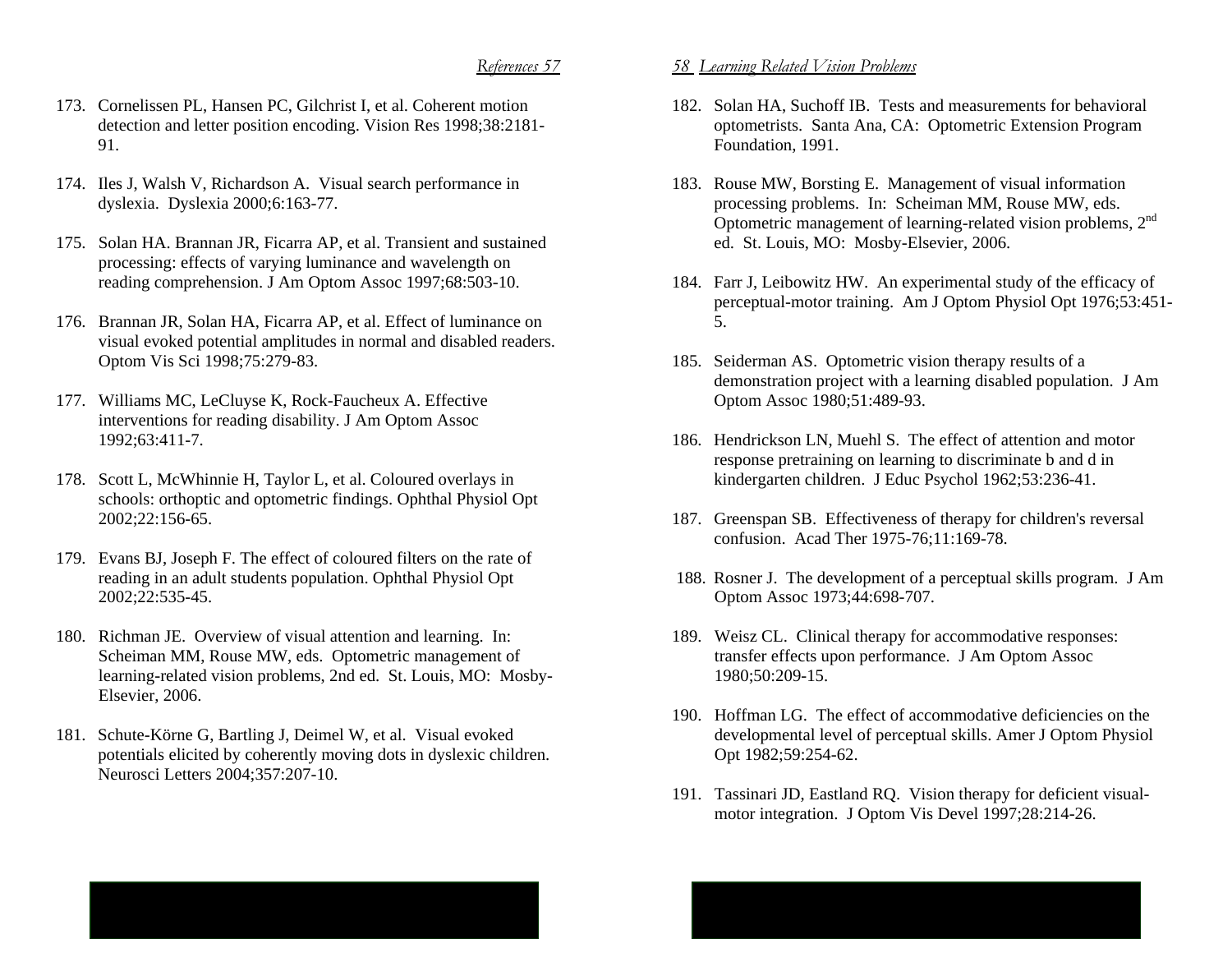- 192. Solan HA, Ciner EB. Visual perception and learning: issues and answers. J Am Optom Assoc 1989;60:457-60.
- 193. Solan HA. Intrinsic motivation vs. extrinsic rewards in vision therapy and learning. J Behav Optom 1995; 6:143,144,165.
- 194. Press LJ. Visual information processing therapy. In: Press LJ, ed. Applied concepts in vision therapy. St. Louis, MO: Mosby-Year Book, 1997.
- 195. Kirshner AJ. Training that makes sense. Novato, CA: Academic Therapy, 1972.
- 196. Vincett WK. Optometric perceptual testing and training manual. Akron, OH: Percon, 1975.
- 197. Rosner J. Helping children overcome learning difficulties, 2nd ed. New York: Walker Publishing, 1979.
- 198. Lane KA. Reversal errors: theories and therapy procedures. Santa Ana, CA: Optometric Vision Extension Program Foundation, 1988.
- 199. Lane KE. Developing ocular motor & visual perceptual skills: an activity workbook. Santa Ana, CA: Optometric Extension Program Foundation, 2005.
- 200. Swartwout JB. Manual of techniques and record forms for inoffice and out-of-office optometric vision training programs.. Santa Ana, CA: Optometric Extension Program Foundation, 1991.
- 201. Getman GN. How to develop your child's intelligence. White Plains, MD: Research Publications, 1984.
- 202. Solan HA, Groffman S. Understanding and treating developmental and perceptual motor disabilities. In: Solan HA, ed. Treatment and Management of children with learning disabilities. Springfield, IL: Charles C. Thomas, 1982.
- 203. Rouse MW, Borsting E. Vision therapy procedures for developmental visual information processing problems. In: Scheiman MM, Rouse MW, eds. Optometric management of learning-related vision problems,  $2<sup>nd</sup>$  ed. St. Louis: Mosby-Elsevier, 2006.
- 204. Computer aided vision therapy (CAVT). Mishawaka, IN: Bernell VTP, 2007.
- 205. Computerized perceptual therapy (PTS II). Mishawaka, IN: Bernell VTP, 2007.

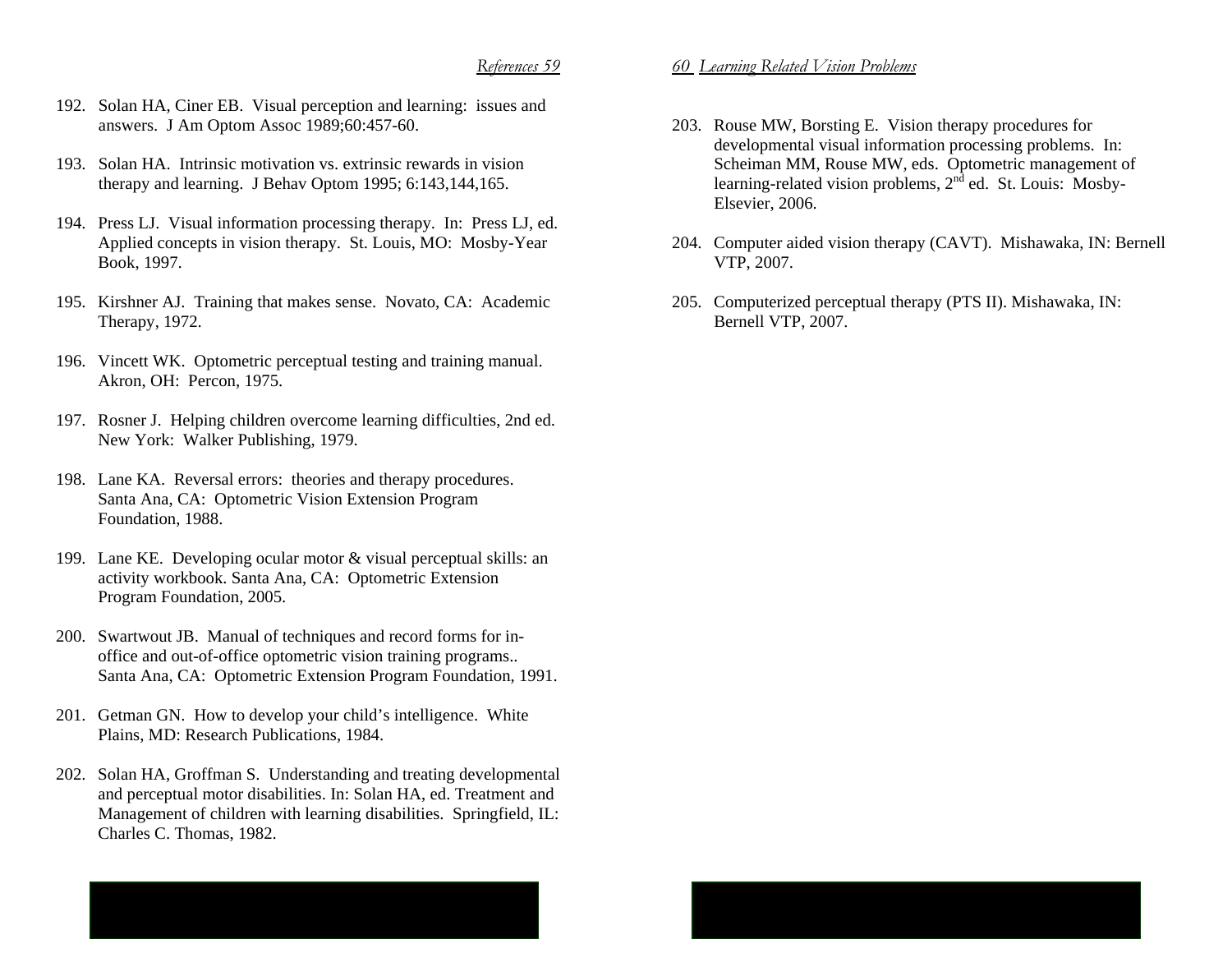#### *Appendix 61*

#### **IV. APPENDIX**

### **Figure 1 VISION, LEARNING AND DYSLEXIA A JOINT ORGANIZATIONAL POLICY STATEMENT**

### **American Academy of Optometry American Optometric Association**

### **VISION AND LEARNING**

Many children and adults continue to struggle with learning in the classroom and the workplace. Advances in information technology, its expanding necessity, and its accessibility are placing greater demands on people for efficient learning and information processing.<sup>1,2</sup>

Learning is accomplished through complex and interrelated processes, one of which is vision. Determining the relationships between vision and learning involves more than evaluating eye health and visual acuity (clarity of sight). Problems in identifying and treating people with learning-related vision problems arise when such a limited definition of vision is employed. $3$ 

This position statement addresses these issues, which are important to individuals who have learning-related vision problems, their families, their teachers, the educational system, and society.

# **POLICY STATEMENT**

People at risk for learning-related vision problems should receive a comprehensive optometric evaluation. This evaluation should be conducted as part of a multidisciplinary approach in which all appropriate areas of function are evaluated and managed.<sup>4</sup>

The role of the optometrist when evaluating people for learning-related vision problems is to conduct a thorough assessment of eye health and visual functions and communicate the results and recommendations.<sup>5</sup> The management plan may include treatment, guidance and appropriate referral.

# *62 Learning Related Vision Problems*

The expected outcome of optometric intervention is an improvement in visual function with the alleviation of associated signs and symptoms. Optometric intervention for people with learning-related vision problems consists of lenses, prisms, and vision therapy. Vision therapy does not directly treat learning disabilities or dyslexia.<sup>6,7</sup> Vision therapy is a treatment to improve visual efficiency and visual processing, thereby allowing the person to be more responsive to educational instruction.<sup>4,8</sup> It does not preclude any other form of treatment and should be part of a multidisciplinary approach to learning disabilities. $6,7$ 

#### **PERTINENT ISSUES**

Vision is a fundamental factor in the learning process. The three interrelated areas of visual function are:

- 1. Visual pathway integrity including eye health, visual acuity, and refractive status;
- 2. Visual efficiency including accommodation (focusing), binocular vision (eye teaming), and eye movements;
- 3. Visual information processing including identification and discrimination, spatial awareness, memory, and integration with other senses.

To identify learning-related vision problems, each of these interrelated areas must be fully evaluated.

Educational, neuropsychological, and medical research has suggested distinct subtypes of learning difficulties.<sup>9,10</sup> Current research indicates that some people with reading difficulties have co-existing visual and language processing deficits.<sup> $11$ </sup> For this reason, no single treatment, profession, or discipline can be expected to adequately address all of their needs.

Unresolved visual deficits can impair the ability to respond fully to educational instruction.<sup>12,13</sup> Management may require optical correction, vision therapy, or a combination of both. Vision therapy, the art and science of developing and enhancing visual abilities and remediating vision dysfunctions, has a firm foundation in vision science, and both its application and efficacy have been established in the scientific literature.<sup>14-17</sup> Some sources have erroneously associated optometric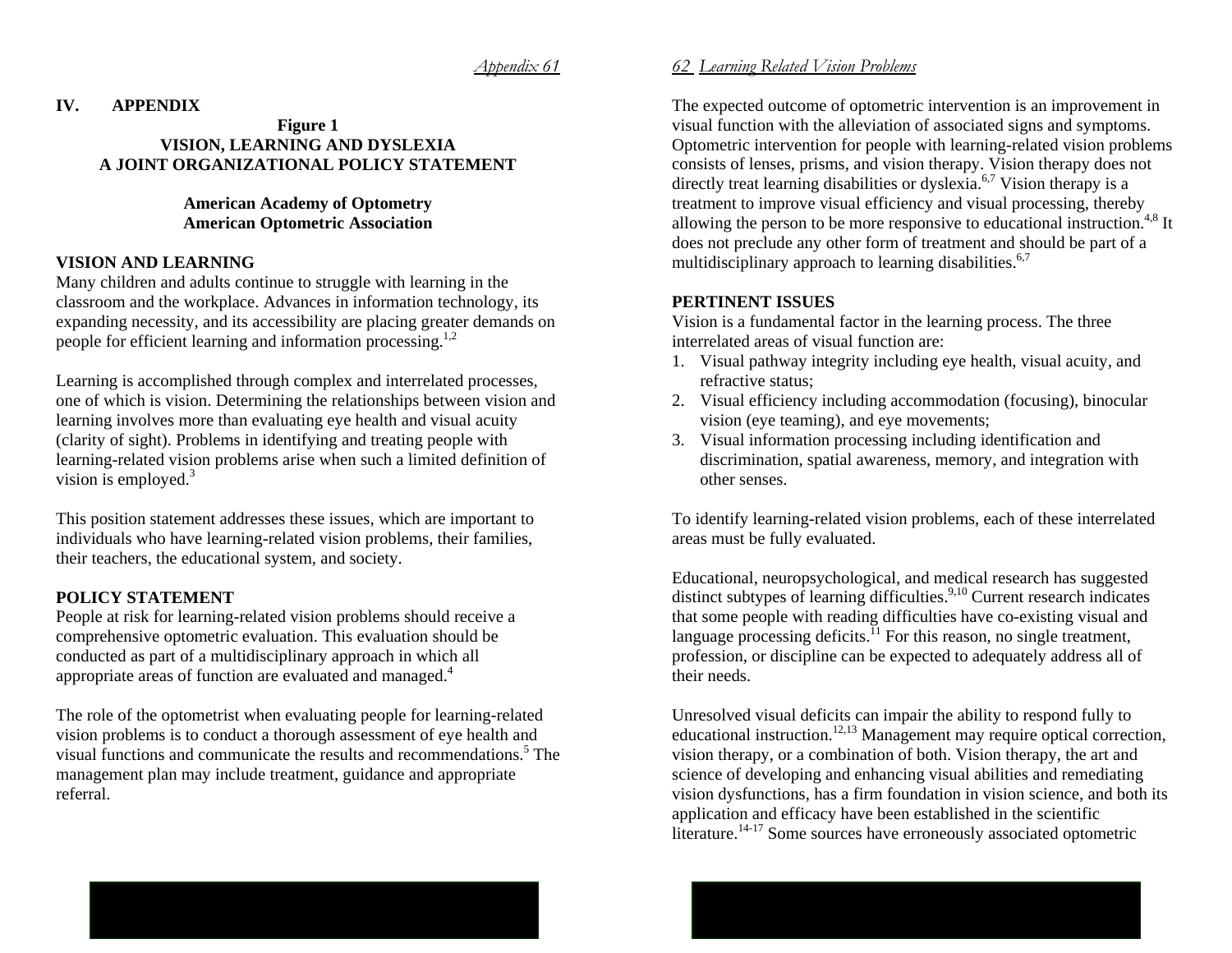#### *Appendix 63*

vision therapy with controversial and unfounded therapies, and equate eye defects with visual dysfunctions.<sup>18-21</sup>

The eyes, visual pathways, and brain comprise the visual system. Therefore, to understand the complexities of visual function, one must look at the total visual system. Recent research has demonstrated that some people with reading disabilities have deficits in the transmission of information to the brain through a defective visual pathway.<sup>22-25</sup> This creates confusion and disrupts the normal visual timing functions in reading.

Visual defects, such as a restriction in the visual field, can have a substantial impact on reading performance.<sup>26</sup> Eye strain and double vision resulting from convergence insufficiency can also be a significant handicap to learning.<sup>27</sup> There are more subtle visual defects that influence learning, affecting different people to different degrees. Vision is a multifaceted process and its relationships to reading and learning are complex.<sup>28-29</sup> Each area of visual function must be considered in the evaluation of people who are experiencing reading or other learning problems. Likewise, treatment programs for learning-related vision problems must be designed individually to meet each person's unique needs.

# **SUMMARY**

- 1. Vision problems can and often do interfere with learning.
- 2. People at risk for learning-related vision problems should be evaluated by an optometrist who provides diagnostic and management services in this area.
- 3. The goal of optometric intervention is to improve visual function and alleviate associated signs and symptoms.
- 4. Prompt remediation of learning-related vision problems enhances the ability of children and adults to perform to their full potential.
- 5. People with learning problems require help from many disciplines to meet the learning challenges they face. Optometric involvement constitutes one aspect of the multidisciplinary management approach required to prepare the individual for lifelong learning.

# *64 Learning Related Vision Problems*

This Policy Statement was formulated by a Task Force representing the College of Optometrists in Vision Development, the American Optometric Association, and the American Academy of Optometry. The following individuals are acknowledged for their contributions:

Ronald Bateman, O.D. Stephen Miller, O.D Eric Borsting, O.D., M.S. Leonard Press, O.D. Kelly Frantz, O.D. Julie Ryan, O.D., M.S Ralph Garzia, O.D. Glen Steele, O.D. Louis Hoffman, O.D., M.S. Gary Williams, O.D.

Susan Cotter, O.D. Michael Rouse, O.D., M.S.Ed.

# Approved by:

College of Optometrists in Vision Development, October 1996 American Academy of Optometry, January 1997 American Foundation for Vision Awareness, February 1997 American Optometric Association, March 1997 Optometric Extension Program Foundation, April 1997

5/9/97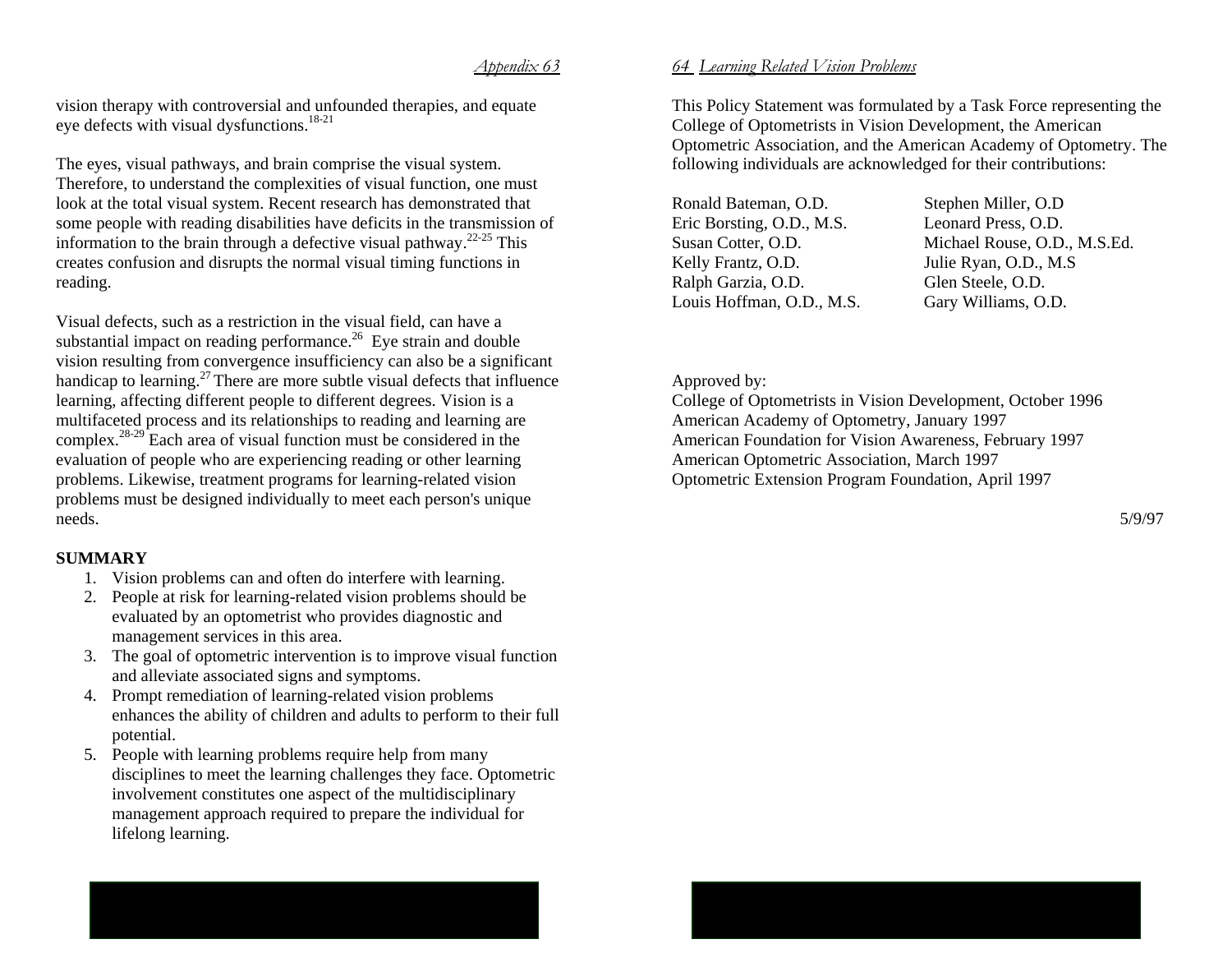# **Figure 2 ICD-9-CM CODES**

| 314.00                                                           | Attention deficit disorder without mention of<br>hyperactivity |  |  |
|------------------------------------------------------------------|----------------------------------------------------------------|--|--|
| 314.01                                                           | Attention deficit disorder with hyperactivity                  |  |  |
| 315.00                                                           | Specific reading disorder                                      |  |  |
| 315.02                                                           | Developmental dyslexia                                         |  |  |
| 315.09                                                           | Specific spelling difficulties                                 |  |  |
| 315.1                                                            | Mathematics disorder                                           |  |  |
| 315.2                                                            | Disorder of written expression                                 |  |  |
| 315.4                                                            | Developmental coordination disorder                            |  |  |
| 315.9                                                            | Learning disorder                                              |  |  |
| 379.57                                                           | Deficiencies of saccadic eye movements                         |  |  |
| 379.58                                                           | Deficiencies of smooth pursuit movements                       |  |  |
| Other ICD-9-CM codes for accommodative and vergence dysfunctions |                                                                |  |  |

can be found in the Optometric Clinical Practice Guideline for Care of the Patient with Accommodative and Vergence Dysfunction.<sup>21</sup>

# *66 Learning Related Vision Problems*

# **Abbreviations of Commonly Used Terms**

| <b>ADD</b>   | Attention deficit without hyperactivity disorder    |
|--------------|-----------------------------------------------------|
| <b>ADHD</b>  | Attention deficit with hyperactivity disorder       |
| <b>CI</b>    | Convergence insufficiency                           |
| <b>CIRS</b>  | Convergence Insufficiency and Reading Study Group   |
| <b>DEM</b>   | Developmental Eye Movement Test                     |
| <b>DST</b>   | <b>Dyslexia Screening Test</b>                      |
| <b>IDEA</b>  | Individuals with Disabilities Education Act         |
| $K-D$        | King-Devick Saccade Test                            |
| fMRI         | Functional magnetic resonance imaging               |
| <b>NCLB</b>  | No Child Left Behind                                |
| <b>NSUCO</b> | Northeastern State University College of Optometry  |
| <b>SCCO</b>  | Southern California College of Optometry            |
| <b>TVPS</b>  | Test of Visual Perceptual Skills                    |
| <b>VIP</b>   | <b>Visual Information Processing</b>                |
| WISC-IV      | Weschler Intelligence Scale for Children - IV       |
| z-score      | Deviation from the mean in standard deviation units |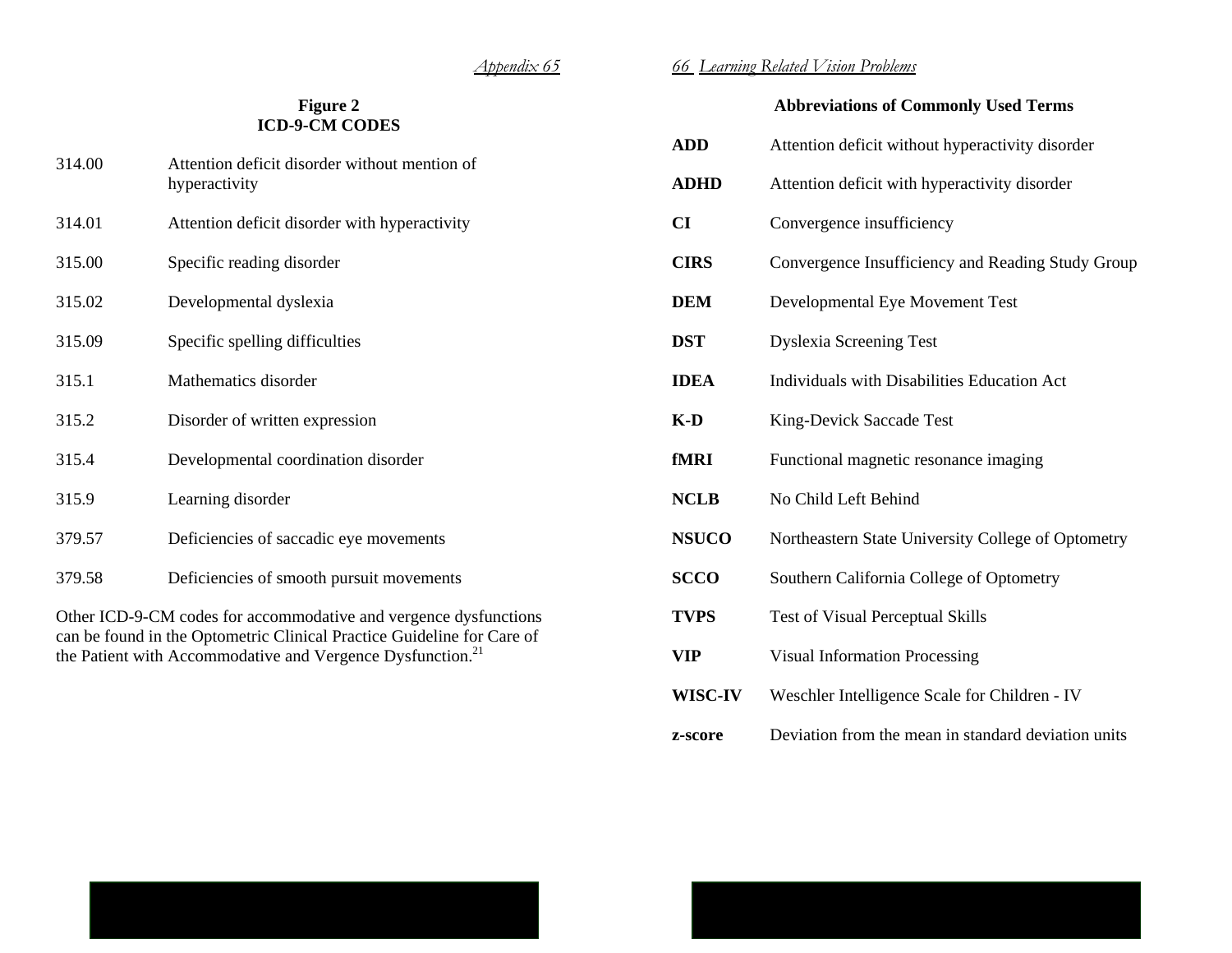# *Appendix 67*

# **GLOSSARY**

**Accommodation** The ability to focus clearly on objects at various distances.

**Auditory-visual integration** The ability to match a sequence of auditory stimuli to a correct visual representation of that sequence.

**Automaticity** The rapid processing of a visual stimulus that does not require direct cognitive intervention or attention allocation.

**Bilateral integration** The awareness and use of the extremities, both separately and simultaneously, in unilateral and bilateral combinations.

**Directionality** The ability to understand and identify right and left directions in external visual space.

**Dyslexia** A neurocognitive deficit characterized by problems in expressive or receptive, oral or written language. Problems may emerge in reading, spelling, writing, speaking, or listening.

**Executive functions** A set of cognitive abilities that control and regulate other abilities and behaviors.

**Grapheme** The visual representation of letters or words; single letters or letter pairs associated with a particular sound.

**Laterality** The internal representation and sensory awareness of both sides of one's own body.

**Learning disabilities** Disorders in one or more of the basic psychological processes involved in understanding spoken or written language including unexpected difficulties in learning in individuals who otherwise possess the intelligence, experience, and opportunity for normal achievement.

# *68 Learning Related Vision Problems*

**Magnocellular pathway** A processing pathway from the retina, through the lateral geniculate nucleus to the visual cortex, characterized by fast temporal and low spatial resolution and high motion sensitivity.

**Ocular motility** A term referring to two types of eye movements, smooth pursuit and saccades, in addition to fixation maintenance.

**Phoneme** The sound of a letter or letter combination; the smallest unit of speech.

**Phonological processing** A term referring to the rules associated with the sounds of the language, includes comparison of the beginning, middle, and ending sounds of words, rhyme detection, sound vocalization, and blending, among other skills.

**Rapid naming** The ability to name rapidly familiar visual symbols: letters, numbers, colors, and simple objects.

**Vergence** The disjunctive movement of the eyes in which the visual axes move toward each other or away from each other.

**Vision related learning problems** Deficits in visual efficiency and visual information --processing skills that affect learning.

**Vision therapy** A sequence of activities individually prescribed and monitored to develop efficient visual skills and information processing.

**Visual closure** The capacity to identify an object accurately when incomplete details are available for analysis.

**Visual discrimination** The awareness of the distinctive features of objects and the symbols of written language.

**Visual efficiency** A term referring to the basic neurophysiological processes that include visual acuity, refractive error, accommodation, vergence, and ocular motility.